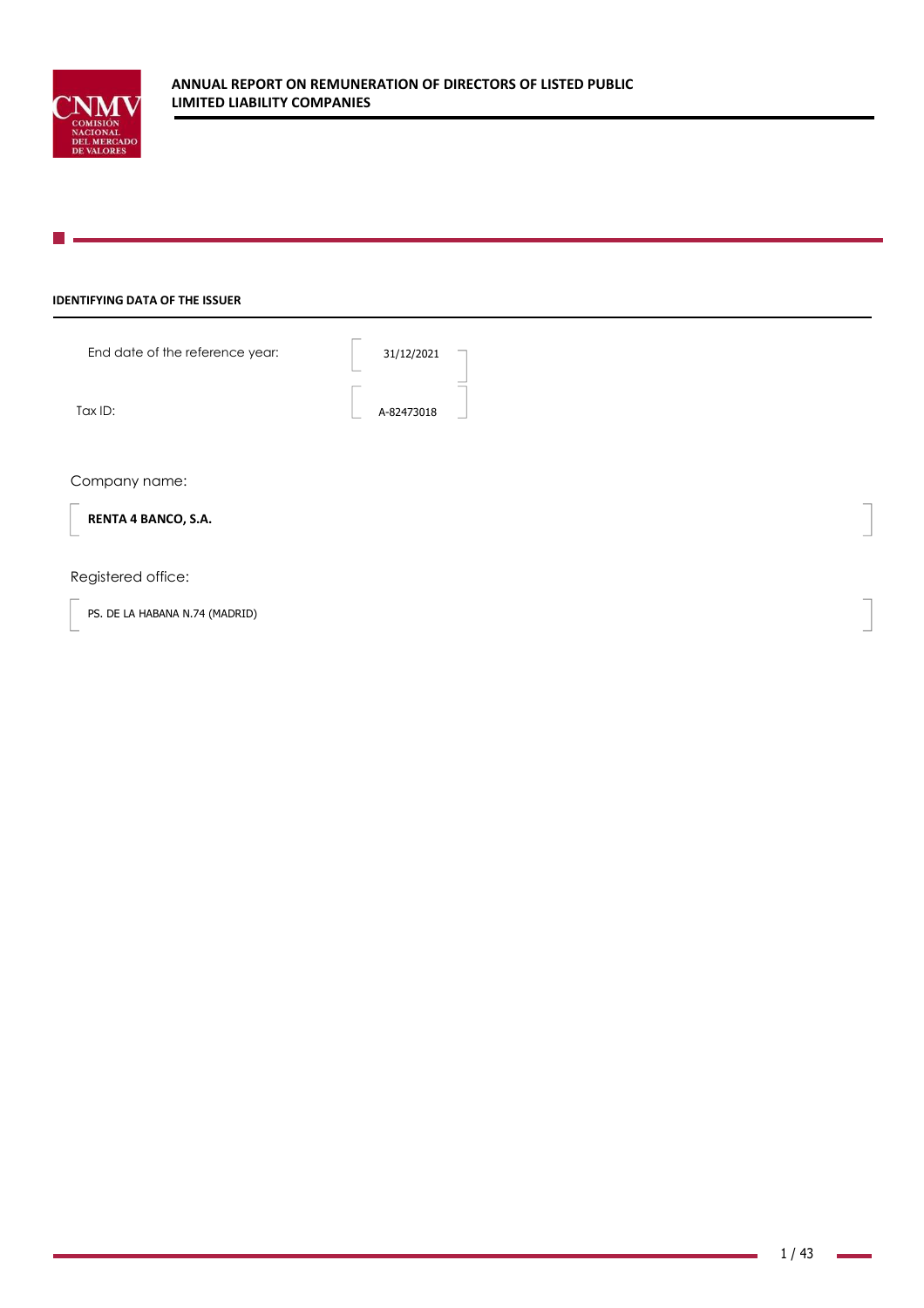

### **A. REMUNERATION POLICY OF THE COMPANY FOR THE YEAR IN PROGRESS**

A.1.1 Explain the current policy for the remuneration of directors applicable to the year in progress. Where relevant, certain information may be stated in relation to the remuneration policy approved by the general meeting of shareholders, provided the addition is clear, specific and concrete.

There must be a description of any specific determinations for the year in progress, of the remuneration of directors in their capacity as such and for their performance of executive functions by the board pursuant to the provisions of the contracts signed with executive directors and with the remuneration policy approved by the general meeting.

The following aspects, at least, must be reported in any case:

- a) Description of the procedures and bodies of the company involved in determining and applying the remuneration policy and its conditions.
- b) State and, where appropriate, explain whether consideration have been given to comparable companies for the purposes of establishing the company's remuneration policy.
- c) Information as to whether an external advisor was involved and, should this be the case, the identity of the advisor.
- d) Procedures under the existing directors' remuneration policy for applying temporary exceptions to the policy, the conditions under which such exceptions may be used and the components that may be subject to exception under the policy.

The purpose of the policy on directors' remuneration (the "RP") of Renta 4 Banco, S.A. (the "Company" or "Renta 4") is to align the interests of the shareholders with those of the Company, seeking prudent management of the activity and minimising the risks inherent in it, rewarding the work of the Company's personnel in achieving this purpose and ensuring that remuneration is adjusted to the market conditions of credit institutions that are comparable in terms of their size, and to criteria of moderation and adaptation to the Company's results, all in accordance with the Regulations of the BoD of Renta 4, and in order to contribute to the Company's ability to meet its strategic objectives within the framework of its activity.

In this regard, and within the framework of the provisions of the Articles of Association, the Regulations of the BoD of the Company reserve to this body the power to adopt the decisions to be proposed to the General Meeting (GMS) regarding the remuneration of directors. In accordance with the best corporate governance practices, the Board of Directors ("BoD") of the Company has established, for the best performance of its duties, Committees that assist it in matters that are within its remit. Of these, the Appointments and Remuneration Committee (the "ARC") is the body that advises and informs the BoD on remuneration issues, among others, assigned to it in the Board Regulations, ensuring compliance with the remuneration policy established by the Company's GMS and proposing, where appropriate, any modifications it deems appropriate.

For this reason, the BoD, in the exercise of its functions, shall approve, at the proposal of the ARC, the RP for the year in progress and submit it to the Company's GMS for approval.

The ARC, by virtue of the provisions of Article 32 of the Regulations of the BoD, is currently composed of 3 members appointed by the BoD, Mrs Gema Aznar Cornejo and Mr Jose Ramon Rubio Laporta, as independent directors, and Mr Pedro Ángel Navarro Martínez, as another external director.

This ARC meets as often as is necessary for the performance of its duties, convened by its Chairman or, as the case may be, by the Chairman of the BoD, at least once a quarter.

In 2021, the ARC met five times to discuss issues within its remit.

Without prejudice to other duties that should be assigned to it by the BoD, the ARC has, in relation to matters of remuneration, the following powers:

-ensure that the remuneration policy established by the Company is observed and, in particular, review it on a regular basis and propose to the BoD the RP for directors, senior executives, executive committees, executive directors and, where appropriate, categories of employees who, owing to the duties they perform, are included in the remuneration policy by virtue of the applicable regulations, the application thereof, including share-based remuneration systems and their application, as well as to guarantee that individual remuneration is proportional to that paid to directors and senior executives;

-propose the individual remuneration and the terms and conditions of the contracts of executive directors and the basic conditions of the contracts of senior executives, all in accordance with the RP approved by the GMS;

-oversee the transparency of remuneration and the observance of the remuneration policy established by the Company.

In this sense, the ARC will propose, if appropriate, the corresponding modifications of the RP to the BoD, for its submission and subsequent approval, if necessary, by the GMS.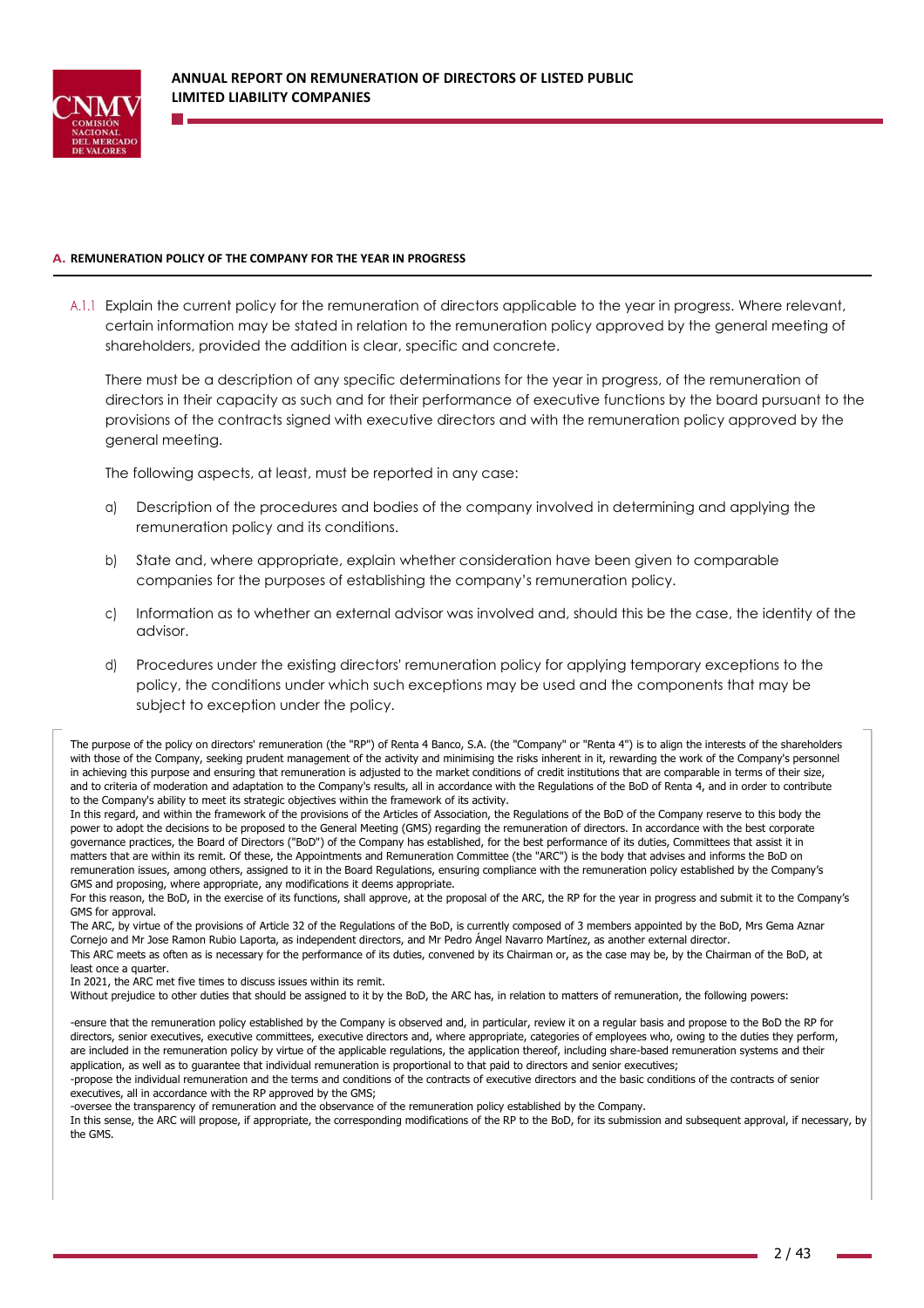

The Regulations of the BoD, both with regard to the ARC itself and for directors in general, provide that all of them (the ARC or the members of the BoD, as the case may be) may request external advisory on any matters they consider necessary.

The Company's Corporate Governance rules have been configured so that proposals submitted for consideration by the BoD in remuneration matters originate from the ARC, which analyses them beforehand, relying on the Company's internal services and external experts when necessary. In addition, all remuneration decisions affecting the directors have been submitted (or will be submitted) to an advisory vote of the Company's GMS, which ensures the appropriate decisionmaking process in relation to remuneration.

A.1.2 Relative importance of items of variable remuneration in relation to the fixed items (remuneration mix) and the criteria and objectives taken into account to determine them and to guarantee a proper balance between the fixed and variable components of remuneration. In particular, indicate the actions taken by the company in relation to the remuneration system to reduce exposure to excessive risk and to align it with the company's longterm objectives, values and interests, including, where appropriate, a reference to measures foreseen to ensure that the remuneration policy takes into account the long-term performance of the company, measures taken in relation to those categories of staff whose professional activities have a material impact on the risk profile of the company and measures foreseen to avoid conflicts of interest.

Likewise, indicate whether the company has established a period for accrual or consolidation of certain items of variable remuneration, a deferral period for the payment of certain amounts or the delivery of financial instruments already accrued and consolidated, or whether a clause has been agreed which reduces deferred remuneration not yet consolidated or obliges the director to return any remuneration received, when the remuneration has been based on data subsequently shown to be manifestly inaccurate.

The Remuneration Policy seeks to establish a remuneration scheme appropriate to the engagement and responsibility undertaken by the people to whom it applies, with the aim, first, of attracting, retaining and motivating the most outstanding professionals and, second, contributing to the Company being able to meet its strategic objectives within the framework in which it carries on its activity. For this reason, and as established in the Regulations of the Board of Directors, the remuneration will be adjusted to the market conditions of credit institutions of a size similar to Renta 4 and based on criteria of moderation and proportionality to the results of the Entity.

Therefore, the remuneration policy is based, inter alia, on the following principles:

(a) The Remuneration Policy applies both to executive and non-executive members of the Board of Directors, to senior executives, as well as to categories of employees of the Company whose professional activities have a material impact on the Company's risk profile and those who exercise control functions, as well as categories of employees of the Company who receive a global remuneration that includes them in the same scale of remuneration as that of senior executives and employees who take on risks, whose professional activities have a material impact on the Company's risk profile.

(b) The Remuneration Policy is compatible with appropriate and effective management of risk, and fosters such management in all circumstances, without offering, consequently, incentives for a assuming a level of risk that exceeds the level of risk tolerated by the Company.

(c) The Remuneration Policy is aligned and compatible with the Company's business strategy, objectives, values and long-term interests, and is subject to annual review, with the Board proposing, as appropriate, any modifications it deems appropriate.

(d) The remuneration paid by the Company in accordance with these principles follows criteria of moderation and proportionality to the Group's results, and favours sound and effective risk management that prevents conflicts of interests.

(e) In this sense, remuneration establishes an appropriate balance between the fixed and variable items, and takes into consideration the responsibility and level of commitment of each individual, as well as all types of current and future risks.

(f) The variable remuneration has sufficient flexibility that enables its modulation to the point that it is possible to completely eliminate variable remuneration.

(g) It assesses performance in order to calculate the variable items of remuneration or the funds to pay for these items; an adjustment is made for all types of current and future risks, and the cost of capital and liquidity required is taken into account.

(h) Variable remuneration is only paid if it is sustainable with the situation of the Company, and if it is justified based on the results of the Company, the business unit and the employee in question, and the Company may, for these purposes, retain part or even all of it. However, the remuneration of personnel who exercise control functions is not subject to the results of the business areas they control.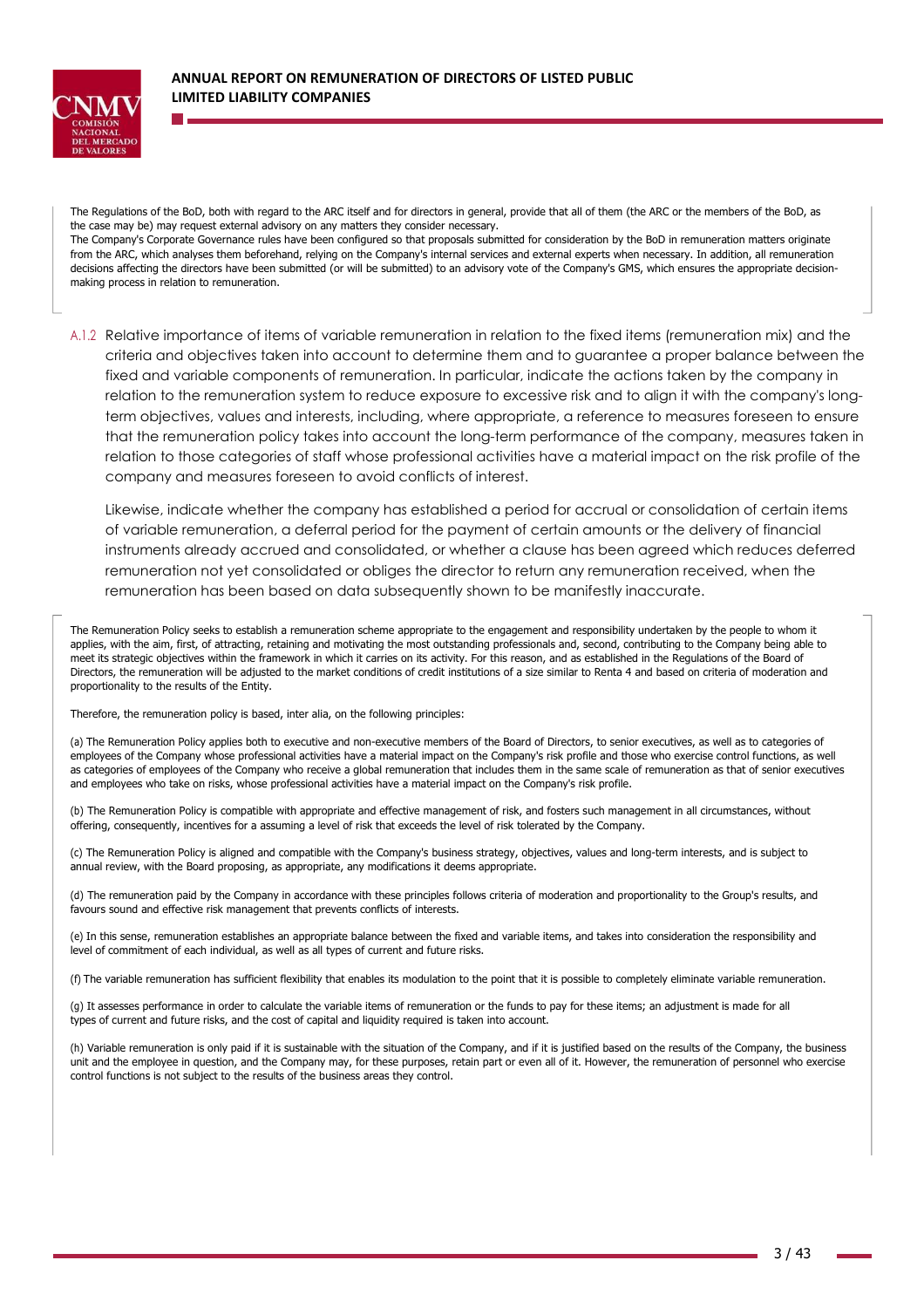

This assessment is part of a multi-year framework ensuring that the assessment process is based on long-term results and that the actual payment of variable items is spread over the period covered by the Remuneration Policy.

(i) Payments for early termination of a contract are based on the results obtained over time, established in such a way that they do not reward poor performance.

(j) The pension policy is compatible with the Company's business strategy, objectives and values and long-term interests.

(k) Any scheme for rights of widowhood, orphanhood and death that is established is consistent with the market and the provisions of applicable regulations.

Further, in relation to the relative weight of variable remuneration items in relation to fixed ones, the principles on which the Remuneration Policy is based state that it will establish an appropriate balance between the fixed and variable items, always taking into consideration the responsibility and level of commitment involved in the role that each individual is called upon to play, as well as all types of current and future risks, an aspect that is covered in the Policy. In this regard, the Company's executive directors currently receive variable remuneration based on the performance of their executive duties, as indicated in section A.1.6 below.

In relation to the measures established in the Remuneration Policy that takes into account the results of the Company, according to provisions of section A.1.6. below that includes the objective criteria relating to the evolution of the Company's results for determining directors' variable remuneration. Furthermore, the Company's Remuneration Policy provides for an adequate balance between the fixed and variable components of remuneration for, as noted in section A.1.6, below, variable compensation depends on the achievement of objective criteria established by the Board and linked to the Company's objective results.

Likewise, as regards the measures adopted in relation to categories of personnel whose professional activities have a material impact on the Company's risk profile, the Company adopts the same measures in this respect as for executive directors, which are included in section A.1.6 below. These, in particular, relate to establishing the variable remuneration based on the targets linked to the Company's net profit and the level of default of the Renta 4 Group and ESG policies.

On the other hand, in relation to the clawback formulae or clauses to claim back variable components of remuneration, it is envisaged that in the event that the assessments conclude that performance has been deficient, the Company may reduce the deferred variable remuneration and/or claim the reimbursement of the variable remuneration already paid, up to a maximum of 100%, in either case. These assessments will analyse subsequent performance according to the criteria (indicated in section A.1.6 below), which contributed to achieving the objectives, comparing it with the initial performance assessment and will be approved by the Board of Directors at the end of the year to which said variable remuneration refers.

### A.1.3 The amount and nature of any fixed components expected to accrue in the course of the year to directors in their capacity as such.

Non-Executive Directors shall receive annual remuneration appropriate to market standards for the performance of their duties as members of the Board of Directors, taking into account the duties and responsibilities exercised by each of the directors within the Board itself or its Committees. The amount of the remuneration that the Company may pay to the entirety of its Non-Executive Directors for these items shall not exceed the amount set for this purpose by the General Meeting.

In this sense, the remuneration of the Non-Executive Directors will consist of a fixed annual amount for the performance of their duties as members of the Board of Directors, amounting to €80,000 gross per annum for each of them.

In addition, Non-Executive Directors who sit on any of the Board Committees, whether as chairman or member, shall receive €20,000 gross per annum in addition to the remuneration they receive in their capacity as Non-Executive Directors. As a rule of good governance, the committees shall be composed solely of Non-Executive Directors.

The maximum overall amount shall be €760,000, at a rate of €80,000 gross for each of the Non-Executive Directors, plus an additional €20,000 for each member of the Board committees.

However, if the number of Non-Executive Directors is increased by more than the current eight Non-Executive members of the Board of Directors, the aforementioned maximum amount may be increased for each new member of the Board of Directors by a fixed amount of €80,000 gross per annum for each of them.

Likewise, if the number of members on each committee is increased, up to a maximum of 4 members and in the event of a total of 10 Non-Executive Directors, the maximum overall amount would reach a total remuneration of €960,000 for all Non-Executive Directors, which includes the remuneration corresponding to committee membership of up to 8 members in total, 4 members on each of the two committees that currently exist.

The Executive Directors will not receive any remuneration for their position as directors of the entity, and their remuneration will only be that received for their executive functions, as indicated in the following sections, the scheme of which is set out in section A.1.item 4 below.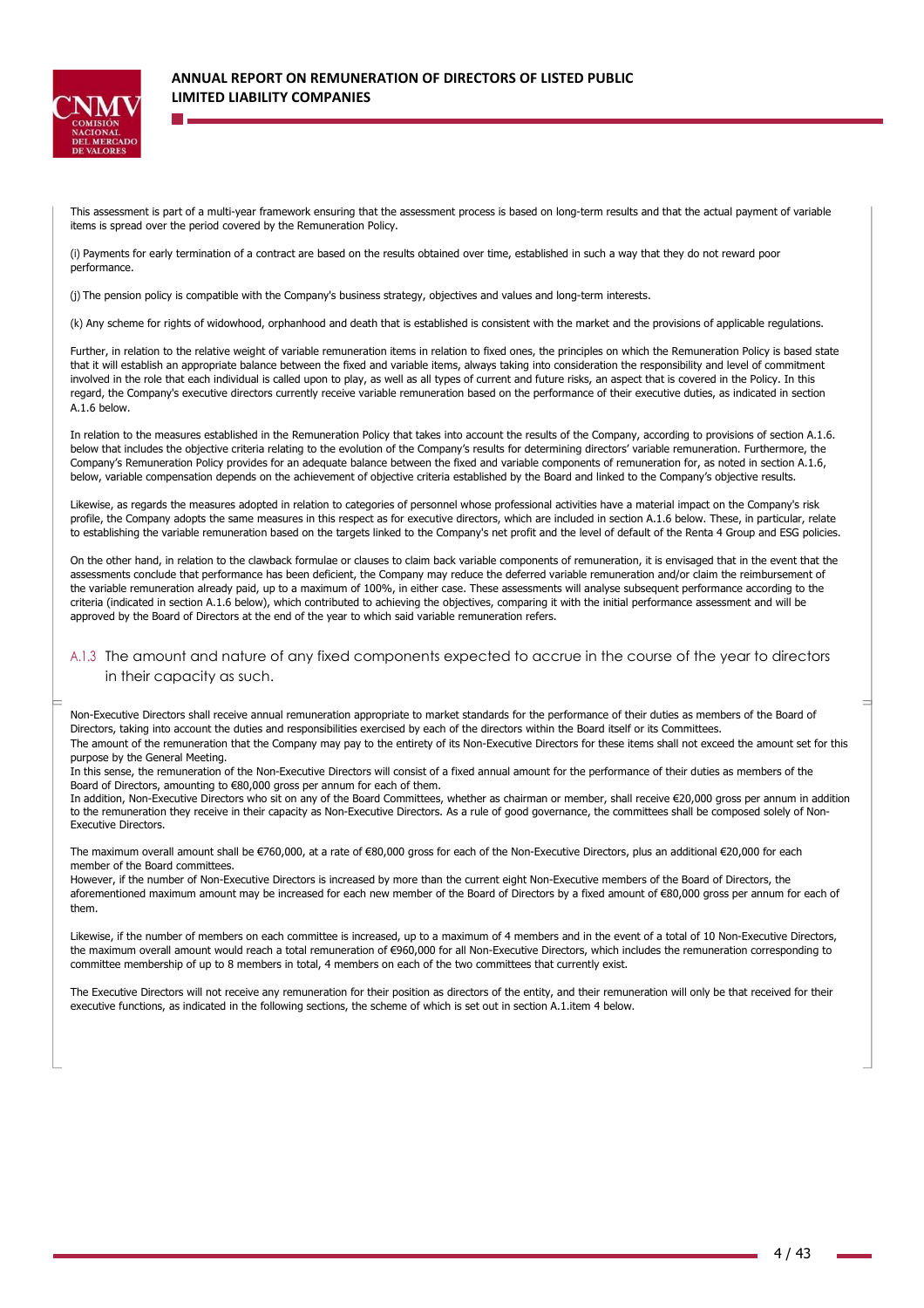

A.1.4 The amount and nature of any fixed components that will accrue in the year to directors for performance of senior management duties by executive directors.

It should be noted that the remuneration system established by the company for executive directors takes into account the specific characteristics of each position, the duties attributed, the level of responsibility, the level of commitment taken on and engagement required, all for the purpose of the ARC establishing, determining and/or updating remunerations in order to be competitive in the market in equivalent posts in competing entities.

The executive directors whose appointment as directors is associated with their executive functions are:

- Chairman with executive functions: Mr Juan Carlos Ureta Domingo.

- CEO: Mr Juan Luis López García.

- Director and General Manager: Mr Jesús Sánchez-Quiñones González.
- Director and Regional Manager: Mr Santiago González Enciso.

The compensation of executive directors, based on their responsibility, attributed duties and level of commitment, in terms of fixed remuneration for financial year 2022 will be as follows:

- i. Executive Chairman: Mr Juan Carlos Ureta Domingo, acting as Executive Chairman will receive a fixed annual remuneration of €300,000 gross to be divided into 12 equal monthly payments.
- ii. The CEO of the Company Mr Juan Luis López García will have fixed annual remuneration of €275,000 gross.
- iii. Director and General Manager Mr Jesús Sánchez-Quiñones González, will have a fixed annual compensation of €275,000 gross. iv.
- iv. The Director and Regional Manager, Mr Santiago González Enciso will have a fixed annual remuneration of €95,000 gross.

In relation to the estimation of the fixed annual remuneration, given that the amounts indicated are fixed and will not depend on any objective or variable aspect, there is no estimation in this regard, where said amount are the fixed remuneration each of them will receive during the year 2022 for their positions.

A.1.5 Amount and nature of any item of in-kind remuneration in kind that will be accrued in the year, including, but not limited to, insurance premiums paid in the director's benefit.

The Company has taken out a collective civil liability insurance policy that covers all liabilities of whichever kind for acts and the conduct of executive directors (Executive Chairman, CEO, General Manager and Regional Manager) and of non-executive directors of the Company, as a consequence of performing the activities attached to their roles.

A.1.6 The amount and nature of the variable components, with a distinction made between those established in the short term and in the long term. Financial and non-financial parameters, the latter including social, environmental and climate change parameters, selected to determine variable remuneration for the year in progress, explanation of the extent to which these parameters bear a relation to performance of the director and also of the company and its risk profile, and the methodology, necessary timeline and techniques in place for the purposes of determining, at year-end, the level of compliance with the parameters used to design variable remuneration, explaining criteria and factors applied as regards the time required and methods used to verify that the performance or other conditions to which the accrual and vesting of each component of variable remuneration was linked have been effectively fulfilled.

Specify the range in monetary terms of the different variable components depending on the level of compliance with the objectives and parameters established, and whether there is any maximum monetary amount in absolute terms exists.

The variable remuneration of the directors of Renta 4 according to their responsibility, attributed functions and level of commitment is structured as follows:

1. REMUNERATION OF NON-EXECUTIVE DIRECTORS

Non-executive directors do not currently have a Variable Remuneration Plan.

2. REMUNERATION OF EXECUTIVE DIRECTORS

Executive directors currently have the following Variable Remuneration Plan.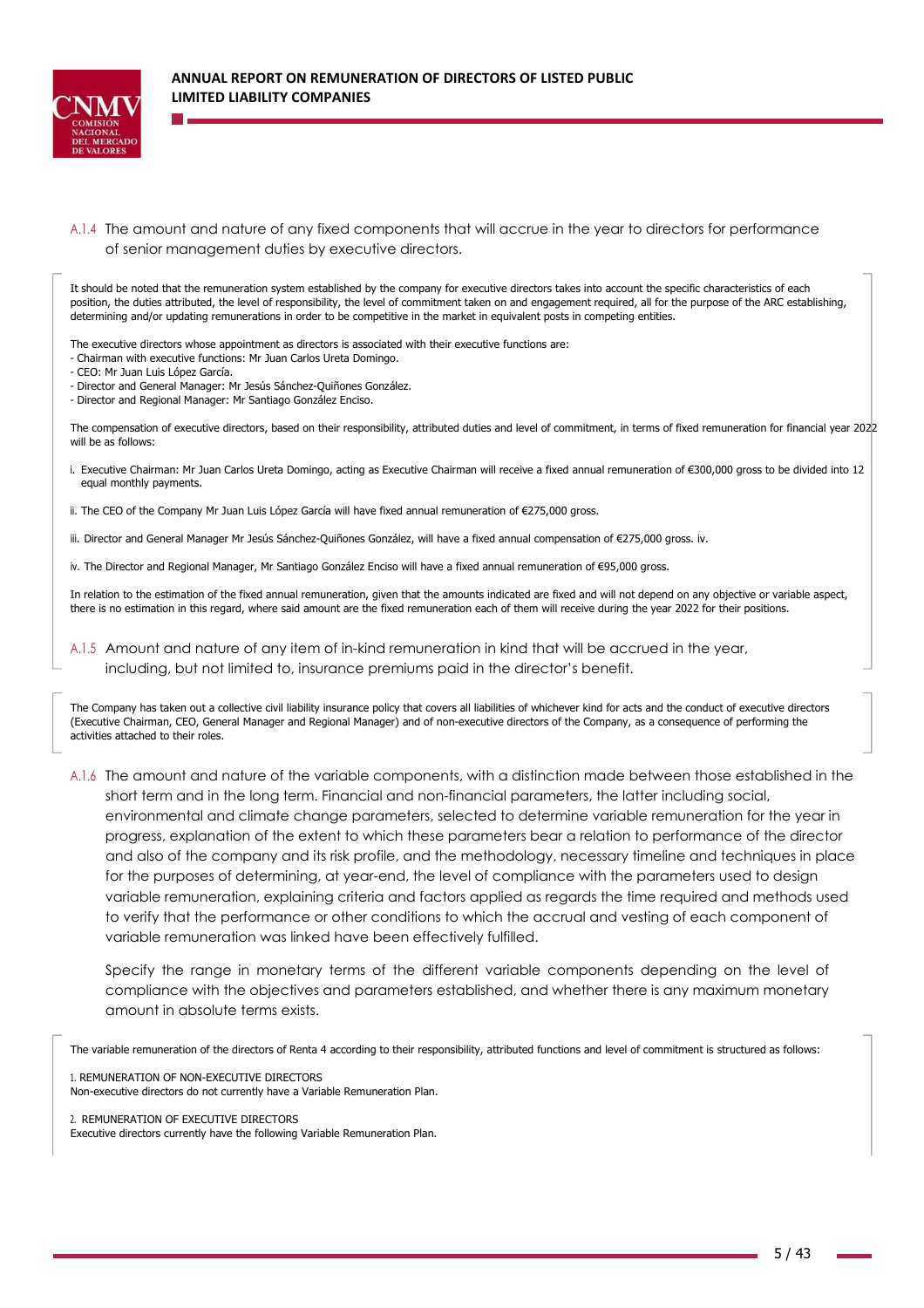

2.1. Variable Remuneration of the Chairman for his Executive Functions:

Mr Juan Carlos Ureta Domingo, as Executive Chairman, in 2022 will receive an Annual Variable Remuneration ("AVR") will be determined by the corresponding amount accrued according to the level of compliance with the Year's Targets linked to the Net Profit of the Group ("NP"), which will be set in accordance with the responsibilities and functions of the position, as well as any others that are specifically assigned by the Board of Directors ("BoD") to the Chairman. The Year's Targets will be calculated on the basis of the NP and for the year 2022, they have been established according to the following scale:

- Net Profit:  $x < \text{\textsterling}18M = 0\%$  of Fixed Annual Remuneration.

- Net Profit:  $f(18 - 19)M = 14\%$  of Fixed Annual Remuneration.

- Net Profit:  $\epsilon \overline{1}$ 19 – 20)M = 28% of Fixed Annual Remuneration.

- Net Profit:  $\widehat{\epsilon}$ [20 - 21)M = 42% of Fixed Annual Remuneration. - Net Profit:  $\epsilon$  21 - 22)M = 56% of Fixed Annual Remuneration.

- Net Profit:  $\epsilon$  22 - 23)M = 70% of Fixed Annual Remuneration.

- Net Profit:  $\epsilon$ [23 - 24)M = 84% of Fixed Annual Remuneration.

- Net Profit:  $E[24 - 25)M = 98%$  of Fixed Annual Remuneration.

- Net Profit:  $E[25 - 26)M = 112\%$  of Fixed Annual Remuneration.

- Net Profit:  $\epsilon$ [26 - 27)M = 126% of Fixed Annual Remuneration.

- Net Profit:  $E[27 - 28)M = 140\%$  of Fixed Annual Remuneration.

- Net Profit: €[28 - 29)M = 154% of Fixed Annual Remuneration. - Net Profit:  $E[29 - 30)M = 168%$  of Fixed Annual Remuneration.

- Net Profit: €[30 - 31)M = 182% of Fixed Annual Remuneration.

- Net Profit:  $\epsilon$ [31 - 32)M = 196% of Fixed Annual Remuneration.

- Net Profit:  $> \epsilon$ 32M = 200% of Fixed Annual Remuneration.

The provisions of article 34.1.g of Law 10/2014, of 26 June, on the regulation, supervision and solvency of credit entities, shall be applied to determine the Annual Variable Remuneration to be paid to the Chairman for each financial year.

AVR will be received provided that the levels of default or bad debt losses of the Renta 4 Group during the financial year are less than 5% of the Equity ("E") at the end of the year and when these levels do not occur as a result of actions by the Company, in which the risk levels and limits permitted and established by the European Banking Authority (EBA) or any other competent entity for this purpose are exceeded, due to defects in the control systems of the Renta 4 Group, as well as any other cause attributable to omission or poor practices by the Company.

Furthermore, the Remuneration Policy considers sustainability as an essential element of the Group's remuneration. Remuneration components contribute to the promotion of environmental, social and governance (ESG) actions in order to make the business strategy sustainable and socially responsible.

This Remuneration Policy shall also be linked to non-financial objectives on the integration of sustainability criteria and ESG policies. In this regard, the Annual Variable Remuneration will be received if, in addition to the Annual Targets set above, the targets set annually by the Board of Directors in ESG matters are adequately met. All of the above will be included in the annual performance evaluation carried out by the Company's Appointments and Remuneration Committee.

2.2. Remuneration of CEO and of Director and General Manager

The Chief Executive Officer, Mr. Juan Luis López García and the Director and General Manager, Mr. Jesús Sánchez-Quiñones González will receive an AVR that will be determined by the corresponding amount accrued depending on the level of compliance with the Year's Targets, linked to the Net Profit of the Group ("NP"). to be established annually.

The Year's Targets will be calculated on the basis of the NP and for the year 2022, they have been established according to the following scale:

- Net Profit:  $x < \text{\textsterling}18M = 0\%$  of Fixed Annual Remuneration.

- Net Profit:  $E[18 - 19)M = 14%$  of Fixed Annual Remuneration.

- Net Profit:  $\epsilon$ [19 – 20)M = 28% of Fixed Annual Remuneration.

- Net Profit:  $\epsilon$ [20 - 21)M = 42% of Fixed Annual Remuneration.

- Net Profit:  $E[21 - 22]M = 56%$  of Fixed Annual Remuneration. - Net Profit:  $\epsilon$ [22 - 23)M = 70% of Fixed Annual Remuneration.

- Net Profit:  $E[23 - 24)M = 84%$  of Fixed Annual Remuneration.

- Net Profit:  $\epsilon$ [24 - 25)M = 98% of Fixed Annual Remuneration.

- Net Profit:  $\widehat{\epsilon}$ [25 - 26)M = 112% of Fixed Annual Remuneration.

- Net Profit:  $\widehat{\epsilon}$ [26 - 27)M = 126% of Fixed Annual Remuneration.

- Net Profit:  $\epsilon$ [27 - 28)M = 140% of Fixed Annual Remuneration.

- Net Profit:  $\epsilon$ [28 - 29)M = 154% of Fixed Annual Remuneration.

- Net Profit:  $\epsilon$ [29 - 30)M = 168% of Fixed Annual Remuneration. - Net Profit:  $\epsilon$ [30 - 31)M = 182% of Fixed Annual Remuneration.

- Net Profit:  $\in$ [31 - 32)M = 196% of Fixed Annual Remuneration.

- Net Profit:  $> \epsilon$ 32M = 200% of Fixed Annual Remuneration.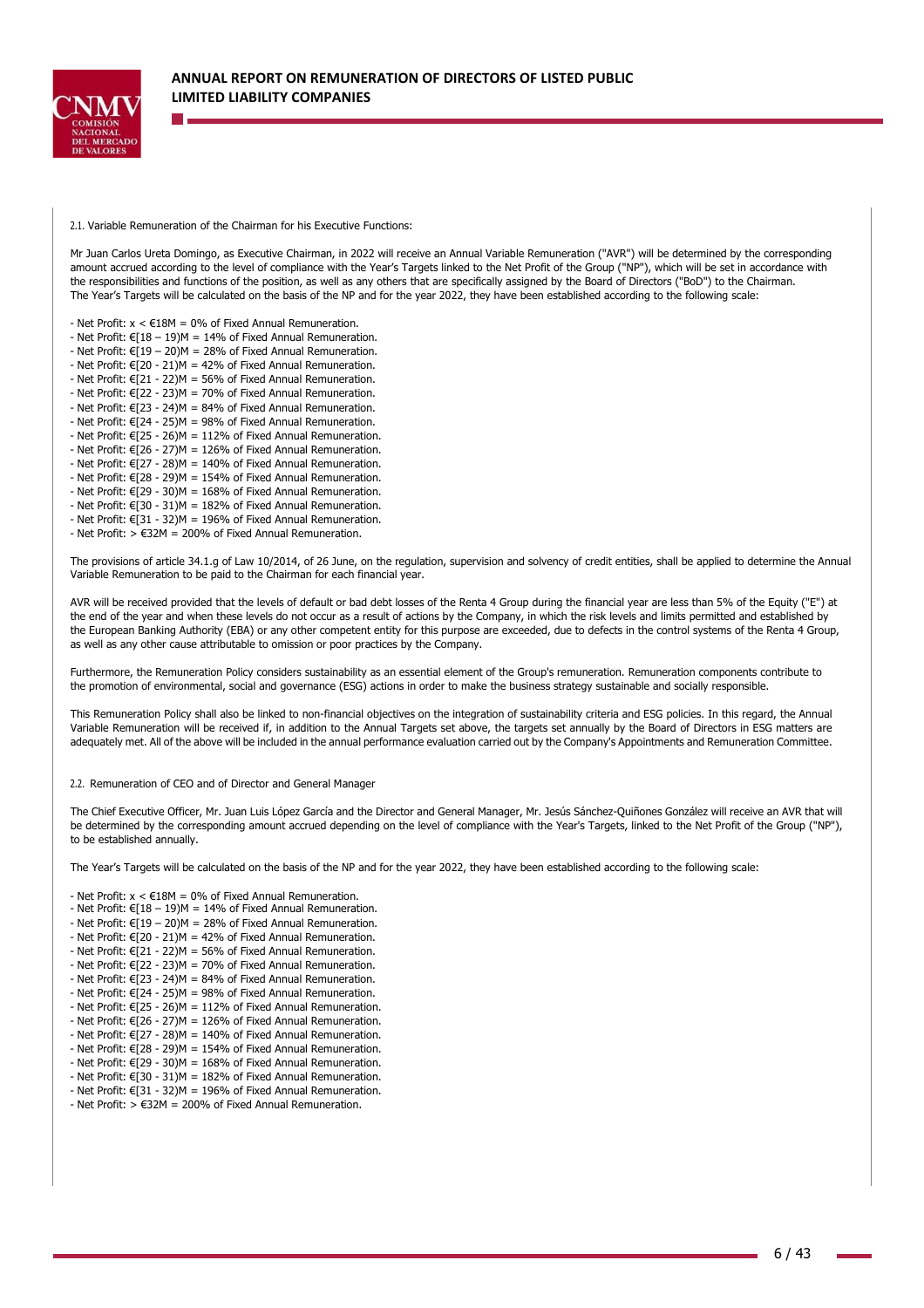

The provisions of article 34.1.g of Law 10/2014, of 26 June, on the regulation, supervision and solvency of credit entities, shall be applied to determine the Annual Variable Remuneration to be received by the Chief Executive Officer and the Director and General Manager for each financial year.

The AVR will be paid as long as the levels of default or bad debt losses of the Renta 4 Group during the year remain below 5% of the E at the end of year and when these levels do not occur as a result of the Company's actions, in which the risk levels and limits allowed and established by the EBA or any other competent body are exceeded, due to deficient control systems used by the Renta 4 Group, as well as any other cause attributable to the Company's inaction or poor practices.

Furthermore, the Remuneration Policy considers sustainability as an essential element of the Group's remuneration. Remuneration components contribute to the promotion of environmental, social and governance (ESG) actions in order to make the business strategy sustainable and socially responsible.

This Remuneration Policy shall also be linked to non-financial objectives on the integration of sustainability criteria and ESG policies. In this regard, the Annual Variable Remuneration will be received if, in addition to the Annual Targets set above, the targets set annually by the Board of Directors in ESG matters are adequately met. All of the above will be included in the annual performance evaluation carried out by the Company's Appointments and Remuneration Committee.

2.3. Variable Remuneration of the Director and Regional Manager

The Regional Director shall receive an AVR determined by the corresponding amount accrued based on the extent to which annual Group Net Profit ("GNP") targets are met.

The Year's Targets will be calculated on the basis of the NP and for the year 2022, they have been established according to the following scale:

- Net Profit:  $x < \text{\textsterling}18M = 0\%$  of Fixed Annual Remuneration.
- Net Profit:  $E[18 19)M = 14%$  of Fixed Annual Remuneration.
- Net Profit:  $\epsilon$ [19 20)M = 28% of Fixed Annual Remuneration.
- Net Profit:  $E[20 21)M = 42\%$  of Fixed Annual Remuneration.
- Net Profit:  $E[21 22]M = 56%$  of Fixed Annual Remuneration.
- Net Profit:  $\epsilon$ [22 23)M = 70% of Fixed Annual Remuneration. - Net Profit:  $\epsilon$ [23 - 24)M = 84% of Fixed Annual Remuneration.
- Net Profit:  $\epsilon$ [24 25)M = 98% of Fixed Annual Remuneration.
- Net Profit: €[25 26)M = 112% of Fixed Annual Remuneration.
- Net Profit:  $E[26 27]M = 126%$  of Fixed Annual Remuneration.
- Net Profit:  $\epsilon$ [27 28)M = 140% of Fixed Annual Remuneration.
- Net Profit:  $\widehat{\epsilon}$ [28 29)M = 154% of Fixed Annual Remuneration.
- Net Profit:  $\epsilon$ [29 30)M = 168% of Fixed Annual Remuneration.
- Net Profit: €[30 31)M = 182% of Fixed Annual Remuneration.
- Net Profit:  $\epsilon$ [31 32)M = 196% of Fixed Annual Remuneration.
- Net Profit:  $> \epsilon$ 32M = 200% of Fixed Annual Remuneration.

The provisions of article 34.1.g of Law 10/2014, of 26 June, on the regulation, supervision and solvency of credit entities, shall be applied to determine the Annual Variable Remuneration.

The AVR will be paid as long as the levels of default or bad debt losses of the Renta 4 Group during the year remain below 5% of the E at the end of year and when these levels do not occur as a result of the Company's actions, in which the risk levels and limits allowed and established by the EBA or any other competent body are exceeded, due to deficient control systems used by the Renta 4 Group, as well as any other cause attributable to the Company's inaction or poor practices.

Furthermore, the Remuneration Policy considers sustainability as an essential element of the Group's remuneration. Remuneration components contribute to the promotion of environmental, social and governance (ESG) actions in order to make the business strategy sustainable and socially responsible.

This Remuneration Policy shall also be linked to non-financial objectives on the integration of sustainability criteria and ESG policies. In this regard, the Annual Variable Remuneration will be received if, in addition to the Annual Targets set above, the targets set annually by the Board of Directors in ESG matters are adequately met. All of the above will be included in the annual performance evaluation carried out by the Company's Appointments and Remuneration Committee.

In order to determine the accrued Annual Variable Remuneration corresponding to the Executive Chairman, CEO, General Manager and Regional Manager, an assessment shall be made i) on the appropriate management of ESG policies and sustainability risk integration, as well as ii) of the degree of compliance with the annual objectives ('AO'), once all the magnitudes linked to said objectives are known.

Of the accrued Annual Variable Remuneration that each of them would be entitled to receive, 60% shall be paid within a maximum period of 15 days following the completion of the assessment, and in any case, prior to the end of March of the calendar year following the corresponding financial year in which it has accrued. The remaining 40% will be subject to a three-year deferral period, the accrual and payment satisfied at a rate of a maximum of 13% in the first year of deferral, a maximum of 13% in the second year of deferral and a maximum of 14% in the third year of deferral. The payment due must be made before the end of the corresponding month of March of the calendar year following each of the years in which the deferral has taken place.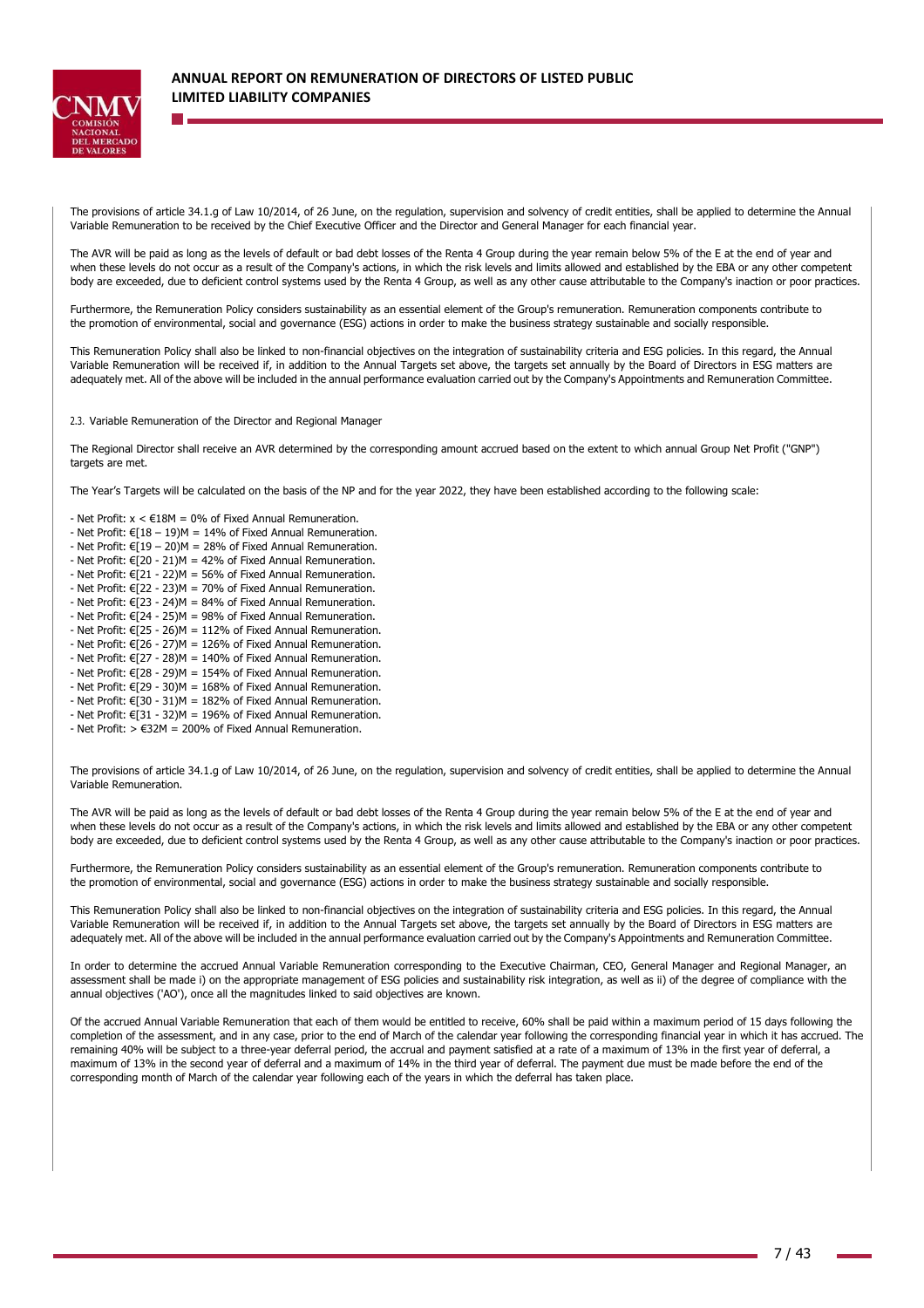

In order to perfect the accrual and payment of the 40% of the deferred AVR, the Board, at the proposal of the ARC, will carry out an assessment at the end of each year of the deferral period, based on maintaining the profitability of the results of the Renta 4 Group, taking into account the circumstances of the sector during the period evaluated and will adapt to the circumstances relating to the operations of Renta 4, to the risks assumed by it and to the activity of each of these Executive Directors, and provided that the assessment made of each one concludes that their performance was adequate and in line with the Company's targets.

The payment of the AVR, both the 60% and the deferred 40%, will be performed 50% in cash and the other 50% in shares. In order to calculate the number of accrued shares to be delivered, for each payment year the share's average market value during the last 20 business days of the previous year shall be taken into consideration, the shares being non-transferable for a period of 3 years from delivery, unless (i) there is, at the time of transmission or financial year, a net economic exposure to a change in the share price for a market value equivalent to an amount of at least 2 times its annual fixed remuneration through share ownership; or (ii) in respect of shares that it needs to dispose of order to meet the costs related to their acquisition or, dependent on the prior favourable opinion of the Appointments and Remuneration Committee, to meet extraordinary situations that arise and require it.

In any case, the Company may claim the reimbursement of the variable components of the remuneration paid, when payment has not been in accordance with the conditions established for its accrual, provided that this is due to justifiable reasons and they are duly accredited or when they have been paid based on data whose inaccuracy is subsequently accredited. Likewise, the Company may not proceed with the payment, in whole or in part, of the deferred remuneration corresponding to a specific period if, when payment is due, an extraordinary event were to occur that made it advisable not to do so.

The total amount of the AVR obtained as a result of the application of the AVR system, depending on the level of fulfilment of the NP and objectives set for the Executive Chairman, CEO, General Manager and Regional Manager, may not involve the Group's NP falling below €18M by 2022. Otherwise, the Total Amount of the VR must be adjusted proportionally until the 2022 NP is at least €18M.

Likewise, and to estimate the total amount of the variable remunerations to which the current system would give rise, depending on the level of fulfilment with the assumptions or objectives taken as a benchmark, the Company considers that it could be determined in the following maximum amounts:

-Chairman with executive functions: Mr Juan Carlos Ureta Domingo would receive a maximum of €600,000 gross. -The CEO, Mr Juan Luis López García will receive a maximum of €550,000 gross. -The General Manager, Mr Jesús Sánchez-Quiñones González €550.000 gross. -The Regional Manager, Mr Santiago González Enciso €190,000 gross.

A.1.7 Main characteristics of long-term savings systems. Among other information, specify the contingencies covered by the system, whether it is a contribution or a defined benefit, the annual contribution to be made to the defined contribution systems, the benefit to which beneficiaries are entitled in defined benefit systems, the conditions for vesting of the economic rights in favour of directors and their compatibility with any type of payment or compensation for early termination or dismissal, or deriving from the termination of the contractual relationship, under the terms established, between the company and the director.

It must be specified whether the accrual or consolidation of any long-term savings plans are linked to the achievement of certain objectives or parameters relating to the short-term and long-term performance of the director.

The Company has not undertaken any pension, retirement or similar obligations with non-executive directors.

With regard to the executive directors, since 2007 the Company has been covering the contingencies of retirement, work disability, death, severe dependency or major dependency by setting up systems of defined contribution employment plans with the coverage and vesting in accordance with the regulations for Pension Plans, to which €600 are currently contributed annually, as well as the insurance premium to cover these contingencies for each of them, all of which are compatible with the compensations included in A.8. The contributions made in 2021, as well as the accumulated amounts, are included in C.1.a) iii).

The accrual or vesting of long-term savings plans is not linked to the fulfilment of the targets set for the directors.

A.1.8 Any type of payment or compensation for termination or early departure or that arises from the end of the contractual relationship, in the terms stipulated, between the company and the director, whether departure is at the behest of the company or is the wish of the director, and any kind of agreement, such as an exclusivity, post-contractual non-competition and long-service or loyalty agreement, entitling the director to any kind of remuneration.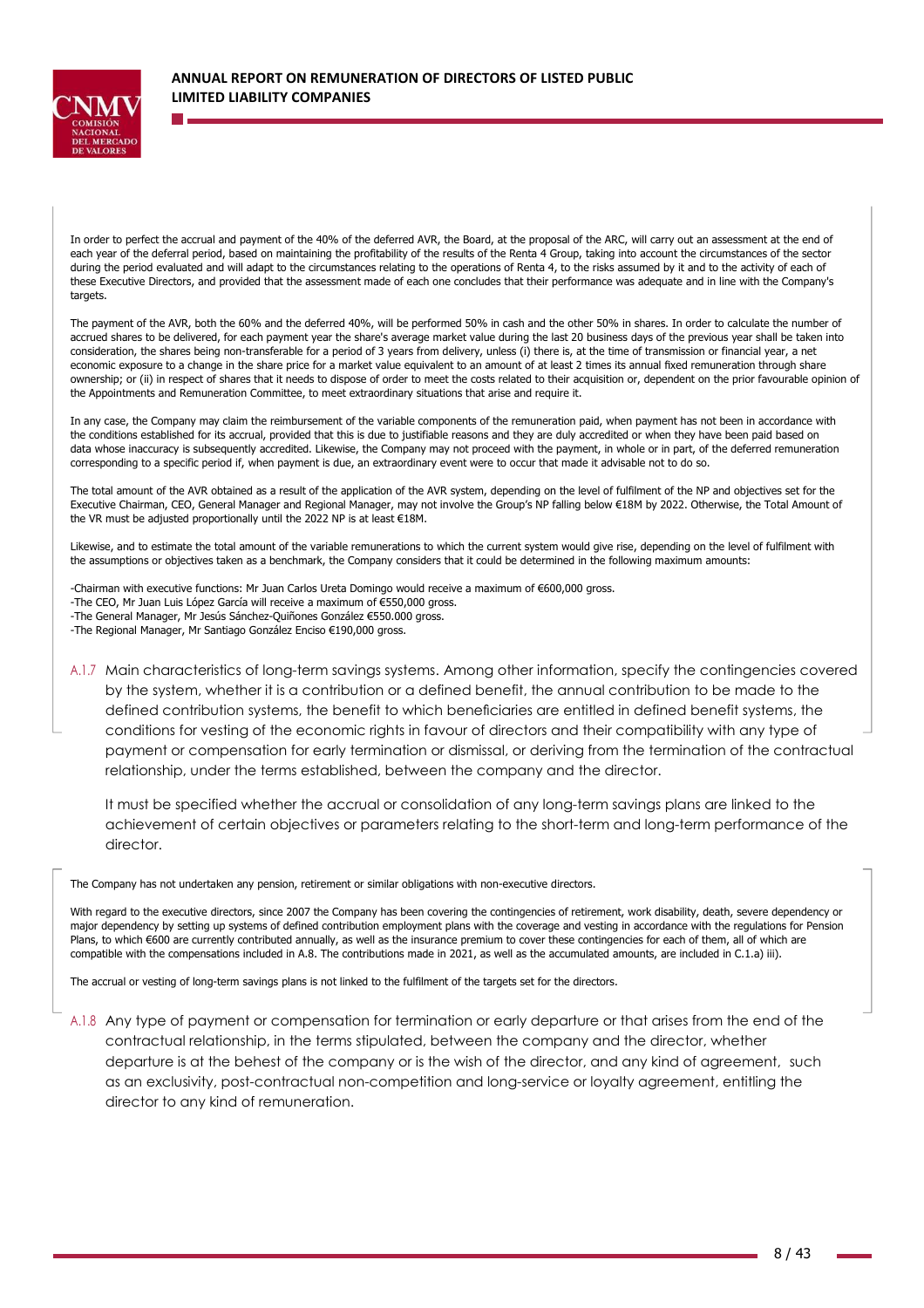

The Company's non-executive directors are not contractually entitled to receive any compensation in the event of resignation or dismissal.

For executive directors, Renta 4 has established compensation in the event of dismissal, unfair dismissal or termination of the employment relationship for reasons beyond the Director's control. In this sense, this compensation are compatible with the long-term savings plans explained in section A.7. above, the figures for which are included in C.1.a.iii. and are implemented for executive directors as follows:

- Executive Chairman: In the event of termination for reasons beyond the Chairman's control, or due to his/her removal or non-reelection as a member of the Board of Directors (BoD) by the General Meeting (GM) or due to his/her removal or non-reelection as Chairman in the BoD, he/she shall be entitled to receive compensation equal to the legal compensation provided for unfair dismissal under the ordinary employment law.

- CEO: In the event of his/her removal as Chief Executive Officer (CEO) for causes beyond his/her will; due to his/her removal or non-reelection as a member of the Board of Directors by the Board of Directors or due to his/her removal or non-reelection as a member of the Board of Directors in the Board of Directors, he/she shall be entitled to receive compensation equal to the legal compensation provided for unfair dismissal under the ordinary employment law for the period in which he/she held the position of CEO. In the event of a dismissal that is declared to be unfair, the CEO would be entitled to receive compensation equivalent to the legal compensation provided for unfair dismissal under the ordinary employment law.

- Director and General Manager: In the same way as the DC, the Director and General Manager shall be entitled to compensation equal to the legal compensation provided for unfair dismissal from the common labour system, in the event of unfair dismissal.

- Regional Director: there is no agreement relating to compensation or a golden parachute.

On the other hand, in addition to the envisaged compensation, and in relation to the AVR indicated in section A.1 table 6 above, the executive directors will be entitled to the following:

The Executive Chairman, in the event that the Board of Directors decides to remove him as Executive Chairman, or the GM resolves to remove him as a Director, shall be entitled to receive the accrued and vested part of the AVR as appropriate, and in relation to the deferred part, shall forfeit any right to receive any such amount. However, in the event of termination of his or her post due to (i) permanent or severe disability, (ii) death, (iii) retirement, (iv) pre-retirement, or (v) early retirement, the Executive Chairman shall be entitled to receive the accrued and vested portion of the AVR, as applicable, and in relation to the deferred portion, the full amount of the deferred payment shall be deemed to have accrued and vested.

For executive directors holding the positions of Chief Executive Officer and Director and General Manager, the Board of Directors has established that they will be entitled to receive the accrued and vested portion of the AVR, as appropriate, and in relation to the deferred part, the total amount of the deferred payment will be understood to have been accrued and vested, in the event of: (i) business withdrawal; (ii) dismissal declared unfair by the Courts or recognised as unfair by the Company; (iii) dismissal declared null and void by the Courts; (iv) termination of the employment relationship requested by the Chief Executive Officer or the General Manager, pursuant to Article 10.3 of Royal Decree 1382/1985, of 1 August, which regulates the special employment relationship of senior management personnel or the termination of the employment relationship requested by the worker, in the case of the Director General under the provisions of Article 50 of the Workers' Statute; (v) disability; (vi) death; (vii) retirement; (viii) pre-retirement; (ix) early retirement or (x) mutual agreement to suspend the relationship, provided that the assessment made concludes that the performance of the CEO and/or Director and General Manager has been correct and in line with the objectives of the Entity.

However, in the event of (i) resignation or voluntary resignation; (ii) withdrawal of the Chief Executive Officer or General Manager; (iii) voluntary leave and/or compulsory leave of absence; or (iv) dismissal declared fair by the Courts, they shall be entitled to receive the accrued and vested part of the AVR, as applicable, forfeiting any right to receive any amount for the deferred payment.

Finally, with regard to the executive director and Regional Manager, the Board of Directors has established that the latter shall be entitled to receive the accrued and vested portion of the AVR, as appropriate, and with regard to the deferred part, the total amount of the deferred payment shall be understood to have been accrued and vested, in the event of the following: (i) dismissal declared unfair by the Courts or recognised as unfair by the Company; (ii) dismissal declared null and void by the Courts; (iii) termination of the employment relationship requested by the worker under the provisions of Article 50 of the Workers' Statute; (iv) change of job category; (vi) disability; (vii) death; (viii) retirement; (ix) pre-retirement; (x) early retirement or (xi) mutual agreement to suspend the relationship, provided that the assessment conducted concludes that the performance of the Director has been correct and in line with the Company's targets.

However, in the event of (i) resignation or voluntary resignation; (ii) voluntary leave and/or compulsory leave of absence; or (iii) dismissal declared fair by the Courts, they shall be entitled to receive the accrued and vested part of the AVR, as applicable, waiving any right to receive any amounts for the deferred payment.

A.1.9 Specify the conditions to be observed by the contracts of individuals who exercise senior management functions as executive directors. The term, limits on the amounts of termination benefits, long-service terms, notice periods, and payment as substitution for notice periods, and any other clauses covering hiring bonuses, indemnities or golden parachutes for early termination or cessation of the contractual relationship between the Company and the executive director will be reported, among others. Include, inter alia, any covenants or agreements not to compete and exclusivity, long-service or loyalty and post-contractual noncompetition agreements, unless these have been explained in the preceding section.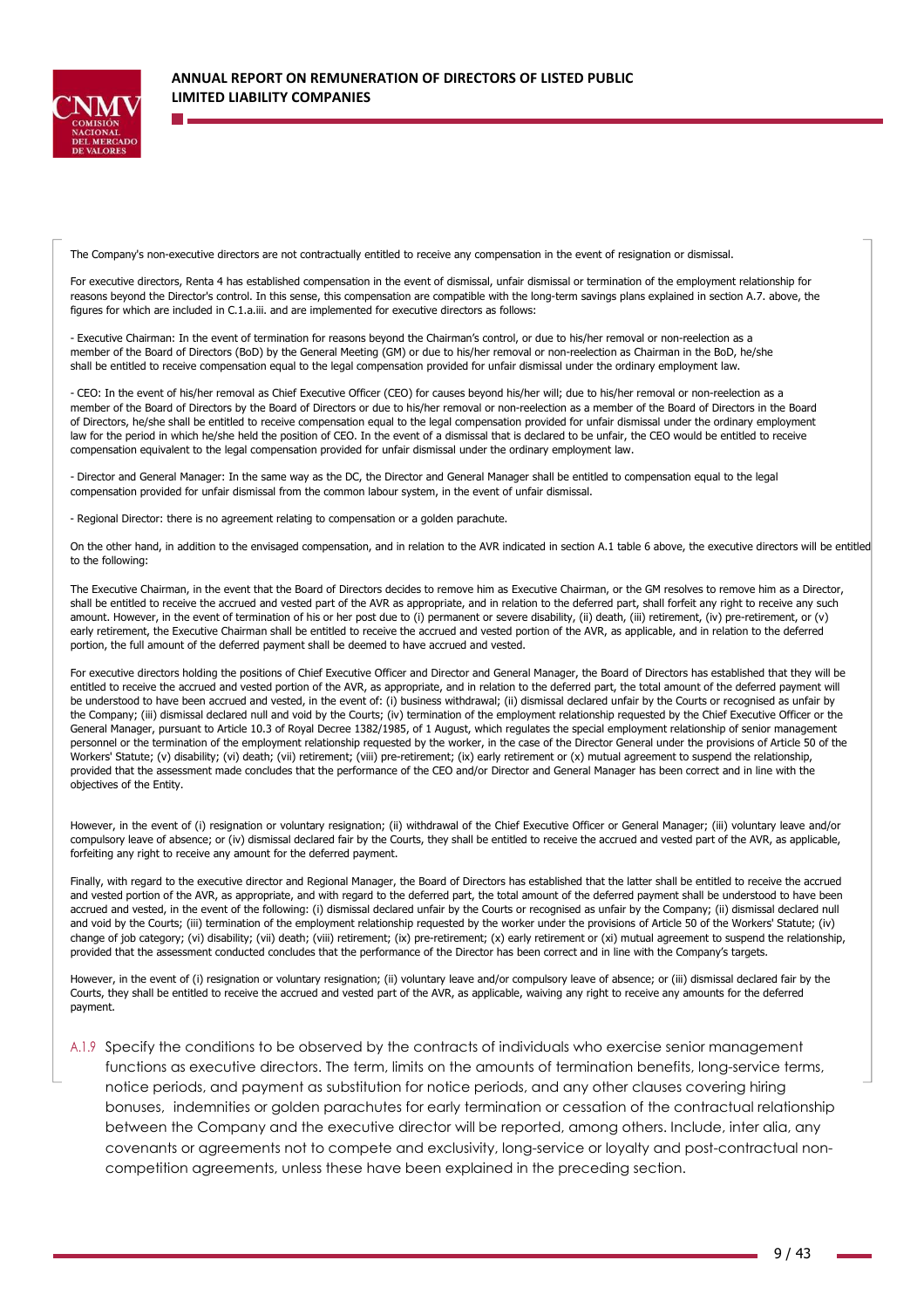

The Board Regulations assign to this body the power to adopt decisions on the conditions that the contracts of executive directors must observe. In addition, the ARC's functions include reviewing and proposing to the Board of Directors the remuneration policy for directors and senior executives and, where appropriate, categories of employees who, owing to the functions they perform, are included in the remuneration policy by virtue of the applicable regulations, the individual remuneration and the terms and conditions of the contracts of executive directors and the basic conditions of the contracts of senior executives, all in accordance with the remuneration policy approved by the General Meeting.

The contracts arranged with each of the executive directors determine their related remuneration, economic rights and rewards, which include those items included in the Company's bylaws and described in this report. The relevant terms and conditions of the contracts of Mr Juan Carlos Ureta Domingo (as Executive Chairman), Mr Juan Luis López García (CEO), Mr Jesús Sánchez-Quiñones González (Director and General Manager) and of Mr Santiago González Enciso (as Director and Regional Manager) are specified below:

a) Term: The contracts are of an indefinite term.

b) Limits on the amounts of termination benefits: The limitations on the maximum amounts of compensation for each of the executive directors are set out below:

-Executive Chairman: He would be entitled to receive compensation equivalent to the legal compensation provided for unfair dismissal under the ordinary employment laws subject to the conditions shown in A.1 table 8 above. In this respect, the maximum amount of such compensation would be, in 2022, €1,831,000.

-CEO: He would be entitled to receive compensation equivalent to the legal compensation provided for unfair dismissal under the ordinary employment laws subject to the conditions shown in A.1 table 8 above. In this respect, the maximum amount of such compensation would be, in 2022, €390,000.

Director and General Manager: He would be entitled to receive compensation equivalent to the legal compensation provided for unfair dismissal under the ordinary employment laws subject to the conditions shown in A.1 table 8 above. In this respect, the maximum amount of such compensation would be, in 2021, €398,000.

Regional Manager: he would receive the legal compensation envisaged for unfair dismissal under the ordinary employment law. In this respect, the maximum amount of such compensation would be, in 2021, €137,000.

c) Prior notice: Those set out in the applicable collective agreement.

d) Non-competition, exclusivity, permanence or fidelization and post-contractual non-competition covenants or agreements:

In the contracts signed with each of the executive directors, a declaration is made by both parties stating that the positions they hold in the Company are full time, with exclusive dedication to the Company. Likewise, these contracts (clause on the object) highlight this exclusivity. There are no specific pacts in the aforementioned contracts relating to non-competition, length of service or loyalty and post-contractual non-competition.

In relation to these matters, the Regulations of the Board of Directors establish that no director may engage, on his own account or on behalf of others, in an activity that is the same, similar or a supplementary to that which constitutes the corporate purpose of the Company, unless expressly authorised to do so by the Company in the form of a resolution of the General Meeting, for which purpose they must give the notice specified in the aforementioned Regulation. Directors must consult the ARC before accepting any executive position or position on the board of directors of another company or entity.

With regard to possible conflicts of interest, the Board Regulations establish that directors must notify the Board of Directors of any situation of conflict, direct or indirect, that they may have with the interest of the Company. The director concerned shall refrain from participating in resolutions or decisions relating to the transaction giving rise to the conflict. Likewise, the directors must report any the direct or indirect stake either they or related persons, as defined in the Spanish Limited Liability Companies Law, hold in the capital of a company with the same, similar or complementary type of activity to that which constitutes the corporate purpose, and they must also report any posts or functions they hold in it.

In addition, the Board Regulations establish that directors must observe the regime of incompatibilities that is legally established at any given time.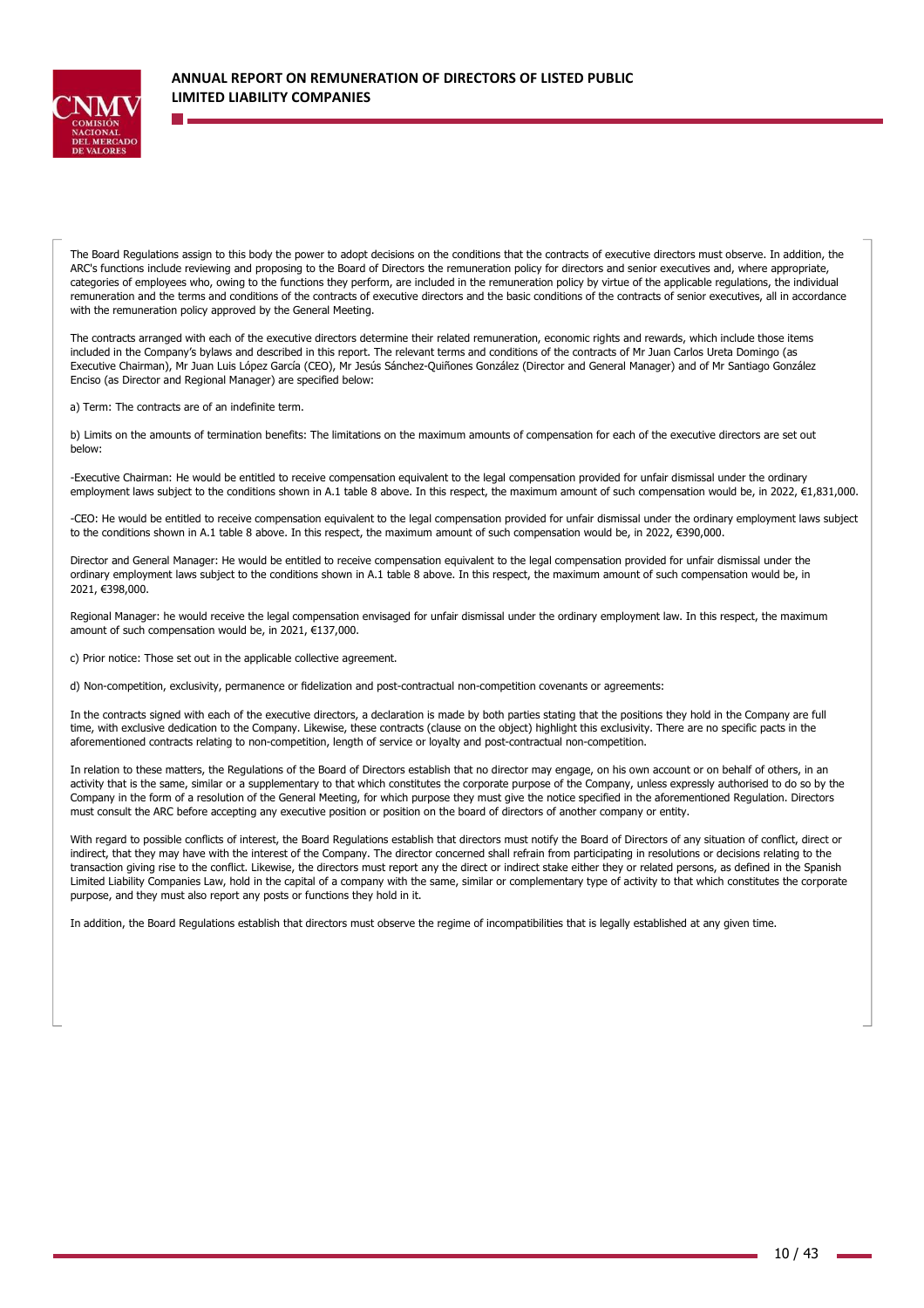

A.1.10 The nature and estimated amount of any other additional remuneration that will be accrued by directors during the year in progress by way of a consideration for services provided other than those inherent in their posts.

The directors of the Company did not accrue any remuneration in this regard.

A.1.11 Other items of remuneration such as any arising from provision for the director by the company of advances, credits and guarantees and other remuneration.

Regarding loans granted to directors or related parties, on 14 June 2021 a loan of €700,000 was granted to Mr. Santiago González Enciso, having drawn down €473,000 at year-end and with a repayment period of 3 years, which is scheduled to expire on 29 June 2024. In addition, it should be noted that on 23 April 2021 a loan was granted to Ms Matilde Fernández de Miguel, spouse of Mr Santiago González Enciso for €100,000, with no amounts drawn down at year-end and a repayment term that ends on 22 April 2024. In addition, the Entity granted Mr. Santiago González- Enciso Fernández, Mr. Ignacio González- Enciso Fernández, Mrs. Cristina González- Enciso Fernández, Mrs. Matilde González- Enciso Fernández, and Mrs. María González- Enciso Fernández, descendants of the director Mr. Santiago González Enciso, a loan of €320,000 for each of them. At year-end they had drawn down €292,000 each.

The descendants of Mr. Juan Carlos Ureta Domingo, Ms. Inés Asunción Ureta Estades, Ms. Matilde Ureta Estades and Mr. Juan Carlos Ureta Estades have each been granted a loan of €170,000 each, and at year-end Ms. Inés Asunción Ureta Estades, Ms. Matilde Ureta Estades and Mr. Juan Carlos Ureta Estades had drawn down €162,000, €163,000 and €130,000, respectively. These loans are due to expire on December 23, 2023.

With regard to the interest rate, the loans were granted at an interest margin of 12-month Euribor plus 0.7%. The specifics and the liabilities taken therefor by way of collateral and the interest rate are those set in section C.1.a.iv) below.

A.1.12 The nature and estimated amount of any expected additional remuneration not included in the foregoing sections, whether satisfied by the entity or another group entity, which will accrue to the directors in the current year.

The directors of the Company have not accrued any remuneration for any other additional remuneration not included in previous sections.

- A.2. Explain any relevant changes in the remuneration policy applicable during the year in progress arising from:
	- a) A new policy or an amendment to the policy already approved by the General Meeting.
	- b) Relevant changes in the specific determinations established by the board for the year in progress in the current remuneration policy in relation to those applied during the previous year.
	- c) -Any proposals that the board of directors agreed to present to the general meeting of shareholders to which this annual report will be submitted, proposing that they should apply to the year in progress.

In 2021 there were no substantial changes, or substantial modifications in the remuneration policy previously approved by the General Meeting, or significant changes that the Board of Directors resolved to submit to the General Meeting for approval.

However, the Entity intends to maintain the principles, characteristics and concepts applicable to the Directors, both in the performance of their duties as an administrative body and those of the Directors who perform executive functions during the financial years 2022, 2023 and 2024, the three-year period established in article 529r of the Corporate Act.

The remuneration system provided for in this Policy shall also apply to any new Executive Director who joins the Board of Directors during the term of this Policy, adapting it to the duties assigned to them, as well as to the responsibilities assumed and their professional experience. In this regard, a fixed remuneration appropriate to such characteristics shall be established by resolution of the Board of Directors, in line with the fixed remuneration of the current Executive Directors and considering the competitive environment comprising the main comparable institutions as a whole, also applying the variable remuneration system set forth in this Policy and other contractual conditions applicable thereto, without the overall limits set forth in this Policy being applied for such purposes.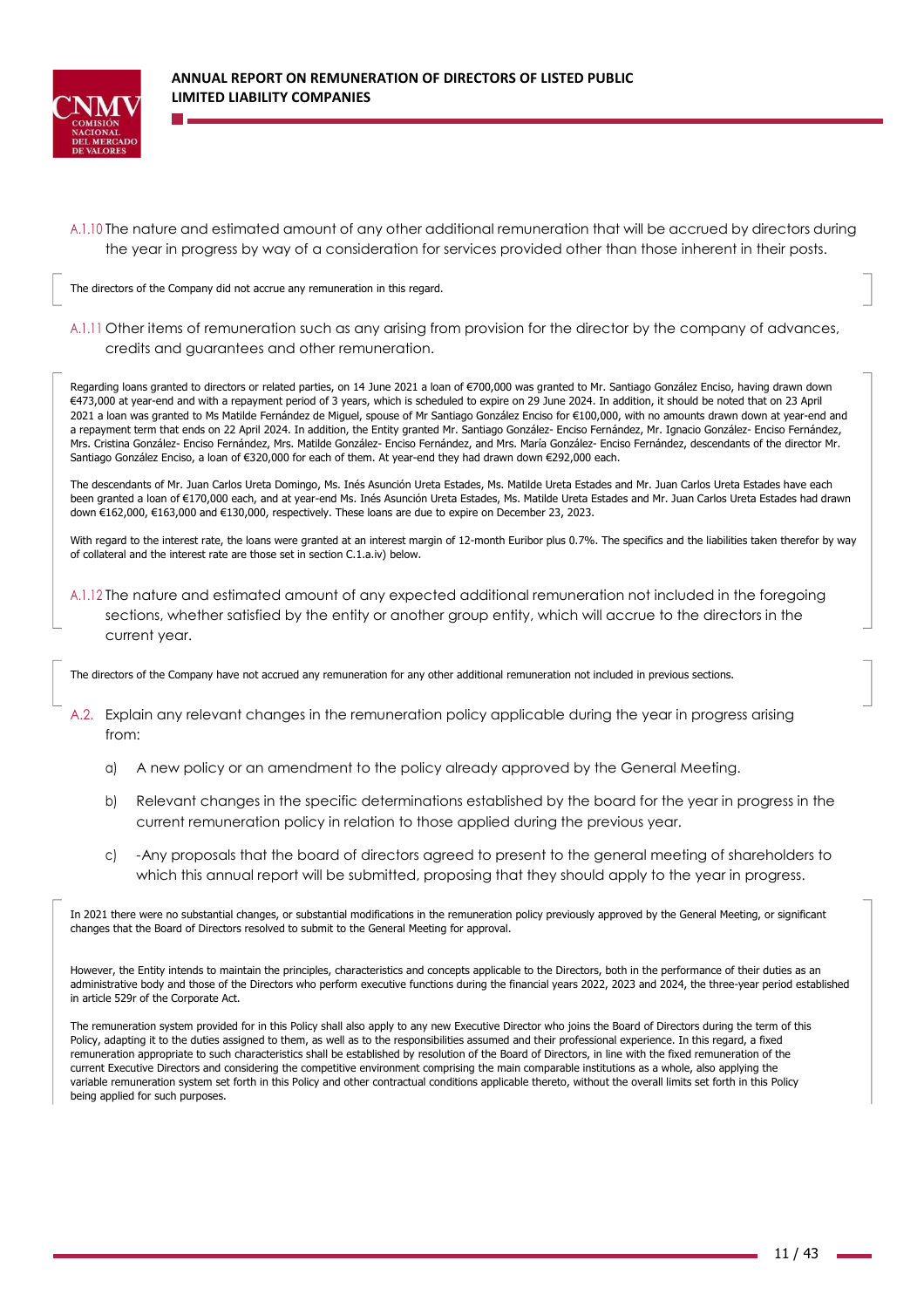

Annually, the Board of Directors shall review the specific amounts, within the aforementioned criteria, providing detailed information on remuneration to the General Meeting of Shareholders through the Annual Report on Directors' Remuneration and submitting for its approval any long-term incentives that may be considered necessary and appropriate in each financial year.

In any case, it shall also adapt the Remuneration Policy and concepts to the new rules that may be applicable to Renta 4 Banco. If any significant corporate transaction takes place in Renta 4 Banco that could substantially affect payment of the deferred part of the remuneration, the Board of Directors may change, with due justification, the settlement dates and the expected payment schedule.

The Annual Report on Directors' Remuneration shall be submitted to the General Meeting of Shareholders annually in accordance with the provisions of article 541 of the Spanish Limited Liability Companies Act.

This Policy shall be applicable to the remuneration of the Entity's directors for financial years 2022, 2023 and 2024, unless a different resolution is adopted at the General Meeting of Shareholders. This Policy shall be interpreted by the Board of Directors, adapting it when necessary, at the proposal of the Remuneration Committee, to legislative amendments, best practices or requirements received from supervisors.

A.3. Identify the direct link to the document setting out the current remuneration policy of the company, which must be available on the company's website.

https://www.renta4banco.com/es/accionistas/politicas-e-informes

A.4. Explain, in due consideration of the data supplied in section B.4, how the voting of shareholders at the general meeting to which the annual remuneration report for the previous year was submitted for and advisory vote was taken into account.

The annual remuneration report for year 2021 was unanimously approved by the General Meeting, as stated in section B.4, having been approved by 100% of the votes in favour. Consequently, the Entity has considered it appropriate to continue with a policy of remuneration for directors whose purpose is to continue to be aligned with the interests of shareholders, seeking prudent management of activity minimizing inherent risks to the same, and rewarding the work of Company personnel in achieving this purpose. All this in order to contribute to the Company meeting its strategic objectives within the framework in which it carries out its activity.

### **B. OVERVIEW OF THE APPLICATION OF THE REMUNERATION POLICY IN THE COURSE OF THE PREVIOUS YEAR**

B.1.1 Explain the process carried out to apply the remuneration policy and determine the individual remuneration set out in section C of this report. This information shall include the role played by the remuneration committee, the decisions taken by the board of directors and, where appropriate, the identity and role of the external advisers whose services have been used in the process of application of the remuneration policy in the year.

The Board of Directors, at its meeting held on 23 February 2021 and at the proposal of the ARC, resolved, under point nine of the Agenda, to approve the Remuneration Policy for 2021 and, in turn, to submit it for approval by the General Meeting of Shareholders, which approved this policy with 100% of votes of the present and represented share capital in favour at its ordinary general meeting of 26 March 2021, in accordance with the responsibility, functions attributed and level of commitment taken on by the Renta 4 directors.

Likewise, the Board of Directors, at its meeting of 22 February 2022, and pursuant to the process of assessment of the Board, its Committees, the Chairman, the CEO and the Coordinating Director, as well as the performance of the Company in 2021 through the results included in the financial statements, has determined, in accordance with the Remuneration Policy in force, the variable remuneration due to directors with executive functions specified in section C below.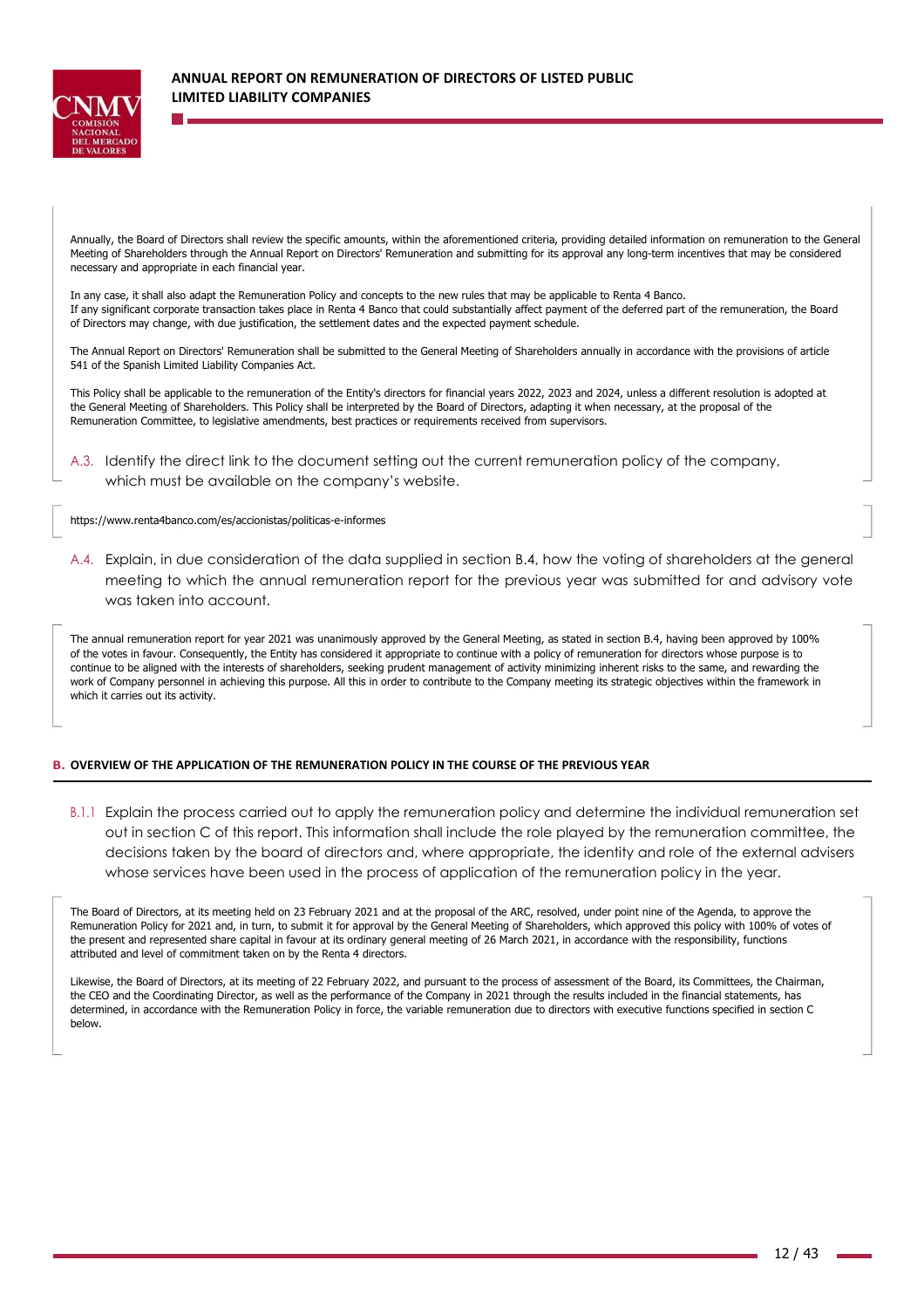

B.1.2 Explain any deviations from the established procedure for the application of the remuneration policy that occurred during the financial year.

There have been no deviations from the procedure established for the application of the remuneration policy during the financial year.

B.1.3 State whether any temporary exceptions to the remuneration policy have been applied and, if so, explain the exceptional circumstances that have led to the application of these exceptions, the specific components of the remuneration policy affected and the reasons why the entity considers that such exceptions have been necessary to serve the long-term interests and sustainability of the company as a whole or to ensure its viability. In addition, quantify the impact that the application of these exceptions has had on the remuneration of each director during the financial year.

There have been no temporary exceptions to the compensation policy during the financial year.

B.2. Indicate the action taken by the company in relation to the remuneration system and how it has helped reduce exposure to excessive risks and adjust it to the company's long-term objectives, values and interests, including a reference to the measures adopted to ensure that the remuneration accrued has been based on the company's long-term results and has secured a proper balance between the fixed and variable components or remuneration, what measures have been taken in relation to personnel categories whose professional activities have a material impact on the company's risk profile, and what measures have been adopted to prevent conflicts of interest, if any.

In relation to the measures envisaged to guarantee that the Remuneration Policy takes into account the long-term results of the Company, section A.1. below includes the objective criteria relating to the Company's results applied to determine directors' variable remuneration.

In addition, the Company's Remuneration Policy finds a suitable balance between the fixed and variable items in the remuneration considering that, as shown in section A.1. above, the variable remuneration set for 2021 is based on the fulfilment of the objective criteria defined by the Board, always linked to the objective results of the Company and subject to the Remuneration Policy approved at the Ordinary General Meeting of 26 March 2021.

Likewise, as regards the measures adopted in relation to categories of personnel whose professional activities have a material impact on the Company's risk profile, the Company adopts the same measures in this respect as for executive directors, which are included in section A.1 above. These, in particular, relate to establishing the variable remuneration based on the targets linked to the Company's net profit and the level of default of the Renta 4 Group and ESG policies.

Lastly, in relation to the clawback formulae or clauses to claim back the variable remuneration items, it is envisaged that, should the assessments conclude a deficient performance, or when they have been paid on the basis of data subsequently found to be inaccurate, the Company may reduce the deferred variable remuneration and/or claim the reimbursement of the variable remuneration already paid, up to a maximum of 100%, in either case. These assessments will analyse the subsequent performance according to the criteria (indicated in section A.1 above, as they are the same for the current year and the reported year), which contributed to achieving the objectives, comparing it with the initial performance assessment and will be approved by the Board of Directors at the end of the year such variable remuneration refers to.

B.3. Explain how the remuneration accrued during the year meets the provisions of the remuneration policy in force and, in particular, how it contributes to the sustainable and long-term performance of the company.

Report also on the relationship between the remuneration obtained by the directors and the results or other measures of performance, in the short and long term, of the entity, explaining, where appropriate, how the variations in the company's performance may have influenced in the variation of directors' remunerations, including accrued remunerations whose payment has been deferred, and how these contribute to the Company's short and long-term results.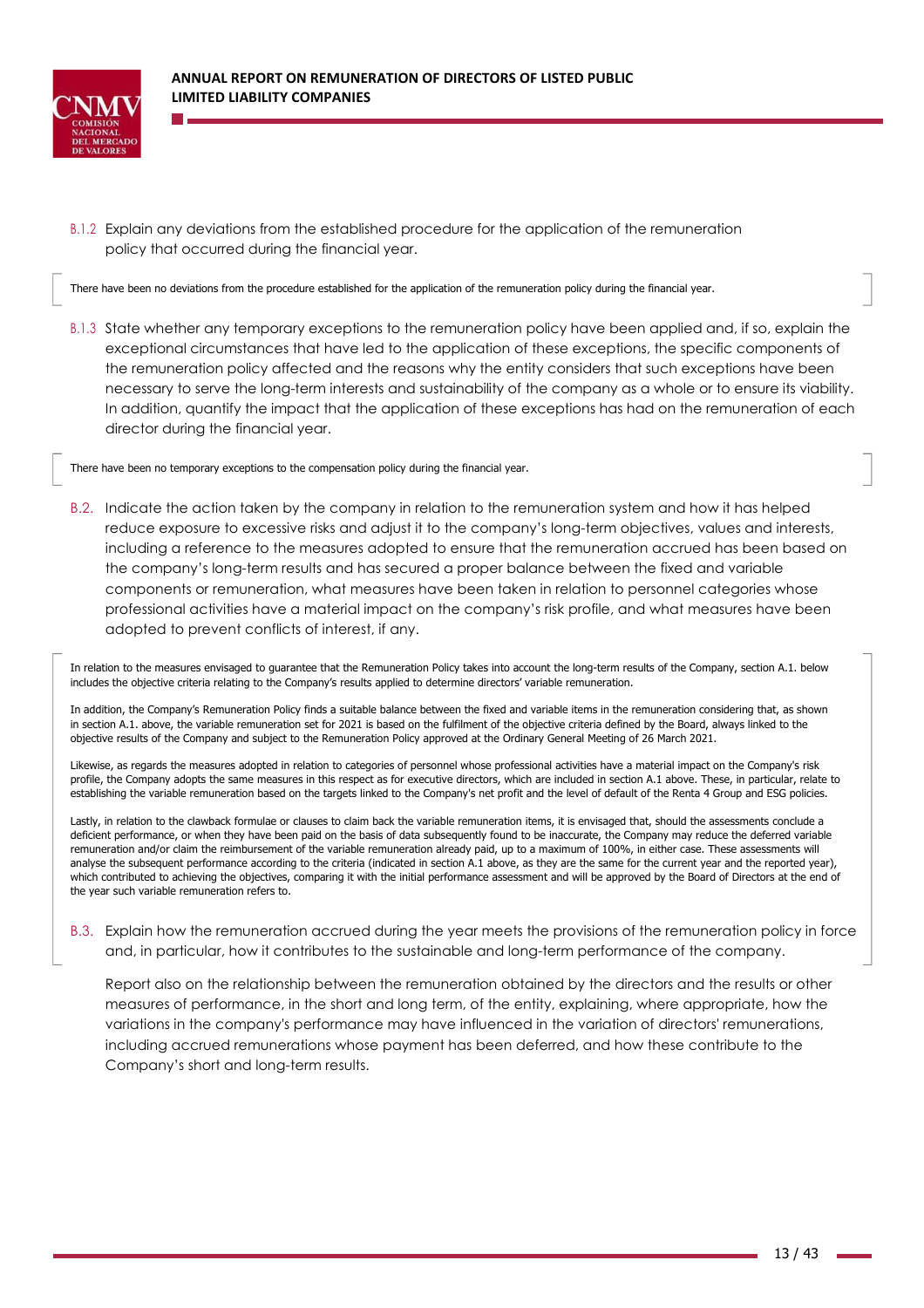

Based on the Company's director remuneration policy for 2021 indicated in section B.7 below, the executive directors' remuneration is linked to the results produced by the Company. In this regard, and in accordance with what is indicated in this section, certain variable remuneration is conditional upon the fulfilment of the indicators also included in section B.7. below.

In 2021, the total remuneration paid to the Company's directors in their capacity as such was €470,000, in observance of the maximum amount of €633,264 for this item as established in the Remuneration Policy. The individual remuneration of each director in his capacity as such consisted of a fixed annual amount, as established in said policy. Executive directors did not receive remuneration for their membership of the Board of Directors or of its committees; nor did they receive any annual fixed amounts, or attendance fees for meetings of the Board of Directors. In this regard, the executive directors received remuneration in the amounts to which they were entitled by virtue of their respective contracts drawn up with the Company, pursuant to the Remuneration Policy.

At a meeting on 22 February 2022, at the behest of the ARC, the Board of Directors determined the sums of the annual variable remuneration of executive directors accrued in 2021.

For the purposes of determining the variable remuneration accrued to the executive directors, consideration was given to professional engagement and excellence, the level of achievement of the targets of the annual budget, investment targets, and the result of assessment of the performance of their duties, in relation to which a variable remuneration of 100% was determined in relation to the fixed annual remuneration to which each director is entitled. Section B7 of this report contains more information in connection with these conditions.

B.4. Indicate the result of the advisory vote at the general meeting on the annual report on remuneration from the previous year, showing the number of abstentions and the number of negative, blank and affirmative votes cast:

|                    | <b>Number</b> | % of total      |
|--------------------|---------------|-----------------|
| Votes cast         | 27,679,930    | 100.00          |
|                    | <b>Number</b> | % of votes cast |
| Dissenting votes   |               | 0.00            |
| Affirmative votes  | 27,679,930    | 100.00          |
| <b>Blank Votes</b> |               | 0.00            |
| Abstentions        |               | 0.00            |

B.5. Explain how the fixed items accrued during the financial year by the directors in their capacity as such have been determined, their proportion by director and how they have varied with respect to the previous financial year.

The Board of Directors, at its meeting held on 23 February 2021 and at the proposal of the ARC, resolved, under point nine of the Agenda, to approve the Remuneration Policy for 2021 and, in turn, to submit it for its approval by the General Meeting of Shareholders, which approved the policy at its ordinary meeting on 26 March 2021, taking into account the market standards to determine the fixed annual remuneration for the performance of their duties as members of the Board of Directors.

In this regard, the non-executive directors, in their capacity as such, in financial year 2021 received a fixed annual amount for the performance of their duties as members of the Board of Directors in the amount of €60,000 for each of the directors who are individuals and €71,088 for the legal entity Director, with the same fixed annual remuneration received by each of them in 2020, therefore not varying compared to the previous year.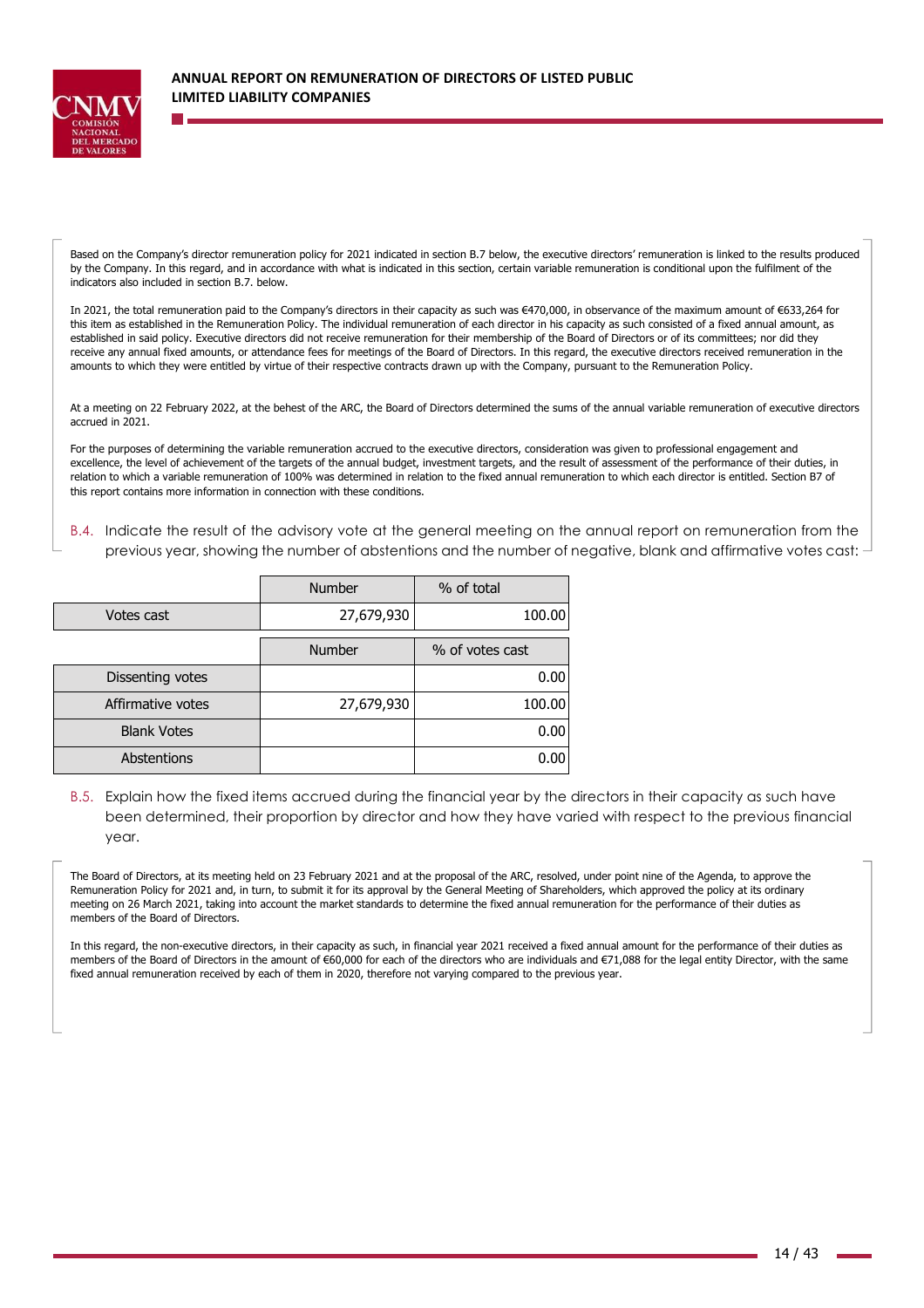

B.6. Explain how the salaries accrued during the year to each of the executive directors for carrying out management functions were determined, and how they changed in relation to the previous year.

In accordance with the Remunerations Policy approved at the ordinary general meeting of 26 March 2021, during 2021 the remuneration paid to the directors was:

- Mr Juan Carlos Ureta Domingo, Executive Chairman received a fixed annual remuneration of €300,000 gross.
- Mr Juan Luis López García, CEO received a fixed annual remuneration of €275,000 gross.
- Mr Jesús Sánchez-Quiñones González, Director and General Manager, received a fixed annual remuneration of €275,000 gross.
- The Director and Regional Manager Mr Santiago González Enciso received a fixed annual remuneration of €95,000 gross.

It should be noted that the fixed remuneration paid to executive directors during the 2021 financial year amounted to €945,000 (Mr. Juan Carlos Ureta Domingo €300,000, Mr. Juan Luis López García and Mr. Jesús Sánchez-Quiñones González, €275,000 each, and Mr. Santiago González Enciso €95,000), the same amount they received as fixed remuneration in 2020, except Mr. Enciso for whom an increase in fixed remuneration was approved for 2021 to an annual gross amount of €95,000, from the €75,000 that he had been receiving in previous years.

B.7. Explain the nature and main characteristics of the variable components of the remuneration systems accrued in the course of the year.

In particular:

- a) Identify each of the remuneration plans that determined the different variable remuneration packages accrued by each of the directors in the course of the year, including information on their scope, the date of approval, date of implementation, periods of accrual and validity, criteria used to assess performance and how this affected the establishment of the variable amount accrued, and the measurement criteria used and the timeline required to enable all the conditions and criteria stipulated to be properly measured, explaining in detail the criteria and factors applied in terms of the time required and methods to verify that the performance conditions or any other type of conditions to which the accrual and consolidation of each component of the variable remuneration was linked have been effectively met.
- b) In the case of share option plans and other financial instruments, the plan's general features will include information on the conditions for securing unconditional ownership (consolidation) and for exercising such options or financial instruments, including the price and exercise timeline.
- c) Each of the directors, and their category (executive directors, external proprietary directors, external independent directors or other external directors), who are beneficiaries of remuneration systems or plans that include variable remuneration.
- d) Where appropriate, information will be provided in relation to any periods established for the accrual or deferral of payment that may have been applied, and/or retention/non-availability periods for shares or other financial instruments, if any.

Explain the short-term variable components of the remuneration systems: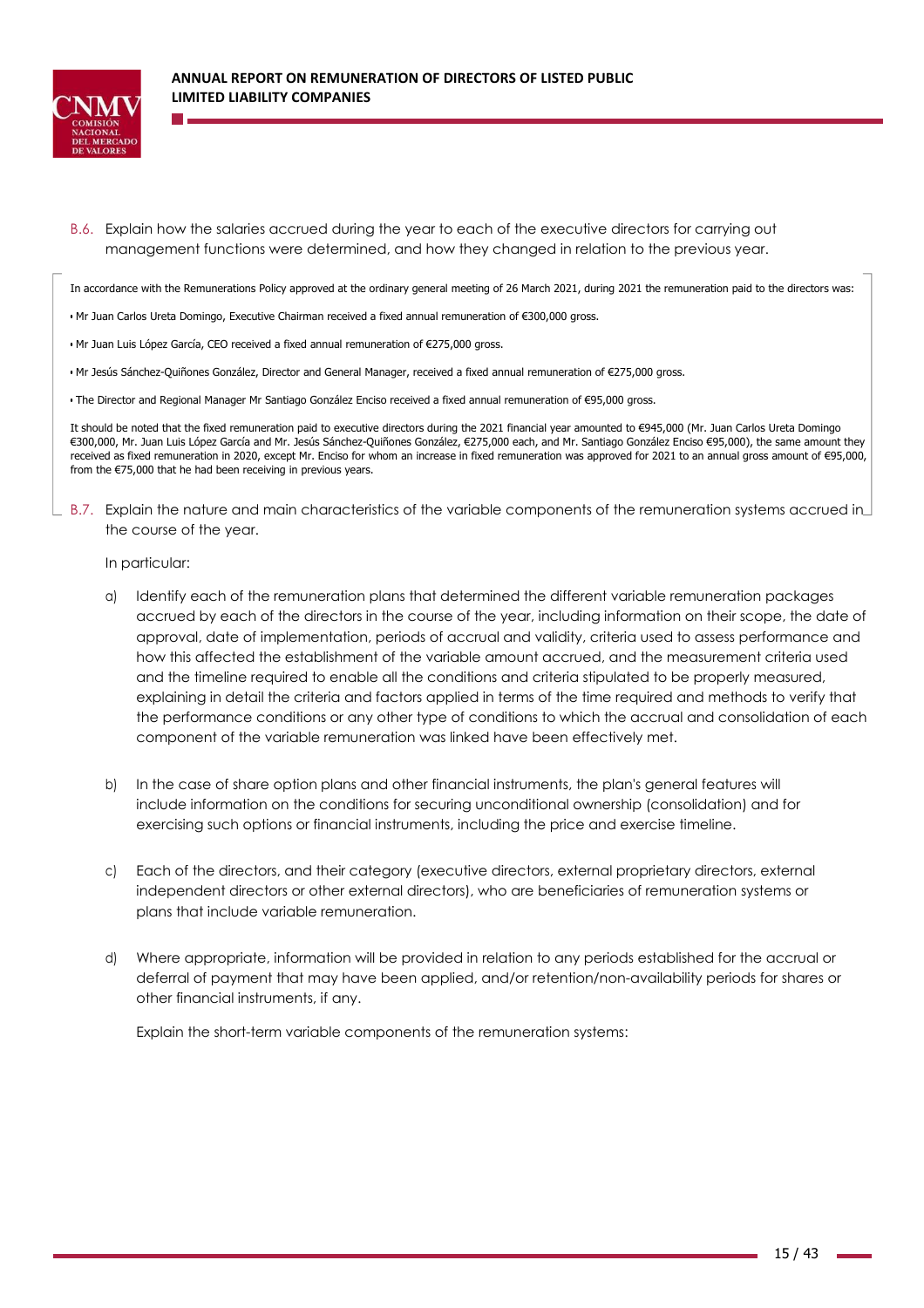

The 2021 Remuneration Policy establishes that non-executive directors shall not have a Variable Remuneration Plan.

As regards the executive directors, the variable remuneration model established in the 2021 Remuneration Policy is as follows:

1) Variable remuneration of Mr Juan Carlos Ureta Domingo, as Executive Chairman.

Mr. Juan Carlos Ureta Domingo will receive an Annual Variable Remuneration ("AVR"), consisting of up to a maximum of 100% of the Fixed Annual

Remuneration ("FAR").

The Annual Variable Remuneration is determined by the amount corresponding to the amount accrued in accordance with the fulfilment of year's targets linked to the Net Profit of the Group, ("Year's Targets") that have been fixed in accordance with the responsibilities and functions of the position, as well as any others that the Board of Directors has specifically assigned to the Chairman.

In line with the principles of the Renta 4 Remuneration Policy, in addition to applying the criteria of moderation and proportionality to the results of the Renta 4 Group, solid and effective risk management is fostered. For this reason, the Annual Variable Remuneration will be received if the levels of default or bad debt losses of the Renta 4 Group during the year remain below 5% of the Equity at year end, and when such levels are not attributed to the Company's actions, when the risk levels and limits allowed and established by the EBA (European Bank Authority) or any other competent organisation are exceeded, due to deficient control systems used by the Renta 4 Group or any other cause attributed to the Company's inaction or poor practices. Furthermore, the Remuneration Policy is also linked to non-financial objectives regarding the integration of sustainability risks and ESG policies.

The year's targets are calculated on the basis of the Renta 4 Group's Net Profit ("NP") calculated as shown in the following chart:

 $-NP: X \leq \text{\textsterling}16M = 0$  % of the FAR.  $-$  NP: €16 < X > 17M = 10 % of the FAR.  $-$  NP: €17 < X > 18M = 15 % of the FAR.  $-$  NP: €18 < X > 19M = 35 % of the FAR.  $-$  NP:  $f(19) < X > 20M = 55$  % of the FAR.  $-$  NP: €20 < X > 21M = 65 % of the FAR.

- $-$  NP: €21 < X > 22M = 85 % of the FAR.
- NP: X > €22M = 100 % of the FAR.

2) Variable Remuneration of CEO and of the Director and General Manager

The 2021 Remuneration Policy establishes that the Chief Executive Officer, Mr. Juan Luis López García and the Director and General Manager, Mr. Jesús Sánchez-Quiñones González receive an AVR, consisting of up to 100% of the FAR. The amount of this is accrued based on the fulfilment of year's targets set in accordance with the responsibilities and functions of the position or those assigned.

The AVR is determined by the amount accrued depending on the level of fulfilment of the year's targets linked to the Group's Net Profit (hereinafter, the "Year's Targets") that were set taking into account the responsibilities and functions attached to the position, as well as any others that the Board of Directors may have assigned to the CEO and Director and General Manager.

The AVR will be paid provided that the levels of default or bad debt losses of the Renta 4 Group during the financial year are lower than 5% of the Equity at year-end and when these levels do not occur as a result of the Company's actions, in which the risk levels and limits allowed and established by the European Banking Authority (EBA) or any other competent entity are exceeded, due to deficient control systems used by the Renta 4 Group, as well as any other cause attributable to the Company's inaction or poor practices.

Furthermore, the Remuneration Policy is also linked to non-financial objectives regarding the integration of sustainability risks and ESG policies.

The year's targets are calculated on the basis of the Renta 4 Group's Net Profit ("NP") calculated as shown in the following chart:

- $-$  NP:  $X < \epsilon$ 16M = 0 % of the FAR.
- $-$  NP: €16 < X > 17M = 10 % of the FAR.
- NP:  $617 < X > 18M = 15 \%$  of the FAR.
- $-$  NP: €18 < X > 19M = 35 % of the FAR.
- $-$  NP: €19 < X > 20M = 55 % of the FAR.  $-$  NP: €20 < X > 21M = 65 % of the FAR.
- $-$  NP: €21 < X > 22M = 85 % of the FAR.
- $-$  NP: X > €22M = 100 % of the FAR.

3) Variable Remuneration of the Director and Regional Manager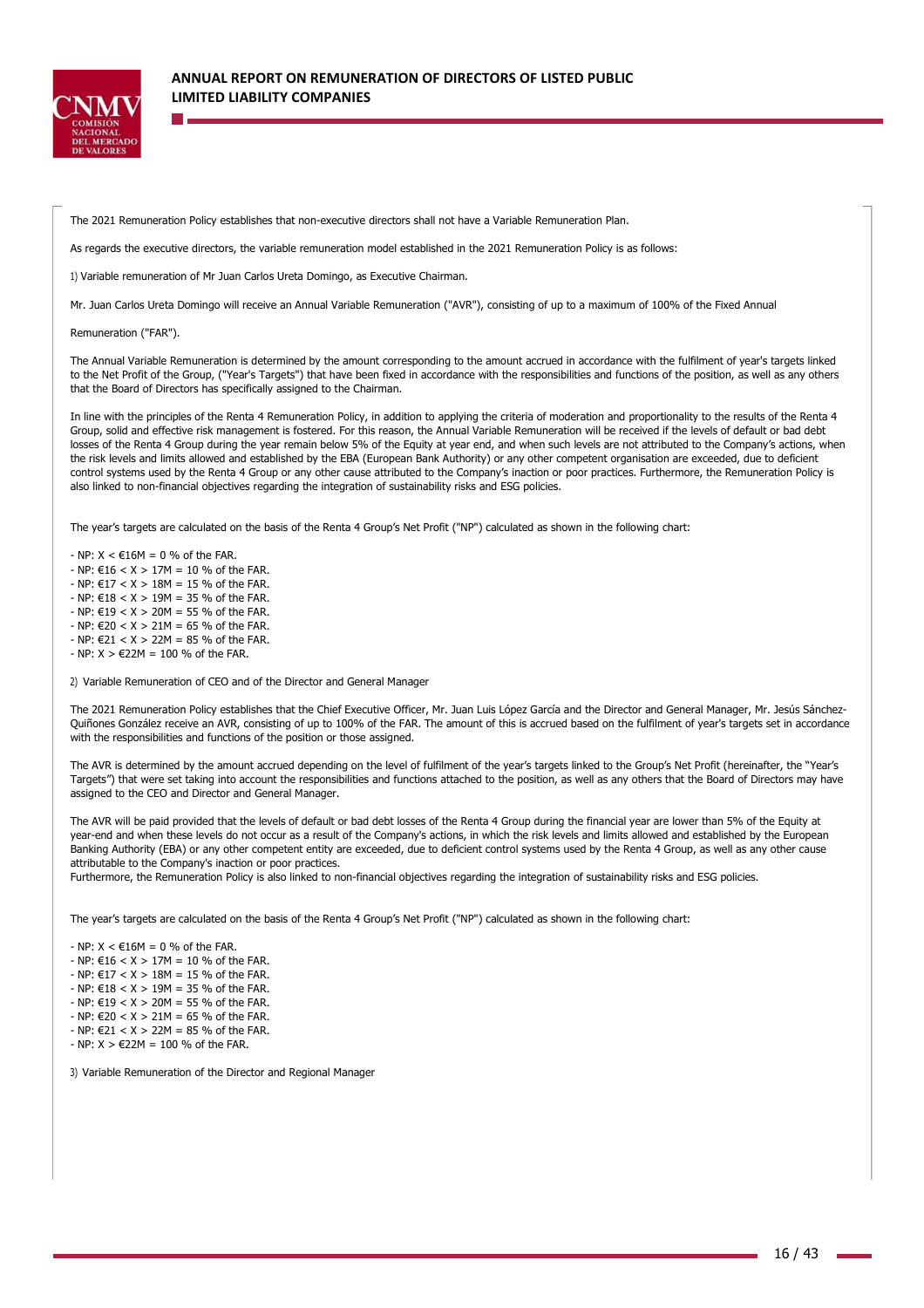

The Director and Regional Director will receive an AVR, consisting of up to 100% of the FAR. The amount of this will be accrued based on the fulfilment of year's targets set in accordance with the responsibilities and functions of the position or those assigned.

The AVR will be determined by the amount corresponding to the amount accrued in accordance with the fulfilment of annual objectives linked to the Group's Net Profit (the "Year's Targets"), which will be set in accordance with the responsibilities and functions of the position, as well as any others that may be specifically assigned by the Board of Directors to the Director and Regional Director.

The AVR will be paid provided that the levels of defaults or bad debt losses of the Renta 4 Group during the financial year are lower than 5% of the Equity at year-end and when these levels do not occur as a result of the Company's actions, in which the risk levels and limits permitted and established by the European Banking Authority (EBA) or any other competent entity are exceeded, due to deficient control systems used by the Renta 4 Group, as well as any other cause attributable to the Company's inaction or poor practices.

Furthermore, the Remuneration Policy is also linked to non-financial objectives regarding the integration of sustainability risks and ESG policies.

The year's targets are calculated on the basis of the Renta 4 Group's Net Profit ("NP") calculated as shown in the following chart:

- $-$  NP:  $X < \text{\textsterling}16M = 0$  % of the FAR.
- $-$  NP: €16 < X > 17M = 10 % of the FAR.
- $-$  NP:  $f17 < X > 18M = 15$  % of the FAR
- $-$  NP: €18 < X > 19M = 35 % of the FAR.
- $-$  NP: €19 < X > 20M = 55 % of the FAR.
- $NP: 620 < X > 21M = 65 \%$  of the FAR.  $-$  NP: €21 < X > 22M = 85 % of the FAR.
- $-$  NP:  $X > 622M = 100$  % of the FAR.
- 

Sixty percent of the AVR due to the Executive Chairman, Chief Executive Officer, General Director and the Regional Director shall be paid within a maximum period of 15 days following the assessment, and in any case before the end of the month of March of the calendar year following the year in which such remuneration is accrued, March 2022). The remaining 40% will be subject to a three-year deferral period, the accrual and payment satisfied at a rate of a third each year, a maximum of 13% in the first year of deferral, a maximum of 13% in the second year of deferral and a maximum of 14% in the third year of deferral. The payment due must be made before the end of the month of March of the calendar year following each of the years in which the deferral has taken place. i.e. 2023, 2024 and 2025.

For the vesting of the accrual and payment of 40% of the deferred AVR, the Board of Directors, at the proposal of the Appointments and Remuneration Committee, will conduct an assessment at the end of each year of the deferral period, based on keeping up the profitability of the results of the Renta 4 Group, taking into account the circumstances of the sector during the reported period.

The payment of the AVR, both the 60% and the deferred 40%, will be performed 50% in cash and the other 50% in shares. To calculate the number of shares accrued to be delivered, the average market value of the share during the last 20 business days of the corresponding year will be used, where the shares are non-transferable during a period of three years following delivery.

Therefore, as the Group's Net Profit in 2018 was €25.347 million and the default level was less than 5% and the ESG targets have been met, consequently the level of fulfilment of the year's targets set in the 2021 Remuneration Policy establishes that executive directors are entitled to receive a global AVR for 2021 for all of them of a global amount of €945,000. Specifically, the total AVR for the Executive Chairman for 2021 amounts to €300,000; for the CEO, €275,000; this same figure is also for the Director and General Manager, and for the Regional Director the amount is €95,000.

Of the resulting total AVR for 2021, 60% of this amount will be paid during the first quarter of 2022 and the remaining 40% will be deferred to the following three financial years; 2023, 2024 and 2025. The payment of the variable remuneration, both the 60% and the deferred 40%, will be performed 50% in cash and the other 50% in shares.

Therefore, during the first quarter of 2021, the Entity will pay the Executive Directors 60% of the Total AVR for 2021, 50% in cash and the other 50% in shares. Specifically, the Executive Chairman will receive €180,000 (€90,000 in cash and €90,000 in shares), the CEO €165,000 (€82,500 in cash and €82,500 in shares), the General Manager €165,000 (€82,500 in cash and €82,500 in shares) and the Regional Manager €57,000 (€28,500 in cash and €28,500 in shares).

The remaining amounts corresponding to the deferred 40% will be paid in the following three years (2023, 2024 and 2025), as established in the 2021 Remuneration Policy.

On the other hand, in relation to the AVR accrued in the previous 2020, 2019 and 2018 financial years, 60% of which was paid during the first quarter of the financial year following the accrual (years 2021, 2020, and 2019, respectively), deferring the remaining 40% of each AVR in the 3 years following the financial year in which the accrual took place. The Board, at the proposal of the ARC, during the first quarter of 2022, has carried out a performance assessment on the Executive Chairman, the CEO, the Director, and the General Manager, as well as an assessment on the Director and Regional Director, based on the profitability maintenance of Renta 4 Group, taking into account the circumstances of the industry during the assessed period. The assessment results were positive for all of them.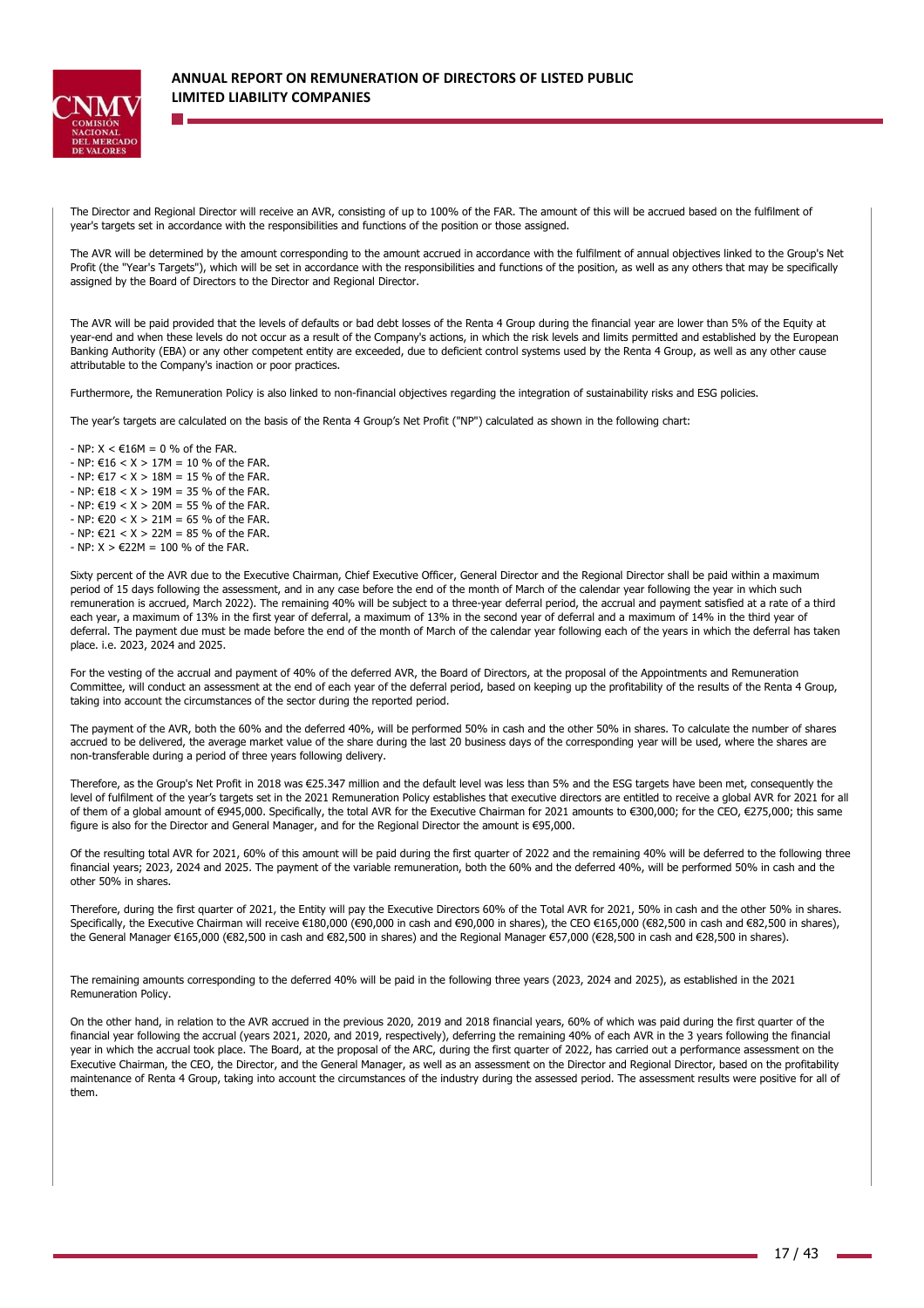

For this reason, during the first quarter of 2022, the Company will pay the executive directors, on the one hand, the first third (1/3) of the 40% deferred from the AVR corresponding to 2020 and, on the other hand, the second third (2/3) of the 40% deferred from the AVR corresponding to 2019, finally, the third and last third of the deferred 40% of the AVR corresponding to the 2018 financial year, being in all cases 50% in cash and the other 50% in shares.

Specifically, the total amount corresponding to the first third (1/3) of the 40% deferred AVR for the 2020 financial year is €67,833.33, with Mr. Juan Carlos Ureta Domingo, the Executive Chairman, receiving the amount of €22,000, 50% in cash (€11,000) and the other 50% in shares (€11,000), Mr. Juan Luis López García, the Chief Executive Officer and Mr. Jesús Sanchez-Quiñones González, Director and General Manager, each receiving €20,166.67, 50% in cash (€10,083.33) and the other 50% in shares (€10,083.33) and Mr. Santiago González Enciso, Director and Regional Manager, receiving the amount of €5,500, (€2,750) in cash and (€2,750) in shares.

On the other hand, the second third (2/3) of the 40% deferred from the AVR corresponding to 2019, amounts to the total amount of €43,166.67, of which, Mr. Juan Carlos Ureta Domingo, the Executive Chairman, will receive the amount of €14,000, 50% in cash (€7,000) and the other 50% in shares (€7,000), Mr. Juan Luis López García, the CEO and Mr. Jesús Sanchez-Quiñones González, Director and General Manager will each receive €12,833.33, 50% in cash (€6,417.67) and the other 50% in shares (€6,417.67) and Mr. Santiago González Enciso, Director and Regional Manager will receive the amount of €3,500, (€1,750) in cash and  $(€1,750)$  in shares.

Finally, the total amount corresponding to the last third (1/3) of the 40% deferred AVR for the 2018 financial year is €18,500, with Mr. Juan Carlos Ureta Domingo, the Executive Chairman, receiving the amount of €6,000, 50% in cash (€3,000) and the other 50% in shares (€3,000), Mr. Juan Luis López García, the Chief Executive Officer and Mr. Jesús Sanchez-Quiñones González, Director and General Manager, each receiving €5,500, 50% in cash (€2,750) and the other 50% in shares (€2,750) and Mr. Santiago González Enciso, Director and Regional Manager, receiving the amount of €1,500, (€750) in cash and (€750) in shares.

Consequently, of the deferred 2020 AVR, two thirds (2/3) of the 40% of the deferred AVR, i.e. one third (1/3) for each of the years, should be paid in the following years, 2023 and 2024, if the annual assessment and the results of the Company so allow it. And of the deferred 2019 AVR, one third (1/3) of the 40% of the deferred AVR will be pending payment in the following year, 2023.

With regard to the decisions taken by the Board to apply these items, the Board of Directors proceeded, at the proposal of the ARC, to review and approve the Remuneration Policy for 2022 at its meeting held on 22 February 2022 to submit it for approval to the General Meeting. It also approved the Annual Remuneration Report for Directors for the year ended 31 December 2021, at the same meeting, for submission to the General Meeting.

Likewise, and taking into account the performance of the Company's activity and volume of business, the Board of Directors agreed on the variable remuneration of the executive directors for 2021, in accordance with the Remuneration Policy 2021, at the same above-mentioned meeting.

Explain the long-term variable components of the remuneration systems:

B.8. State whether any variable components have been reduced or a refund has been claimed when, in the former case, payment has been consolidated and deferred or, in the latter case, consolidated and paid, in accordance with data subsequently shown to be manifestly inaccurate. Describe the amounts reduced or refunded by the application of the malus or clawback clauses, why they have been executed and to what years they relate.

No variable components have been reduced or clawed back from any director

B.9. Explain the main characteristics of the long-term savings systems whose amount or equivalent annual cost is shown in the tables in Section C, including retirement and any other survivor's benefits, which are financed, partially or totally, by the company, whether they are provided internally or externally, indicating the type of plan, whether it is a defined contribution or benefit plan, the contingencies it covers, the conditions for consolidating the economic rights in favour of the directors and its compatibility with any type of compensation for early termination or termination of the contractual relationship between the company and the director.

The Company has not undertaken any pension, retirement or similar obligations with non-executive directors.

In relation to executive directors, since 2007 the Company has been covering the contingencies of retirement, incapacity for work, death, severe dependence or serious dependence by putting in place defined contribution employment system plans, i.e. for which the Company is obliged to make fixed contributions to a third party, being externalised, by putting in place Pension Plans and the formalisation, by virtue of these, of insurance policies with an entity not related to the Company.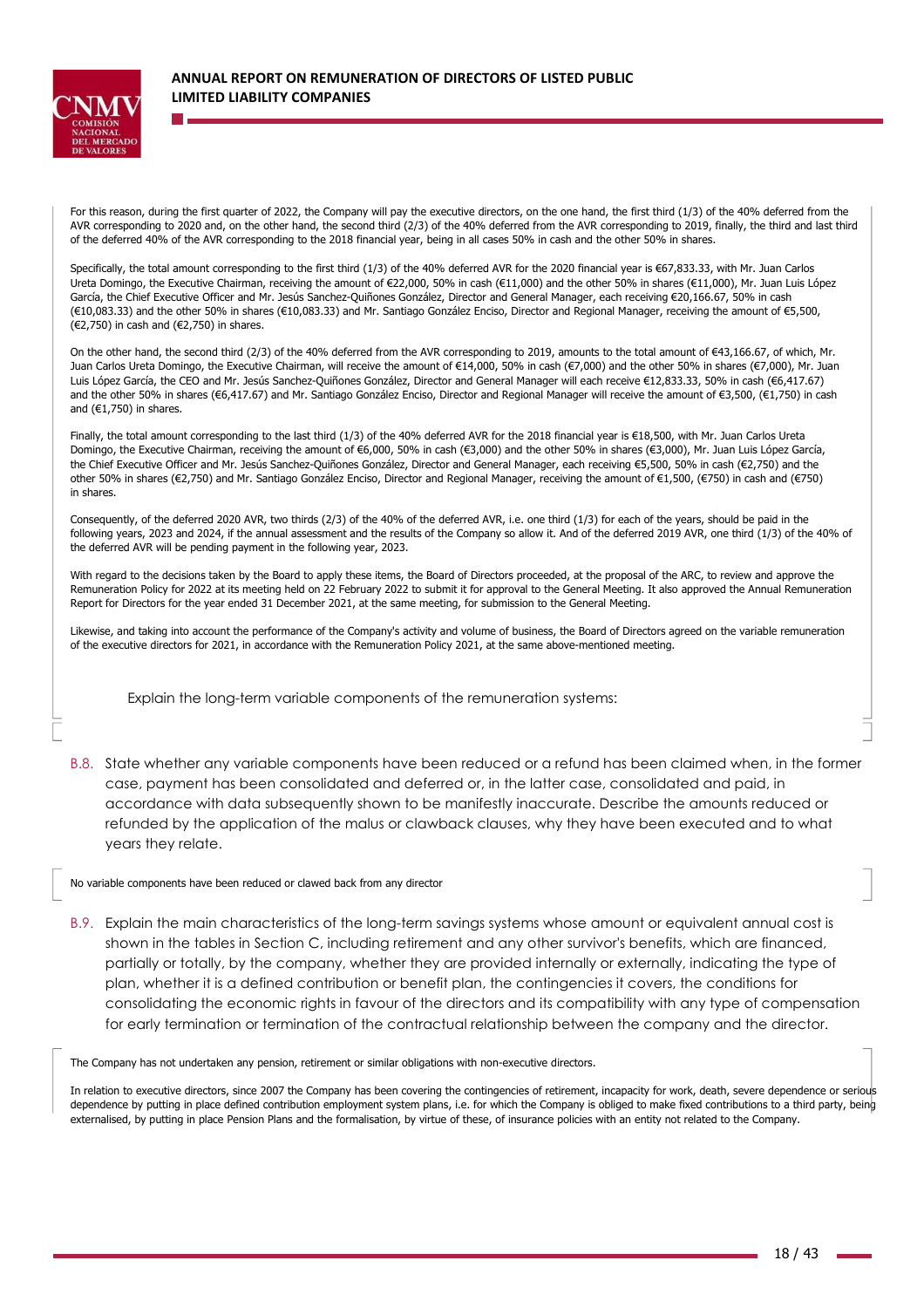

As regards coverage and vesting in accordance with the regulations on Pension Plans, to which €600 was contributed annually by each of the executive directors during 2021, being compatible with the compensations described in sections A.8 and A.9 (having the same content for both the current and the closed year referred to in this report), the contributions made during 2021, as well as the accumulated amounts, are described in section C.1.a) iii. below.

B.10. Explain, if applicable, the compensations or any other type of payment deriving from the early departure, whether the termination is at the will of the company or the director, or the termination of the contract, under the terms stipulated in such contract, accrued and/or received by the directors during the financial year.

The Company's directors have not earned or received any remuneration for this item during the 2021 financial year.

B.11. Indicate whether there have been significant changes in the contracts of those who perform senior management functions as executive directors and, if so, explain them. Likewise, explain the main conditions of the new contracts signed with executive directors during the year, unless they have already been explained in section A.1.

During the 2021 financial year, there have been no changes in any of the contracts of the executive directors.

B.12. Explain any additional remuneration accruing to directors in consideration for services rendered other than those inherent to their position.

During 2021, no director has received any additional remuneration for services rendered other than those inherent to their position.

B.13. Explain any remuneration resulting from the granting of advances, loans and guarantees, indicating the interest rate, their key characteristics and any amounts repaid, as well as the obligations assumed by them as guarantees.

Regarding loans granted to directors or related parties, on 14 June 2021 a loan of €700,000 was granted to Mr. Santiago González Enciso, having drawn down €473,000 at year-end and with a repayment period of 3 years, which is scheduled to expire on 29 June 2024. In addition, it should be noted that on 23 April 2021 a loan was granted to Ms Matilde Fernández de Miguel, spouse of Mr Santiago González Enciso for €100,000, with no amounts drawn down at year-end and a repayment term that ends on 22 April 2024. In addition, the Entity granted Mr. Santiago González- Enciso Fernández, Mr. Ignacio González- Enciso Fernández, Mrs. Cristina González- Enciso Fernández, Mrs. Matilde González- Enciso Fernández, and Mrs. María González- Enciso Fernández, descendants of the director Mr. Santiago González Enciso, a loan of €320,000 for each of them. At year-end they had drawn down €292,000 each.

The descendants of Mr. Juan Carlos Ureta Domingo, Ms. Inés Asunción Ureta Estades, Ms. Matilde Ureta Estades and Mr. Juan Carlos Ureta Estades have each been granted a loan of €170,000 each, and at year-end Ms. Inés Asunción Ureta Estades, Ms. Matilde Ureta Estades and Mr. Juan Carlos Ureta Estades had drawn down €162,000, €163,000 and €130,000, respectively. These loans are due to expire on December 23, 2023.

With regard to the interest rate, the loans were granted at an interest margin of 12-month Euribor plus 0.7%. The specifics and the liabilities taken therefor by way of collateral and the interest rate are those set in section C.1.a.iv) below.

B.14. Provide details of the in-kind remuneration accrued by directors during the year, briefly explaining the nature of the different salary components.

The directors of the Company have not accrued any remuneration for this item, except for that indicated in section B.9 above.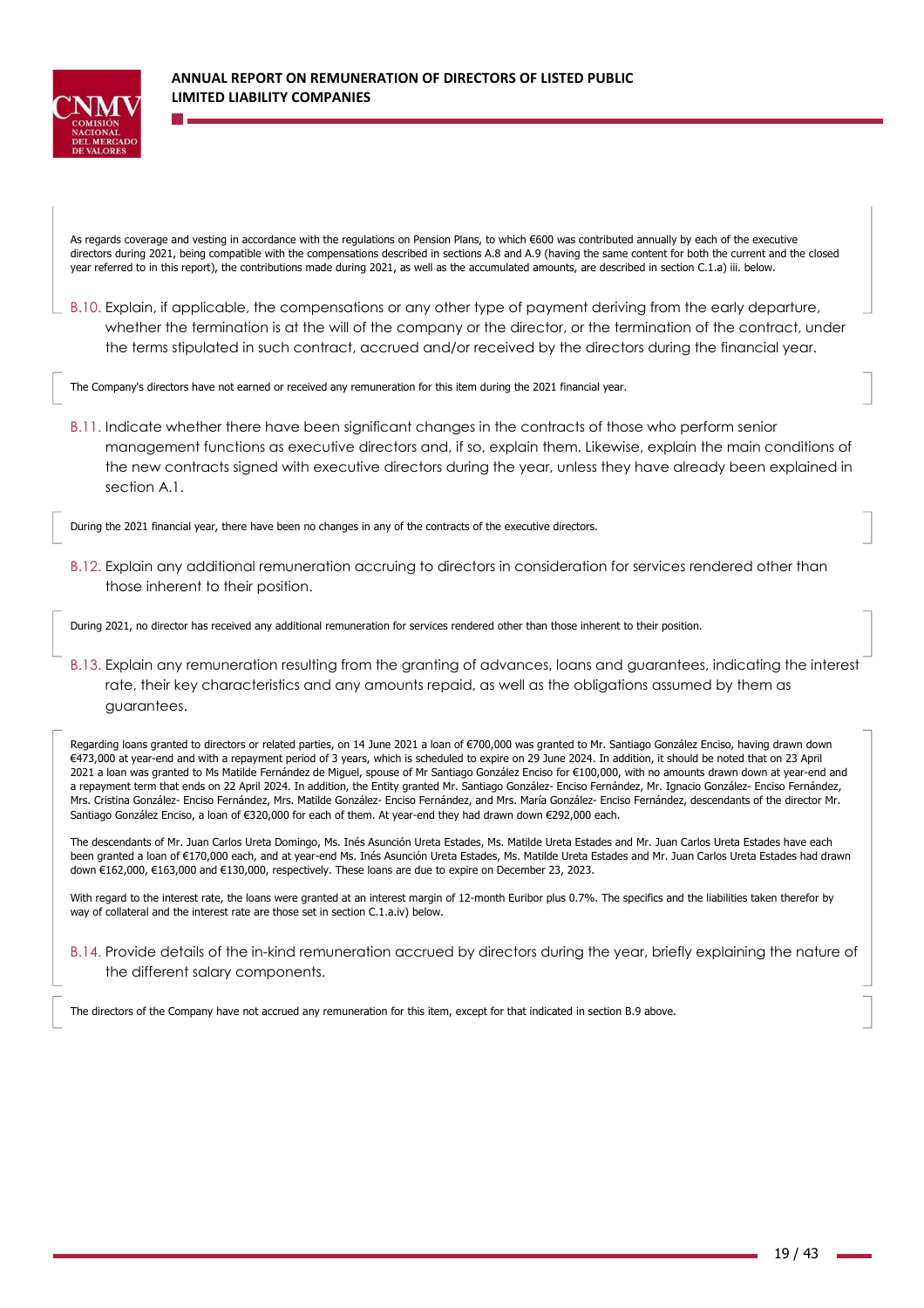

B.15. Explain the remuneration accrued by the director by virtue of payments made by the listed company to a third party in which the director provides services, when such payments are intended to remunerate the director's services in the company.

The directors of the Company did not accrue any remuneration in this regard.

B.16. Explain and provide details on the amounts accrued during the year regarding any other remuneration item other than those listed above, regardless of its nature or the group entity paying it, including all benefits in any form, such as when it is considered a related-party transaction or, in particular, when it significantly affects the true and fair view of the total remuneration accrued by the director, explaining the amount granted or pending payment, the nature of the remuneration received and the reasons why it would have been considered, where appropriate, that it does not constitute remuneration to the director in their capacity as such or in consideration for the performance of their executive duties, and whether or not it has been considered appropriate to include it among the amounts accrued in the "other items" section of section C.

The Company's directors have not earned any remuneration other than that described above.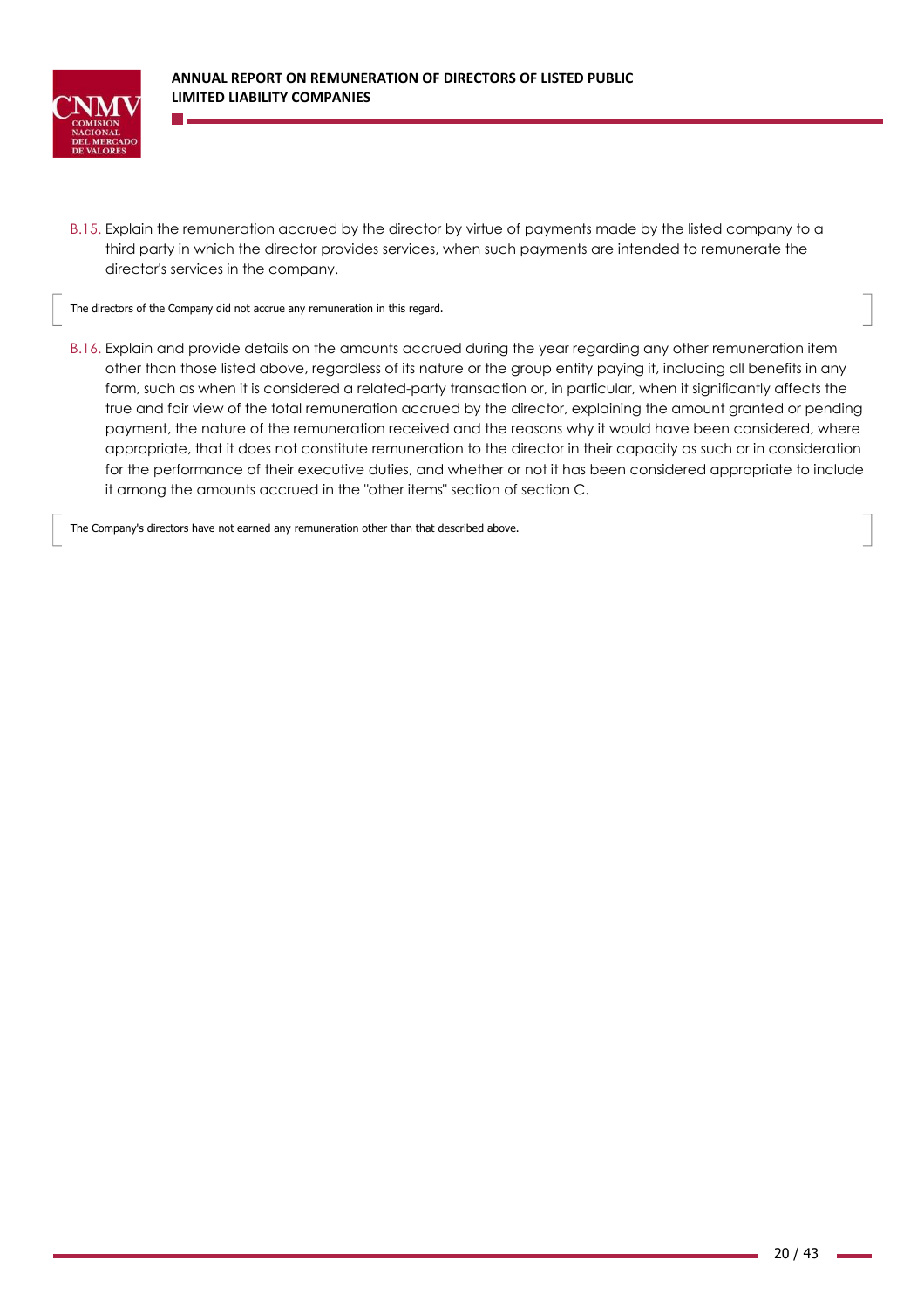

#### **C. DETAILS OF INDIVIDUAL REMUNERATION FOR EACH OF THE DIRECTORS**

**Designation** 

| Name                                          | Classificati<br>on          | Accrual period 2021           |
|-----------------------------------------------|-----------------------------|-------------------------------|
| MR EDUARDO CHACON LOPEZ                       | Proprietary director        | From 01/01/2021 to 31/12/2021 |
| MRS INES JUSTE BELLOSILLO                     | <b>Independent Director</b> | From 01/01/2021 to 31/12/2021 |
| MR PEDRO FERRERAS DIEZ                        | Director Other External     | From 01/01/2021 to 31/12/2021 |
| FUNDACION OBRA SOCIAL DE LA ABOGACIA ESPAÑOLA | Proprietary director        | From 01/01/2021 to 31/12/2021 |
| MRS SARAH MARIE HARMON                        | Independent Director        | From 01/01/2021 to 31/12/2021 |
| MR PEDRO ANGEL NAVARRO MARTINEZ               | Director Other External     | From 01/01/2021 to 31/12/2021 |
| MR JOSE RAMON RUBIO LAPORTA                   | <b>Independent Director</b> | From 01/01/2021 to 31/12/2021 |
| MRS. GEMA AZNAR CORNEJO                       | <b>Independent Director</b> | From 01/01/2021 to 31/12/2021 |
| MR JUAN LUIS LOPEZ GARCIA                     | CEO                         | From 01/01/2021 to 31/12/2021 |
| MR JESÚS SANCHEZ- QUIÑONES GONZALEZ           | <b>Executive Director</b>   | From 01/01/2021 to 31/12/2021 |
| MR JUAN CARLOS URETA DOMINGO                  | Chairman                    | From 01/01/2021 to 31/12/2021 |
| MR SANTIAGO GONZALEZ ENCISO                   | <b>Executive Director</b>   | From 01/01/2021 to 31/12/2021 |
| Ms. MARÍA DEL PINO VELÁZQUEZ MEDINA           | <b>Independent Director</b> | From 28/10/2021 to 31/12/2021 |
| Ms. PILAR GARCÍA CEBALLOS-ZUÑIGA              | <b>Independent Director</b> | From 30/11/2021 to 31/12/2021 |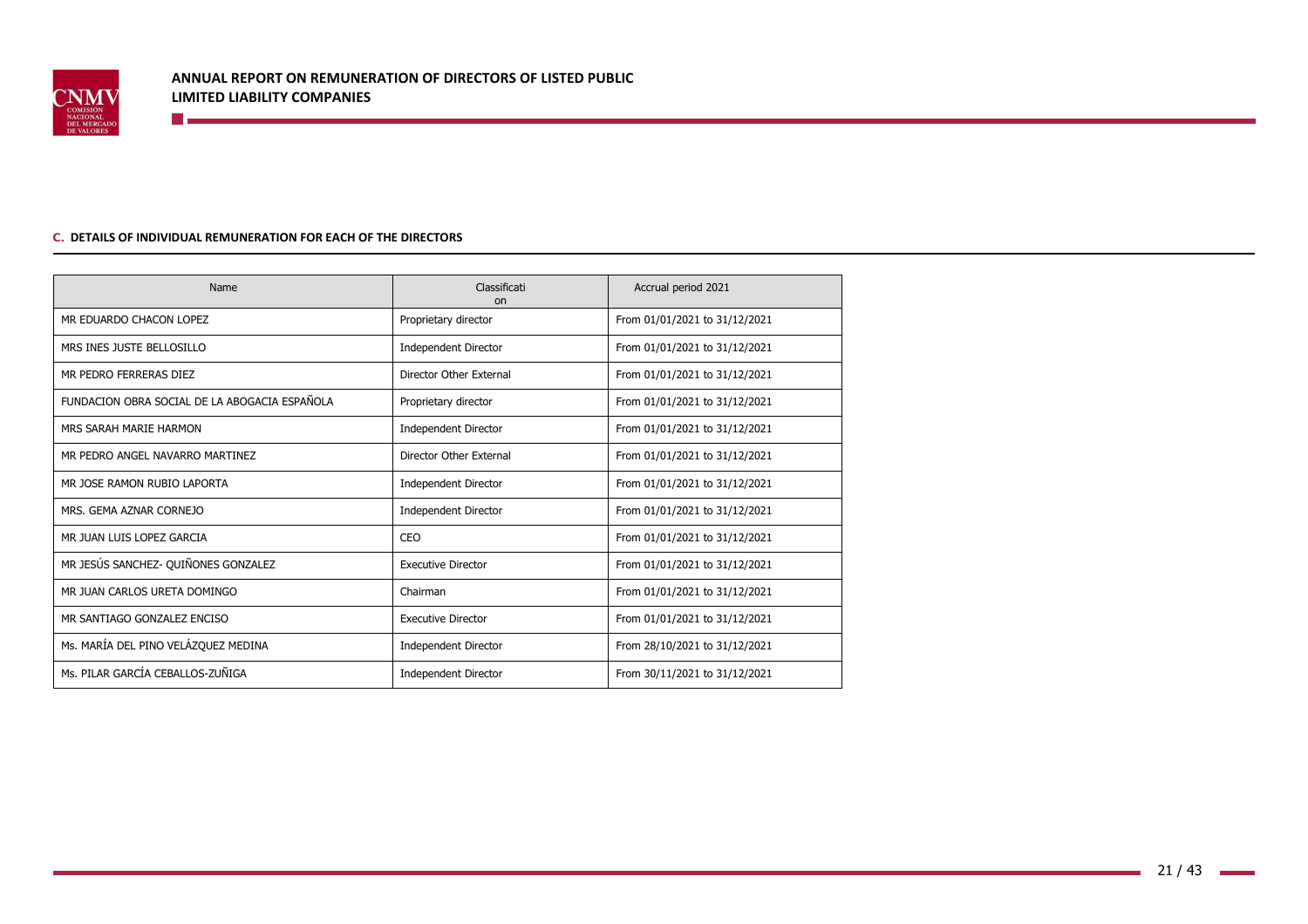

**The Co** 

- C.1. Complete the following tables concerning the individual remuneration of each of the directors (including remuneration for the exercising of executive functions) accrued during the year.
	- a) Remuneration of the company covered by this report:
		- i) Remuneration accrued in cash (in thousands of euros)

| Name                                          | Fixed<br>remuneration | Allowances | Remuneration<br>for members of<br>board<br>committees | Salary | Short-term<br>variable<br>remuneration | Long-term<br>variable<br>remuneration | Compensation | Other | Total year 2021 | Total year 2021 |
|-----------------------------------------------|-----------------------|------------|-------------------------------------------------------|--------|----------------------------------------|---------------------------------------|--------------|-------|-----------------|-----------------|
| MR EDUARDO CHACON LOPEZ                       | 60                    |            |                                                       |        |                                        |                                       |              |       | 60              | 60              |
| MRS INES JUSTE BELLOSILLO                     | 60                    |            |                                                       |        |                                        |                                       |              |       | 60              | 60              |
| MR PEDRO FERRERAS DIEZ                        | 54                    |            |                                                       |        |                                        |                                       |              |       | 54              | 60              |
| FUNDACION OBRA SOCIAL DE LA ABOGACIA ESPAÑOLA | 71                    |            |                                                       |        |                                        |                                       |              |       | 71              | 71              |
| MRS SARAH MARIE HARMON                        | 24                    |            |                                                       |        |                                        |                                       |              |       | 24              | 60              |
| MR PEDRO ANGEL NAVARRO MARTINEZ               | 60                    |            |                                                       |        |                                        |                                       |              |       | 60              | 60              |
| MR JOSE RAMON RUBIO LAPORTA                   | 60                    |            |                                                       |        |                                        |                                       |              |       | 60              | 60              |
| MRS. GEMA AZNAR CORNEJO                       | 60                    |            |                                                       |        |                                        |                                       |              |       | 60              | 60              |
| MR JUAN LUIS LOPEZ GARCIA                     | 276                   |            |                                                       |        | 45                                     | 20                                    |              |       | 341             | 318             |
| MR JESÚS SANCHEZ- QUIÑONES GONZALEZ           | 276                   |            |                                                       |        | 45                                     | 20                                    |              |       | 341             | 318             |
| MR JUAN CARLOS URETA DOMINGO                  | 300                   |            |                                                       |        | 50                                     | 22                                    |              |       | 372             | 347             |
| MR SANTIAGO GONZALEZ ENCISO                   | 95                    |            |                                                       |        | 13                                     | 5                                     |              |       | 113             | 86              |
| Ms. MARÍA DEL PINO VELÁZQUEZ MEDINA           | 15                    |            |                                                       |        |                                        |                                       |              |       | 15              |                 |
| Ms. PILAR GARCÍA CEBALLOS-ZUÑIGA              | 6                     |            |                                                       |        |                                        |                                       |              |       | -6              |                 |

Observations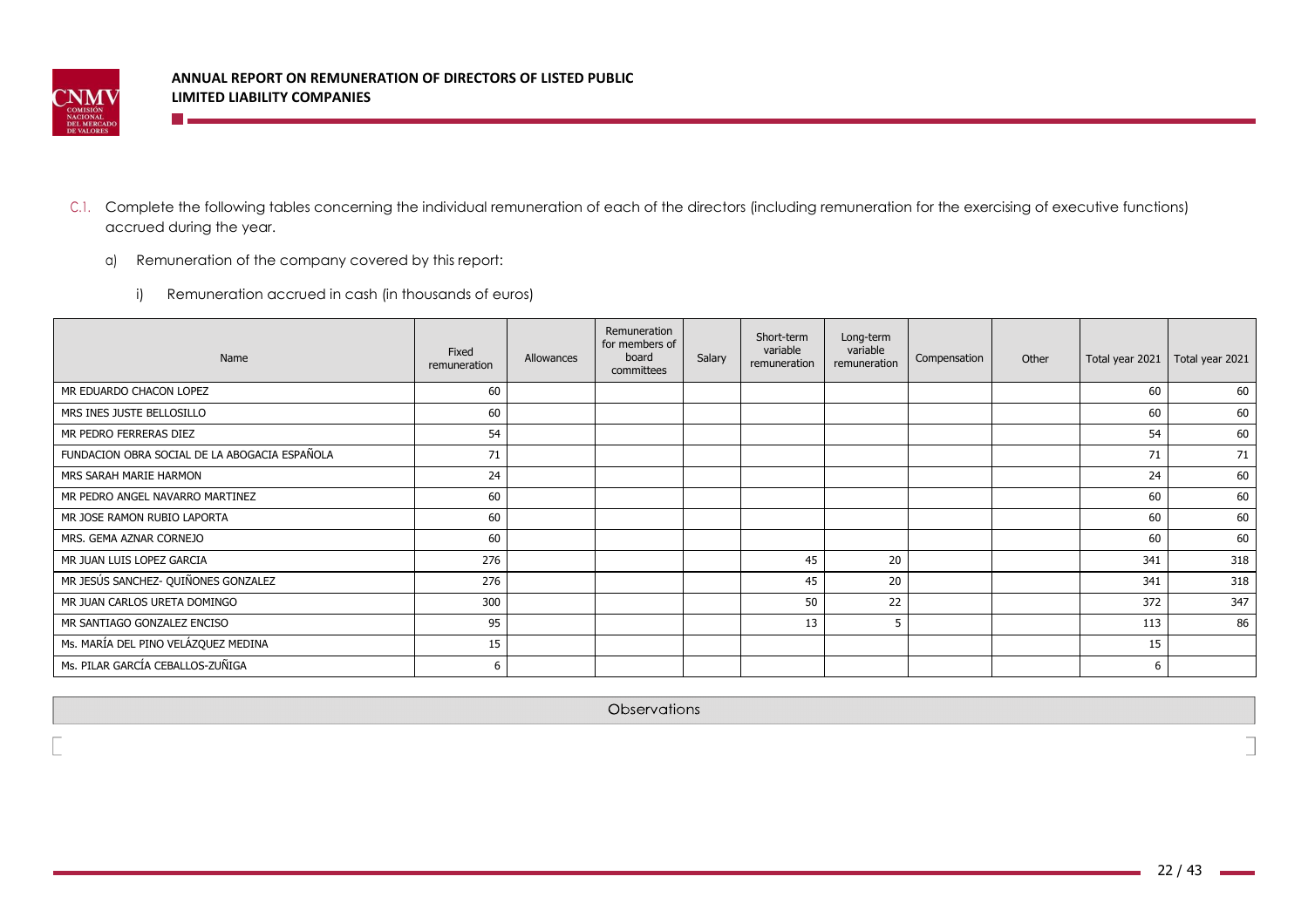

**E** and the second second second second second second second second second second second second second second second second second second second second second second second second second second second second second second

# ii) Table of movements in remuneration systems based on shares and gross profit on consolidated shares or financial instruments.

|                                                                      |                                                      | beginning of financial year 2021 | Financial instruments at the   | Financial instruments granted<br>during the 2021 financial year |                                |                       |                                              | Financial instruments consolidated within the financial year |                                                                                                     | Expired and not<br>exercised<br>instruments | Financial instruments at the end<br>of financial year 2021 |                                |
|----------------------------------------------------------------------|------------------------------------------------------|----------------------------------|--------------------------------|-----------------------------------------------------------------|--------------------------------|-----------------------|----------------------------------------------|--------------------------------------------------------------|-----------------------------------------------------------------------------------------------------|---------------------------------------------|------------------------------------------------------------|--------------------------------|
| Name                                                                 | Name of the Plan                                     | No. of<br>instruments            | No. of<br>equivalent<br>shares | No. of<br>instruments                                           | No. of<br>equivalent<br>shares | No. of<br>instruments | No. of<br>equivalent/cons<br>olidated shares | Consolidated<br>share price                                  | Gross profit on<br>consolidated<br>shares or<br>financial<br>instruments<br>(thousands of<br>euros) | No. of<br>instruments                       | No. of<br>instruments                                      | No. of<br>equivalent<br>shares |
| MR EDUARDO CHACON<br>LOPEZ                                           | Plan                                                 |                                  |                                |                                                                 |                                |                       |                                              | 0.00                                                         |                                                                                                     |                                             |                                                            |                                |
| MRS INES JUSTE<br><b>BELLOSILLO</b>                                  |                                                      |                                  |                                |                                                                 |                                |                       |                                              | 0.00                                                         |                                                                                                     |                                             |                                                            |                                |
| MR PEDRO<br><b>FERRERAS DIEZ</b>                                     |                                                      |                                  |                                |                                                                 |                                |                       |                                              | 0.00                                                         |                                                                                                     |                                             |                                                            |                                |
| <b>FUNDACION OBRA</b><br>SOCIAL DE LA<br>ABOGACIA<br><b>ESPAÑOLA</b> |                                                      |                                  |                                |                                                                 |                                |                       |                                              | 0.00                                                         |                                                                                                     |                                             |                                                            |                                |
| MRS SARAH MARIE<br><b>HARMON</b>                                     |                                                      |                                  |                                |                                                                 |                                |                       |                                              | 0.00                                                         |                                                                                                     |                                             |                                                            |                                |
| MR PEDRO ANGEL<br>NAVARRO MARTINEZ                                   |                                                      |                                  |                                |                                                                 |                                |                       |                                              | 0.00                                                         |                                                                                                     |                                             |                                                            |                                |
| MR JOSE RAMON RUBIO<br><b>LAPORTA</b>                                |                                                      |                                  |                                |                                                                 |                                |                       |                                              | 0.00                                                         |                                                                                                     |                                             |                                                            |                                |
| MRS. GEMA AZNAR<br><b>CORNEJO</b>                                    |                                                      |                                  |                                |                                                                 |                                |                       |                                              | 0.00                                                         |                                                                                                     |                                             |                                                            |                                |
| MR JUAN LUIS<br>LOPEZ GARCIA                                         | Variable<br>Remuneration in<br>Shares Plan<br>(2018) | 6                                |                                | 3                                                               | 267                            | 3                     | 267                                          | 6.74                                                         | $\overline{4}$                                                                                      |                                             | 3                                                          |                                |
| MR JUAN LUIS<br>LOPEZ GARCIA                                         | Variable<br>Remuneration in<br>Shares Plan<br>(2017) | 10                               |                                | 10                                                              | 1,012                          | 10                    | 1,012                                        | 6.74                                                         | 11                                                                                                  |                                             |                                                            |                                |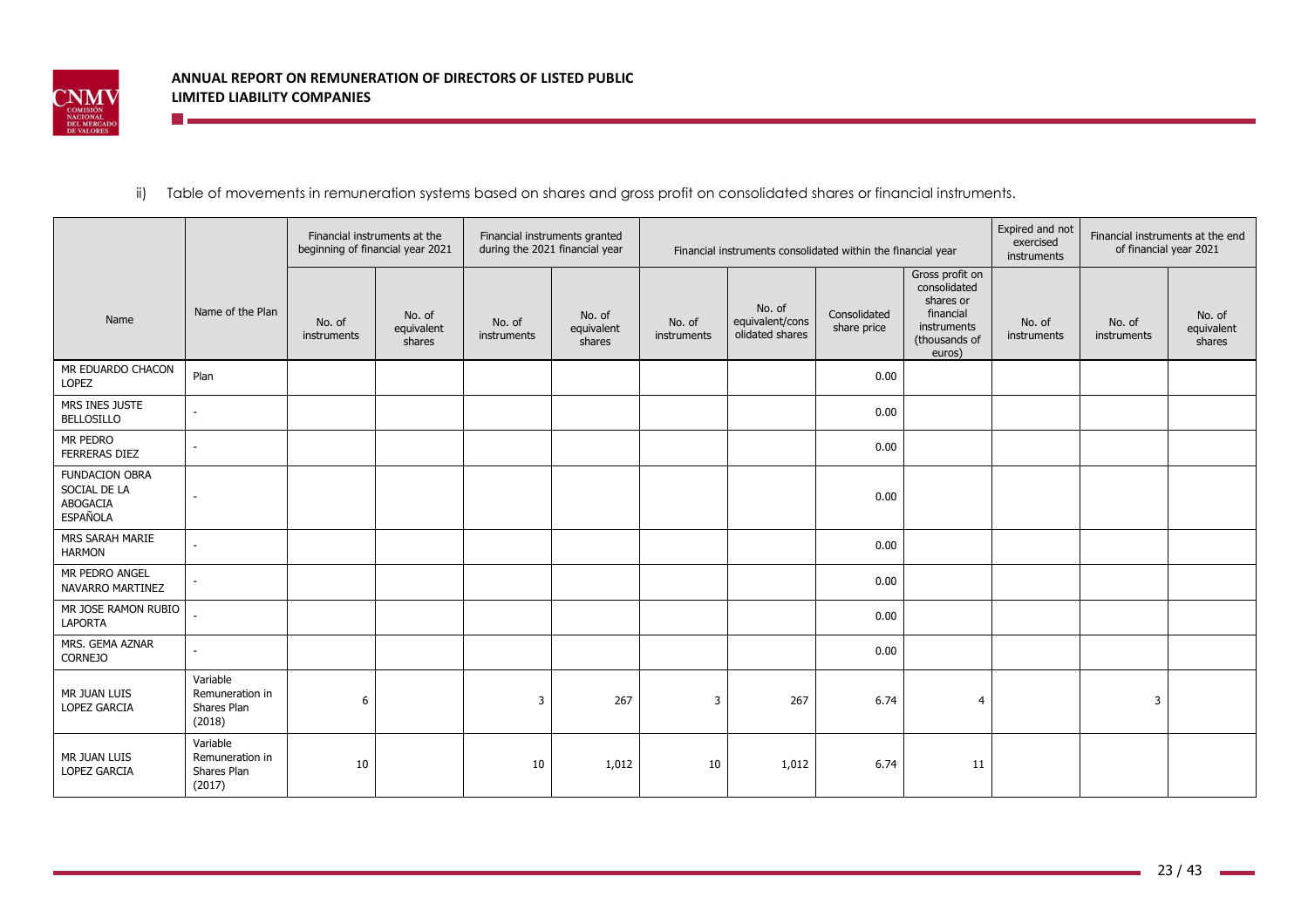

|                                              |                                                      | Financial instruments at the | beginning of financial year 2021 | Financial instruments granted<br>during the 2021 financial year |                                | Financial instruments consolidated within the financial year |                                              |                             |                                                                                                     | Expired and not<br>exercised<br>instruments | Financial instruments at the end<br>of financial year 2021 |                                |
|----------------------------------------------|------------------------------------------------------|------------------------------|----------------------------------|-----------------------------------------------------------------|--------------------------------|--------------------------------------------------------------|----------------------------------------------|-----------------------------|-----------------------------------------------------------------------------------------------------|---------------------------------------------|------------------------------------------------------------|--------------------------------|
| Name                                         | Name of the Plan                                     | No. of<br>instruments        | No. of<br>equivalent<br>shares   | No. of<br>instruments                                           | No. of<br>equivalent<br>shares | No. of<br>instruments                                        | No. of<br>equivalent/cons<br>olidated shares | Consolidated<br>share price | Gross profit on<br>consolidated<br>shares or<br>financial<br>instruments<br>(thousands of<br>euros) | No. of<br>instruments                       | No. of<br>instruments                                      | No. of<br>equivalent<br>shares |
| MR JUAN LUIS<br><b>LOPEZ GARCIA</b>          | Variable<br>Remuneration<br>in Shares Plan<br>(2019) | 19                           |                                  | 6                                                               | 624                            | 6                                                            | 624                                          | 6.74                        | $\overline{7}$                                                                                      |                                             | 13                                                         |                                |
| MR JUAN LUIS<br><b>LOPEZ GARCIA</b>          | Variable<br>Remuneration in<br>Shares Plan<br>(2020) | 76                           |                                  | 45                                                              | 4,414                          | 45                                                           | 4,414                                        | 6.74                        | 51                                                                                                  |                                             | 31                                                         |                                |
| MR JESUS<br>SANCHEZ-<br>QUIÑONES<br>GONZALEZ | Variable<br>Remuneration in<br>Shares Plan<br>(2017) | 10                           |                                  | 10                                                              | 1,012                          | 10                                                           | 1,012                                        | 6.74                        | 11                                                                                                  |                                             |                                                            |                                |
| MR JESUS<br>SANCHEZ-<br>QUIÑONES<br>GONZALEZ | Variable<br>Remuneration in<br>Shares Plan<br>(2018) | 6                            |                                  | 3                                                               | 267                            | 3                                                            | 267                                          | 6.74                        | $\overline{4}$                                                                                      |                                             | 3                                                          |                                |
| MR JESUS<br>SANCHEZ-<br>QUIÑONES<br>GONZALEZ | Variable<br>Remuneration<br>in Shares Plan<br>(2019) | 19                           |                                  | 6                                                               | 624                            | 6                                                            | 624                                          | 6.74                        | $\overline{7}$                                                                                      |                                             | 13                                                         |                                |
| MR JESUS<br>SANCHEZ-<br>QUIÑONES<br>GONZALEZ | Variable<br>Remuneration in<br>Shares Plan<br>(2020) | 76                           |                                  | 45                                                              | 4,414                          | 45                                                           | 4,414                                        | 6.74                        | 51                                                                                                  |                                             | 31                                                         |                                |
| MR JUAN CARLOS URETA<br><b>DOMINGO</b>       | Variable<br>Remuneration<br>in Shares Plan<br>(2019) | 21                           |                                  | 7                                                               | 667                            | 7                                                            | 667                                          | 6.74                        | 8                                                                                                   |                                             | 14                                                         |                                |
| MR JUAN CARLOS URETA<br><b>DOMINGO</b>       | Variable<br>Remuneration in<br>Shares Plan<br>(2020) | 83                           |                                  | 50                                                              | 4,720                          | 50                                                           | 4,720                                        | 6.74                        | 56                                                                                                  |                                             | 33                                                         |                                |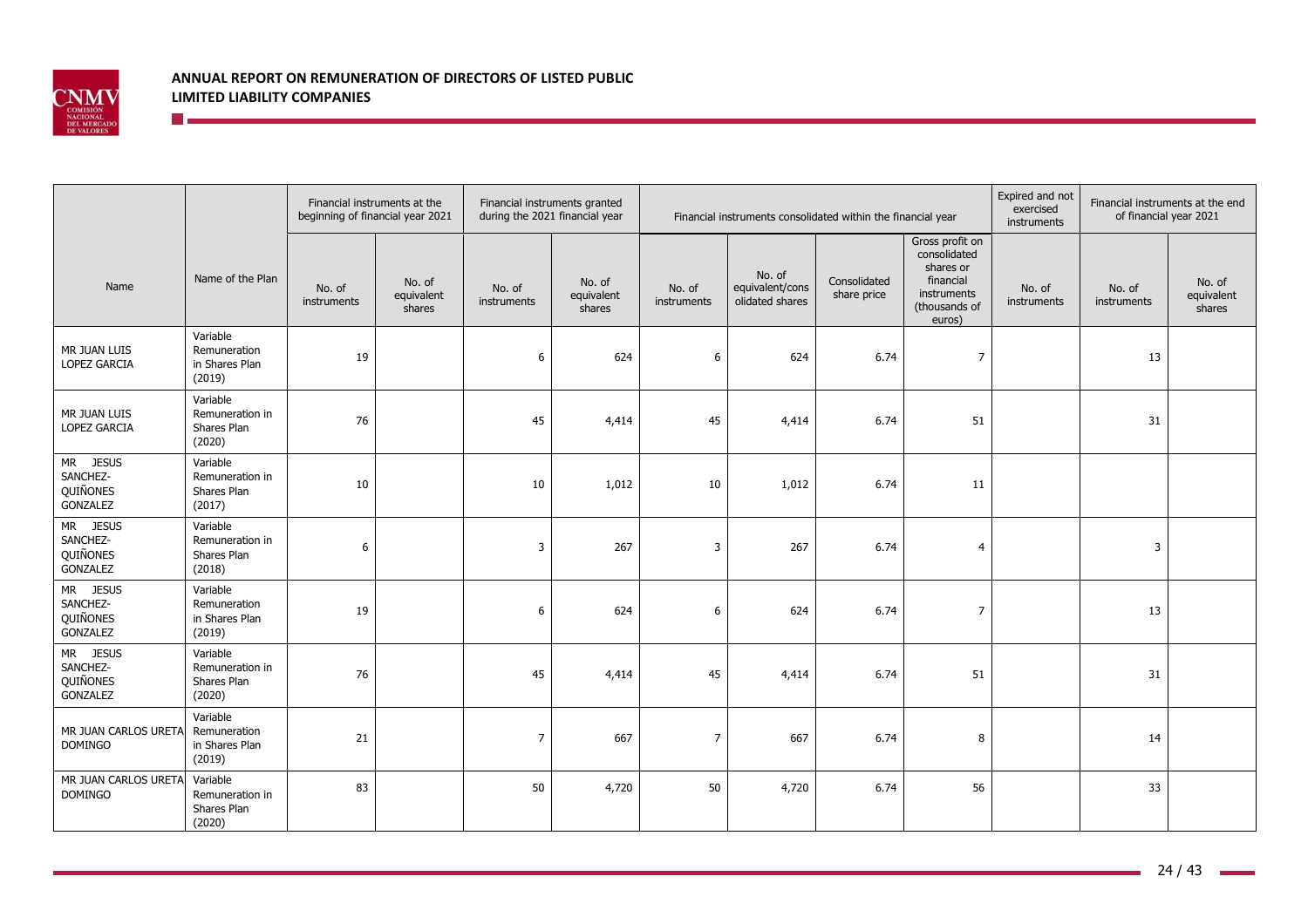

|                                        |                                                      | beginning of financial year 2021 | Financial instruments at the   | during the 2021 financial year | Financial instruments granted  |                       | Financial instruments consolidated within the financial year |                             | Expired and not<br>exercised<br>instruments                                                         | Financial instruments at the end<br>of financial year 2021 |                       |                                |
|----------------------------------------|------------------------------------------------------|----------------------------------|--------------------------------|--------------------------------|--------------------------------|-----------------------|--------------------------------------------------------------|-----------------------------|-----------------------------------------------------------------------------------------------------|------------------------------------------------------------|-----------------------|--------------------------------|
| Name                                   | Name of the Plan                                     | No. of<br>instruments            | No. of<br>equivalent<br>shares | No. of<br>instruments          | No. of<br>equivalent<br>shares | No. of<br>instruments | No. of<br>equivalent/cons<br>olidated shares                 | Consolidated<br>share price | Gross profit on<br>consolidated<br>shares or<br>financial<br>instruments<br>(thousands of<br>euros) | No. of<br>instruments                                      | No. of<br>instruments | No. of<br>equivalent<br>shares |
|                                        |                                                      |                                  |                                |                                |                                |                       |                                                              |                             |                                                                                                     |                                                            |                       |                                |
| MR JUAN CARLOS URETA<br><b>DOMINGO</b> | Variable<br>Remuneration in<br>Shares Plan<br>(2017) | 12                               |                                | 12                             | 1,144                          | 12                    | 1,144                                                        | 6.74                        | 13                                                                                                  |                                                            |                       |                                |
| MR JUAN CARLOS URETA<br>DOMINGO        | Variable<br>Remuneration in<br>Shares Plan<br>(2018) | 6                                |                                | 3                              | 286                            | 3                     | 286                                                          | 6.74                        | $\overline{3}$                                                                                      |                                                            | 3                     |                                |
| MR SANTIAGO<br><b>GONZALEZ ENCISO</b>  | Variable<br>Remuneration in<br>Shares Plan<br>(2017) | $\overline{2}$                   |                                | 2                              | 365                            | $\overline{2}$        | 365                                                          | 6.74                        | $\overline{3}$                                                                                      |                                                            |                       |                                |
| MR SANTIAGO<br><b>GONZALEZ ENCISO</b>  | Variable<br>Remuneration in<br>Shares Plan<br>(2018) | $\overline{2}$                   |                                | $\mathbf{1}$                   | 99                             | $\overline{1}$        | 99                                                           | 6.74                        | $\mathbf{1}$                                                                                        |                                                            | 1                     |                                |
| MR SANTIAGO<br><b>GONZALEZ ENCISO</b>  | Variable<br>Remuneration in<br>Shares Plan<br>(2020) | 21                               |                                | 12                             | 1,636                          | 12                    | 1,636                                                        | 6.74                        | 14                                                                                                  |                                                            | 9                     |                                |
| MR SANTIAGO<br><b>GONZALEZ ENCISO</b>  | Variable<br>Remuneration<br>in Shares Plan<br>(2019) | 5                                |                                | $\overline{2}$                 | 231                            | $\overline{2}$        | 231                                                          | 6.74                        | $\overline{2}$                                                                                      |                                                            | 3                     |                                |
| Ms. MARÍA DEL PINO<br>VELÁZQUEZ MEDINA |                                                      |                                  |                                |                                |                                |                       |                                                              | 0.00                        |                                                                                                     |                                                            |                       |                                |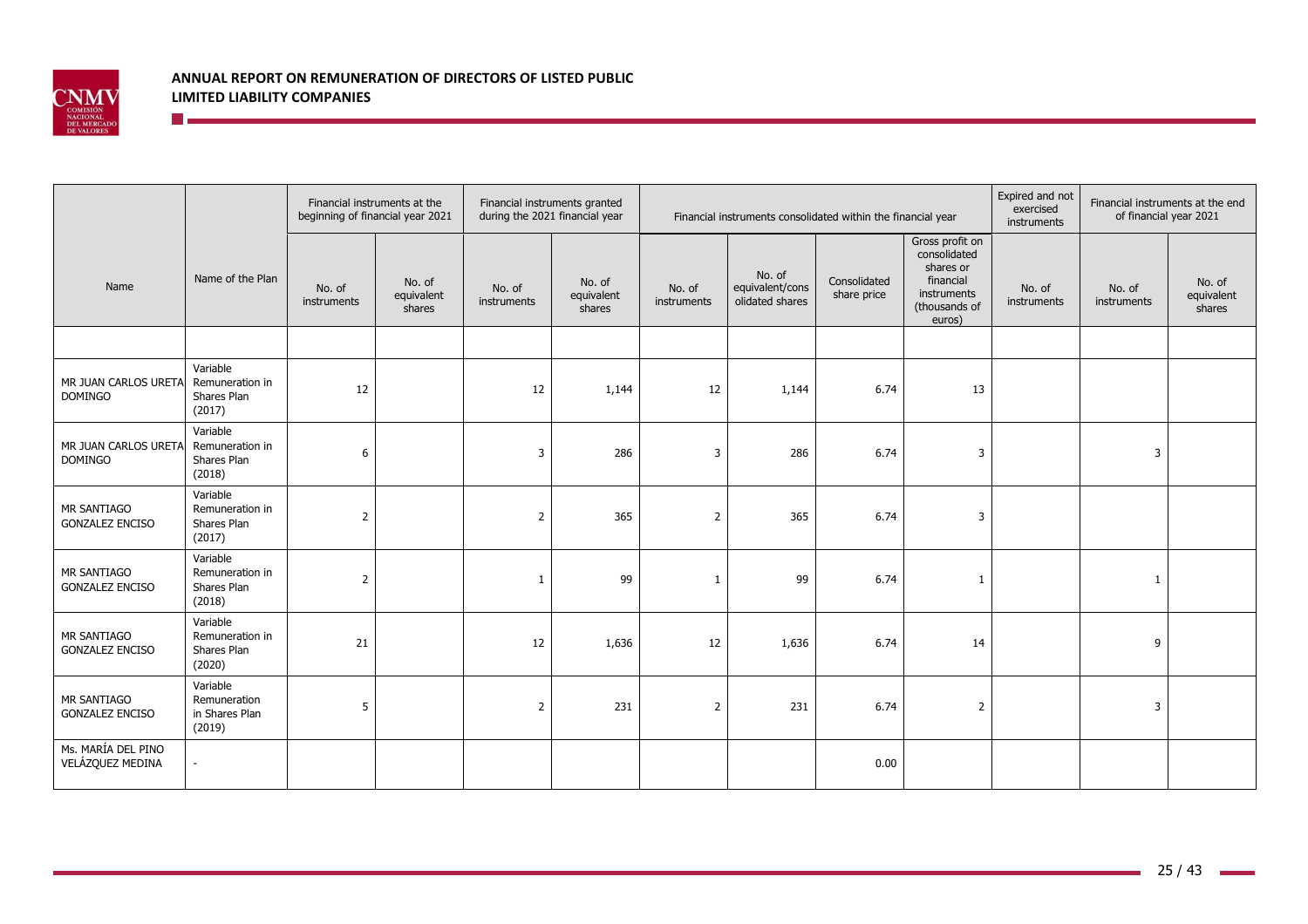

|                                     |                  |                       | Financial instruments at the<br>beginning of financial year 2021 |                       | Financial instruments granted<br>during the 2021 financial year | Financial instruments consolidated within the financial year |                                              |                             | Expired and not<br>exercised<br>instruments                                                         | of financial year 2021 | Financial instruments at the end |                                |
|-------------------------------------|------------------|-----------------------|------------------------------------------------------------------|-----------------------|-----------------------------------------------------------------|--------------------------------------------------------------|----------------------------------------------|-----------------------------|-----------------------------------------------------------------------------------------------------|------------------------|----------------------------------|--------------------------------|
| Name                                | Name of the Plan | No. of<br>instruments | No. of<br>equivalent<br>shares                                   | No. of<br>instruments | No. of<br>equivalent<br>shares                                  | No. of<br>instruments                                        | No. of<br>equivalent/cons<br>olidated shares | Consolidated<br>share price | Gross profit on<br>consolidated<br>shares or<br>financial<br>instruments<br>(thousands of<br>euros) | No. of<br>instruments  | No. of<br>instruments            | No. of<br>equivalent<br>shares |
| Ms. PILAR GARCIA<br>CEBALLOS-ZUÑIGA |                  |                       |                                                                  |                       |                                                                 |                                                              |                                              | 0.00                        |                                                                                                     |                        |                                  |                                |

#### **Observations**

During the 2021 financial year, part of the Variable Remuneration ("VR") paid to executive directors Mr. Juan Carlos Ureta Domingo, Mr. Juan Luis López García, Mr. Jesús Sánchez-Ouiñones González, and Mr. Santiago Gonzalez corresponds to the VR accrued in the 2019 financial year, 40% of which was deferred in thirds over the following three financial years (2021, 2022 and 2023). Specifically, the total VR for 2019, deferred and paid in 2021 a €43,166.67, with 50% paid in cash and 50% in shares. Specifically, the VR paid to Mr. Juan Carlos Ureta Domingo amounted to €14,000, €7,000 in shares and €7,000 in cash, to Mr. Juan Luis López García and Mr. Jesús Sánchez González the amount of €12,833.33 to each of them, 50% in cash and the other 50% in shares and €3,500 to Mr. Santiago González Enciso, €1,750 in shares and the same amount in cash.

In addition, the VR accrued in 2018 was also paid in 2021, 40% of which was deferred over the following three years (2020, 2021 and 2022). Specifically, the total VR for 2018, deferred and paid in 2021 amounted to €18,500 paid in cash and 50% in shares. Specifically, the VR paid to Mr. Juan Carlos Ureta Domingo amounted to €6,000, €3,000 in shares and €3,000 in cash, to Mr. Juan Luis López García and Mr. Jesús Sánchez-Quiñones González the of €5,500 each, 50% in cash and the other 50% in shares and €1,500 to Mr. Santiago González Enciso, €750 in shares and the same amount in cash.

In addition, the VR accrued in 2018 was also paid in 2021, 40% of which was deferred over the following 3 financial years (2019, 2020, 2021), was also paid. Specifically, the total VR for 2011, deferred and paid in 2021 am €71,120, with 50% paid in cash and 50% in shares. Specifically, the VR paid to Mr. Ureta amounted to €24,000, €12,000 in shares and €12,000 in cash, to Mr. Lopez and Mr. Sánchez-Quiñones González the amount of €20,800 to them, 50% in cash and the other 50% in shares and €5,520 to Mr. González Enciso, €2,760 in shares and the same amount in cash.

Lastly, regarding the VR paid out to the executive directors during 2021, the second part corresponds to the VR accrued in financial year 2020, in which it was agreed that 60% of the VR would be paid during the first quart deferring the remaining 40% over the following 3 years; 2022, 2023 and 2024, the amount to be paid being one third of the total amount each year, 50% in cash and 50% in shares. As a result, in 2021, 60% of the accrued VR i paid, amounting to €305,250, 50% in cash and 50% in shares. Specifically, to Mr. Juan Carlos Ureta Domingo an amount of €99,000 (€49,500 in cash and €49,500 in shares including the deposit on account), to Mr. Juan Luis Ló the amount of €90,750, 50% in cash (€45,375) and the other 50% (€45,375) in shares, (in this case, the purchase has been executed at two different prices, as shown in detail C.1.A ii.2), to Mr. Jesús Sánchez-Quiñones Gonz amount of €90,750, 50% (€45,375) in cash and the other 50% (€45,375) in shares and finally to Mr. Santiago González Enciso, €24,750, 50% in cash and the other 50% in shares.

Regarding the VR in shares, to calculate the number of shares to be awarded in the financial year 2021, the average market value of the share during the last 20 business days of the previous year has been taken, as establi Remuneration Policy. In the financial year 2020, the average share value over the last 20 business days was €6.735 per share. In this regard, in February 2021, the number of shares corresponding to the remuneration to be was subscribed for each of the executive directors, taking the average price (€6.735/share) for the calculation and taking into account the interim payment associated with this remuneration in kind. In this regard, a total were subscribed to Mr. Juan Carlos Ureta Domingo, 6,317 shares were subscribed to Mr. Juan Luis López García and Mr. Jesús Sánchez-Quiñones González, and a total of 2,331 shares were subscribed to Mr. Santiago González Enc difference between the purchase price of the shares on the market and the average share price during the last 20 business days (€6.735/share), together with the interim payment associated with the remuneration in kind, ga total additional cost of €26,963; €8,622 relating to Juan Carlos Ureta Domingo, €8,047 to Juan Luis López, €7,557 to Jesús Sánchez-Quiñones González and €2,736 to Santiago González Enciso.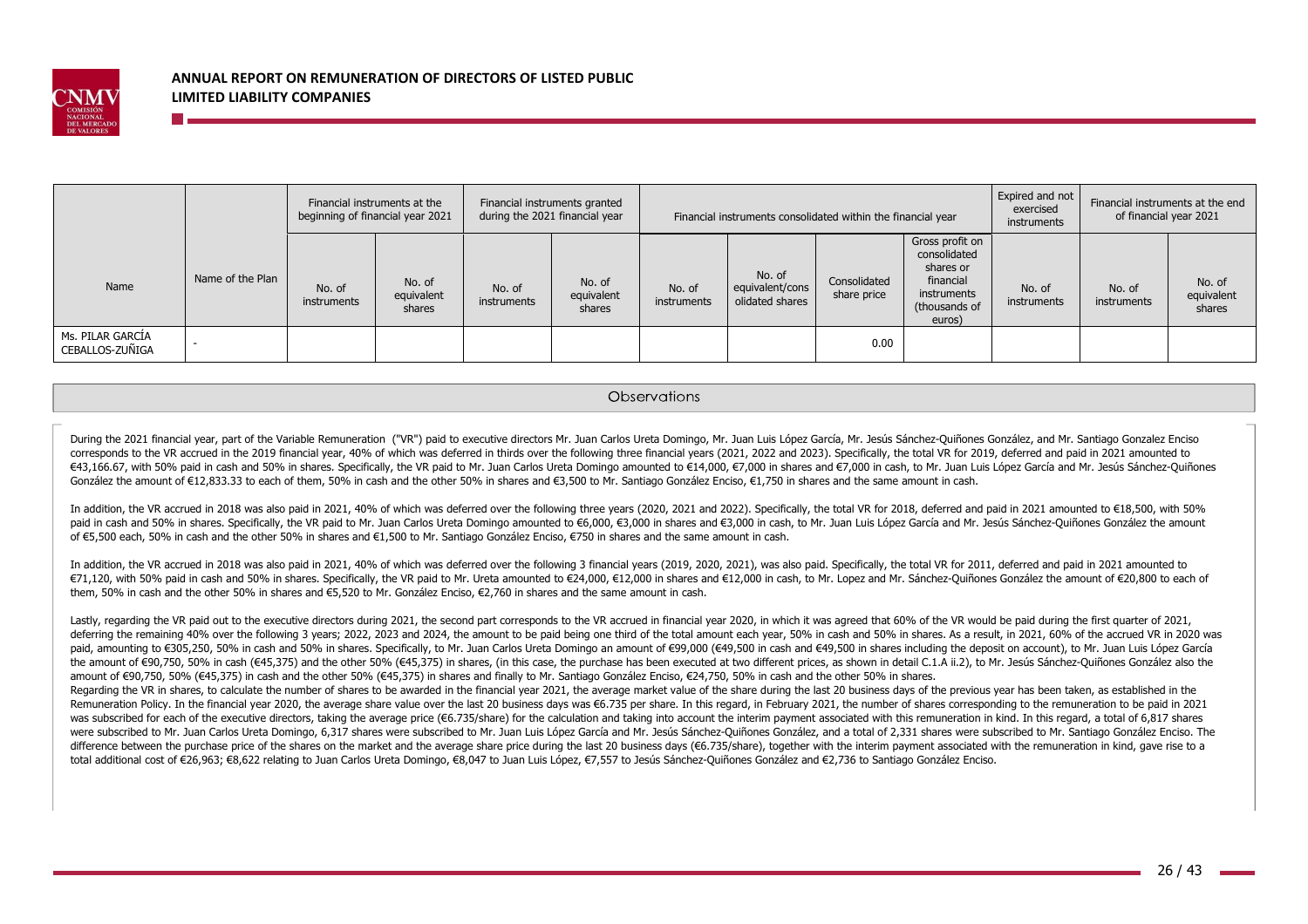

All of this is included in section C.1.A. paragraph i and ii, which reflects the amounts accrued at the beginning of financial year 2021, the shares paid in 2021, as well as the deferred amounts in shares, for each of the

iii) Long-term savings schemes.

<u>ra a</u>

| Name                                          | Remuneration from consolidation of rights<br>to savings systems |
|-----------------------------------------------|-----------------------------------------------------------------|
| MR EDUARDO CHACON LOPEZ                       |                                                                 |
| MRS INES JUSTE BELLOSILLO                     |                                                                 |
| MR PEDRO FERRERAS DIEZ                        |                                                                 |
| FUNDACION OBRA SOCIAL DE LA ABOGACIA ESPAÑOLA |                                                                 |
| MRS SARAH MARIE HARMON                        |                                                                 |
| MR PEDRO ANGEL NAVARRO MARTINEZ               |                                                                 |
| MR JOSE RAMON RUBIO LAPORTA                   |                                                                 |
| MRS. GEMA AZNAR CORNEJO                       |                                                                 |
| MR JUAN LUIS LOPEZ GARCIA                     | 1                                                               |
| MR JESÚS SANCHEZ- QUIÑONES GONZALEZ           | 1                                                               |
| MR JUAN CARLOS URETA DOMINGO                  | 1                                                               |
| MR SANTIAGO GONZALEZ ENCISO                   | 1                                                               |
| Ms. MARÍA DEL PINO VELÁZQUEZ MEDINA           |                                                                 |
| Ms. PILAR GARCÍA CEBALLOS-ZUÑIGA              |                                                                 |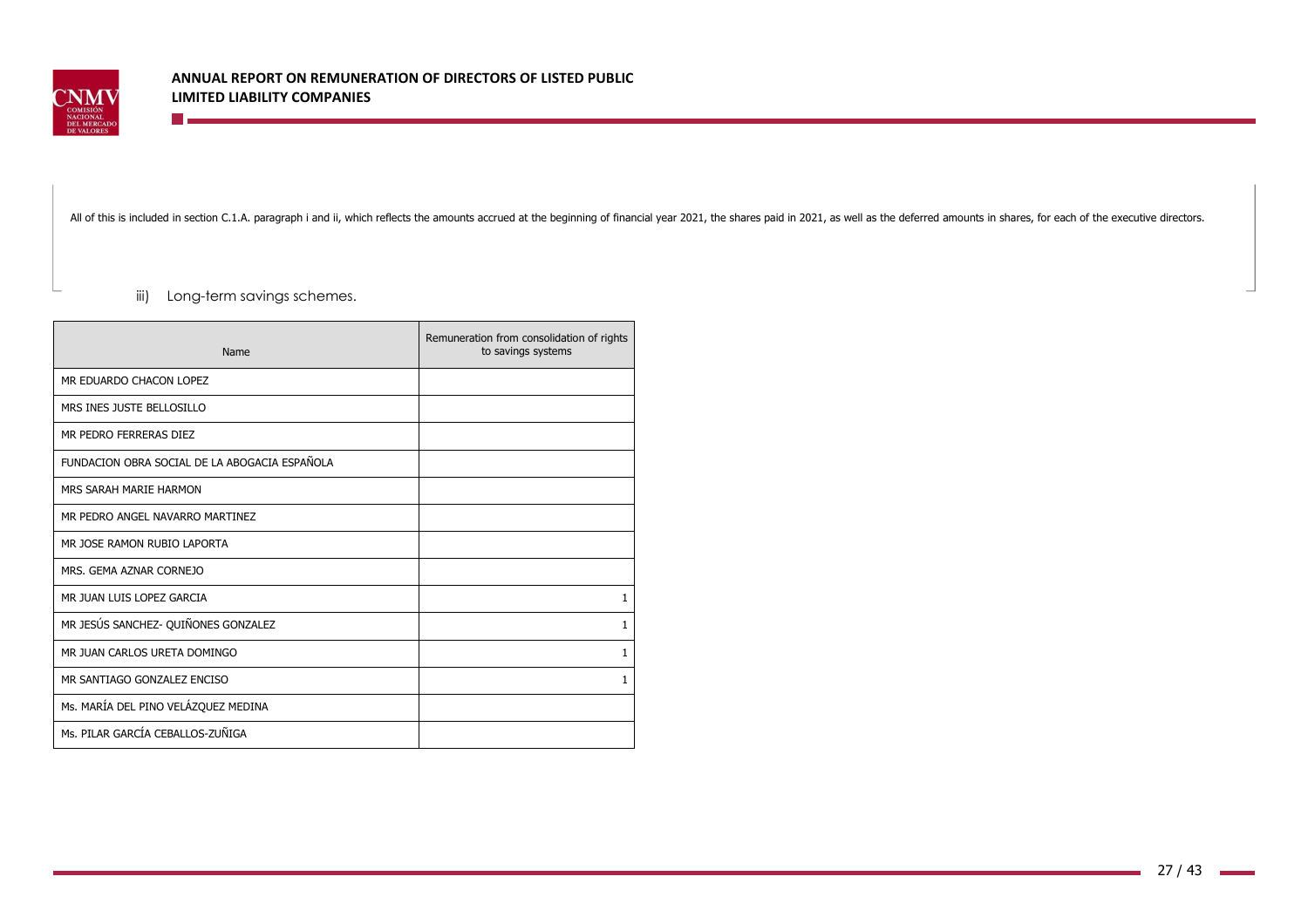

|                                                  |                      | Company's contribution for the year (thousands of euros) |                      |                                                        | Amount of accumulated funds (thousands of euros) |                                                   |                                                        |                      |
|--------------------------------------------------|----------------------|----------------------------------------------------------|----------------------|--------------------------------------------------------|--------------------------------------------------|---------------------------------------------------|--------------------------------------------------------|----------------------|
|                                                  |                      | Savings systems with consolidated economic rights        |                      | Savings systems with unconsolidated economic<br>rights |                                                  | Savings systems with consolidated economic rights | Savings systems with unconsolidated economic<br>rights |                      |
| Name                                             | Financial year: 2021 | Financial year: 2020                                     | Financial year: 2021 | Financial year: 2020                                   | Financial year: 2021                             | Financial year: 2020                              | Financial year: 2021                                   | Financial year: 2020 |
| MR EDUARDO CHACON<br>LOPEZ                       |                      |                                                          |                      |                                                        |                                                  |                                                   |                                                        |                      |
| MRS INES JUSTE BELLOSILLO                        |                      |                                                          |                      |                                                        |                                                  |                                                   |                                                        |                      |
| MR PEDRO FERRERAS DIEZ                           |                      |                                                          |                      |                                                        |                                                  |                                                   |                                                        |                      |
| FUNDACION OBRA SOCIAL DE LA<br>ABOGACIA ESPAÑOLA |                      |                                                          |                      |                                                        |                                                  |                                                   |                                                        |                      |
| MRS SARAH MARIE HARMON                           |                      |                                                          |                      |                                                        |                                                  |                                                   |                                                        |                      |
| MR PEDRO ANGEL NAVARRO<br>MARTINEZ               |                      |                                                          |                      |                                                        |                                                  |                                                   |                                                        |                      |
| MR JOSE RAMON RUBIO LAPORTA                      |                      |                                                          |                      |                                                        |                                                  |                                                   |                                                        |                      |
| MRS. GEMA AZNAR CORNEJO                          |                      |                                                          |                      |                                                        |                                                  |                                                   |                                                        |                      |
| MR JUAN LUIS LOPEZ<br><b>GARCIA</b>              | -1                   | 1                                                        |                      |                                                        | 18                                               | 16                                                |                                                        |                      |
| MR JESUS SANCHEZ-<br>QUIÑONES GONZALEZ           | -1                   | 1                                                        |                      |                                                        | 18                                               | 16                                                |                                                        |                      |
| MR JUAN CARLOS URETA<br><b>DOMINGO</b>           | -1                   | 1                                                        |                      |                                                        | 18                                               | 16                                                |                                                        |                      |
| MR SANTIAGO GONZALEZ ENCISO                      | -1                   | $\mathbf{1}$                                             |                      |                                                        | 14                                               | 12                                                |                                                        |                      |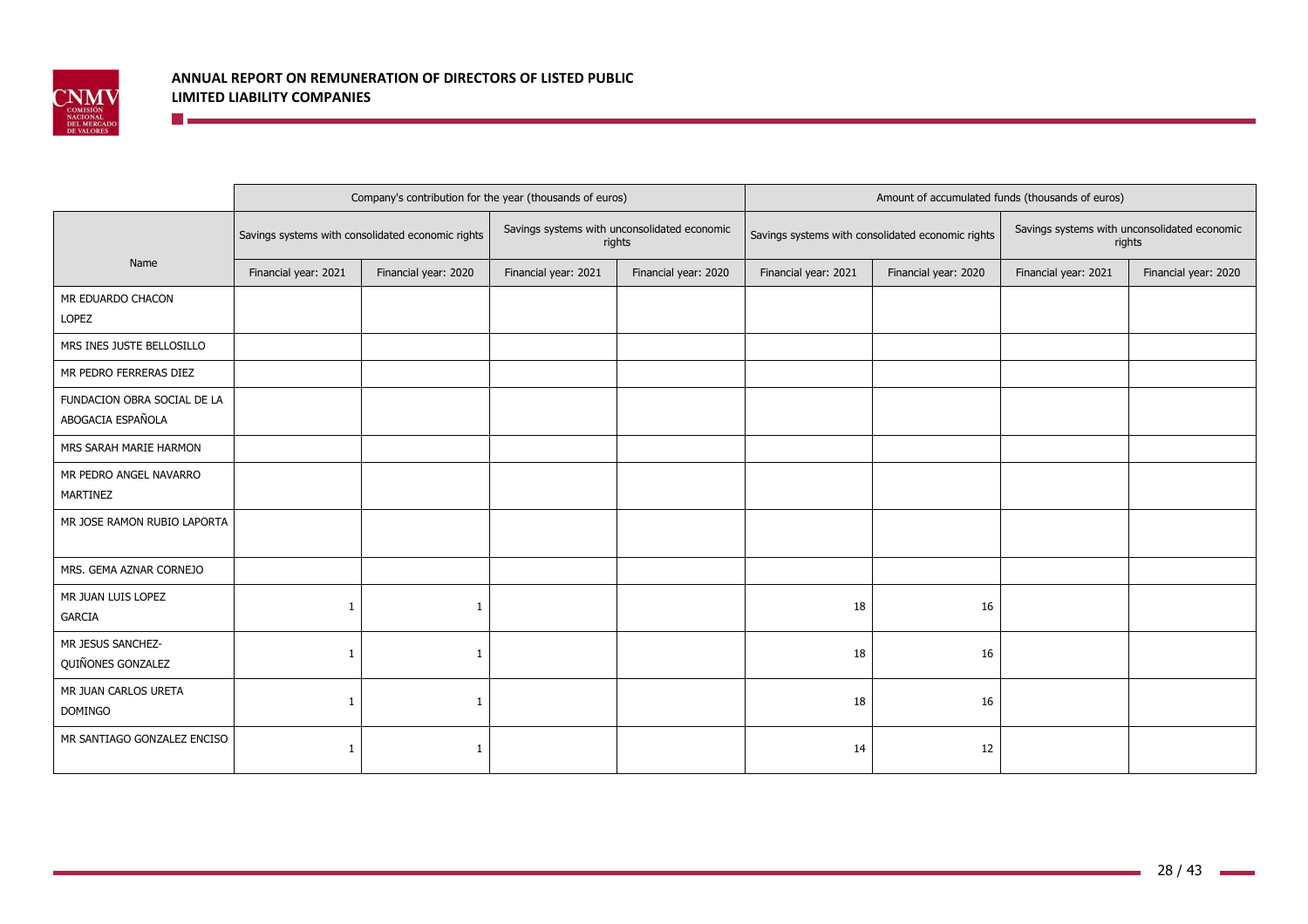

|                                        |                      | Company's contribution for the year (thousands of euros) |                      |                                                        | Amount of accumulated funds (thousands of euros)  |                      |                                                        |                      |  |
|----------------------------------------|----------------------|----------------------------------------------------------|----------------------|--------------------------------------------------------|---------------------------------------------------|----------------------|--------------------------------------------------------|----------------------|--|
|                                        |                      | Savings systems with consolidated economic rights        |                      | Savings systems with unconsolidated economic<br>rights | Savings systems with consolidated economic rights |                      | Savings systems with unconsolidated economic<br>rights |                      |  |
| Name                                   | Financial year: 2021 | Financial year: 2020                                     | Financial year: 2021 | Financial year: 2020                                   | Financial year: 2021                              | Financial year: 2020 | Financial year: 2021                                   | Financial year: 2020 |  |
| Ms. MARÍA DEL PINO<br>VELÁZQUEZ MEDINA |                      |                                                          |                      |                                                        |                                                   |                      |                                                        |                      |  |
| Ms. PILAR GARCIA<br>CEBALLOS-ZUÑIGA    |                      |                                                          |                      |                                                        |                                                   |                      |                                                        |                      |  |

Observations

iv) Detail of other items

<u> Timber and the second second</u>

| Name                                          | Item | Amount of remuneration |
|-----------------------------------------------|------|------------------------|
| MR EDUARDO CHACON LOPEZ                       | Item |                        |
| MRS INES JUSTE BELLOSILLO                     | Item |                        |
| MR PEDRO FERRERAS DIEZ                        | Item |                        |
| FUNDACION OBRA SOCIAL DE LA ABOGACIA ESPAÑOLA | Item |                        |
| MRS SARAH MARIE HARMON                        | Item |                        |
| MR PEDRO ANGEL NAVARRO MARTINEZ               | Item |                        |
| MR JOSE RAMON RUBIO LAPORTA                   | Item |                        |
| MRS. GEMA AZNAR CORNEJO                       | Item |                        |
| MR JUAN LUIS LOPEZ GARCIA                     | Item |                        |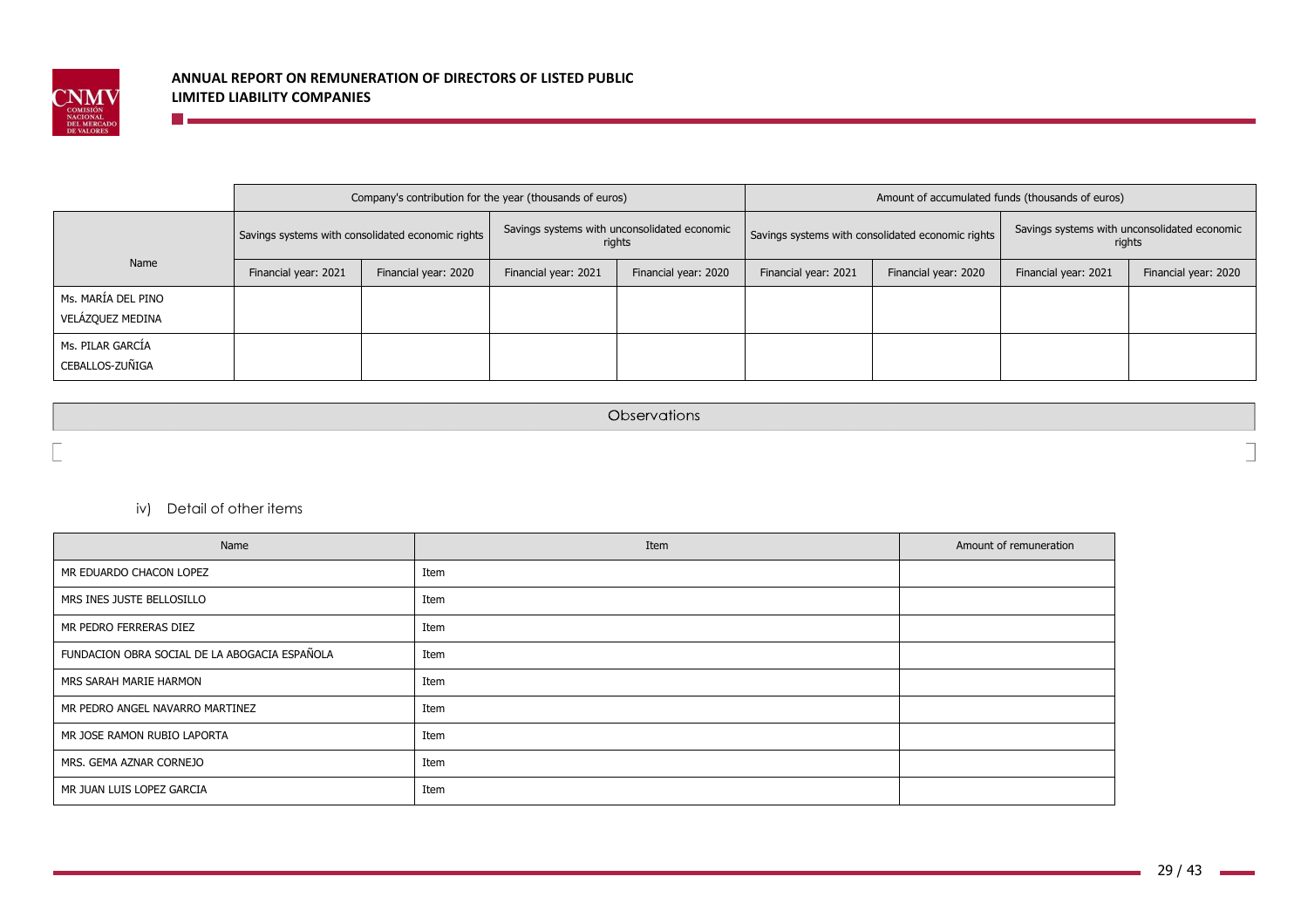

**The State** 

| Name                                | Item | Amount of remuneration |
|-------------------------------------|------|------------------------|
| MR JESÚS SANCHEZ- QUIÑONES GONZALEZ | Item |                        |
| MR JUAN CARLOS URETA DOMINGO        | Item |                        |
| MR SANTIAGO GONZALEZ ENCISO         | Item |                        |
| Ms. MARÍA DEL PINO VELÁZQUEZ MEDINA | Item |                        |
| Ms. PILAR GARCÍA CEBALLOS-ZUÑIGA    | Item |                        |

#### Observations

Regarding loans granted to directors or related parties, on 14 June 2021 a loan of €700,000 was granted to Mr. Santiago González Enciso, having drawn down €473,000 at year-end and with a repayment period of 3 years, which to expire on 29 June 2024. In addition, it should be noted that on 23 April 2021 a loan was granted to Ms Matilde Fernández de Miguel, spouse of Mr Santiago González Enciso for €100,000, with no amounts drawn down at year repayment term that ends on 22 April 2024. In addition, the Entity granted Mr. Santiago González- Enciso Fernández, Mr. Ignacio González- Enciso Fernández, Mrs. Cristina González- Enciso Fernández, Mrs. Matilde González- E Fernández, and Mrs. María González- Enciso Fernández, descendants of the director Mr. Santiago González Enciso, a loan of €320,000 for each of them. At year-end they had drawn down €292,000 each. The descendants of Mr. Juan Carlos Ureta Domingo, Ms. Inés Asunción Ureta Estades, Ms. Matilde Ureta Estades and Mr. Juan Carlos Ureta Estades have each been granted a loan of €170,000 each, and at year-end Ms. Inés Asunc Estades, Ms. Matilde Ureta Estades and Mr. Juan Carlos Ureta Estades had drawn down €162,000, €163,000 and €130,000, respectively. These loans are due to expire on December 23, 2023. With regard to the interest rate, the granted at an interest margin of 12-month Euribor plus 0.7%.

b)Remuneration of directors in the listed company for their seats on the administrative bodies of its subsidiaries:

i) Remuneration accrued in cash (in thousands of euros)

| Name                      | Fixed<br>remuneration | Allowances | Remuneration<br>for members of<br>board<br>committees | Salary | Short-term<br>variable<br>remuneration | Long-term<br>variable<br>remuneration | Compensation | Other | Total year 2021   Total year 2021 |  |
|---------------------------|-----------------------|------------|-------------------------------------------------------|--------|----------------------------------------|---------------------------------------|--------------|-------|-----------------------------------|--|
| MR EDUARDO CHACON LOPEZ   |                       |            |                                                       |        |                                        |                                       |              |       |                                   |  |
| MRS INES JUSTE BELLOSILLO |                       |            |                                                       |        |                                        |                                       |              |       |                                   |  |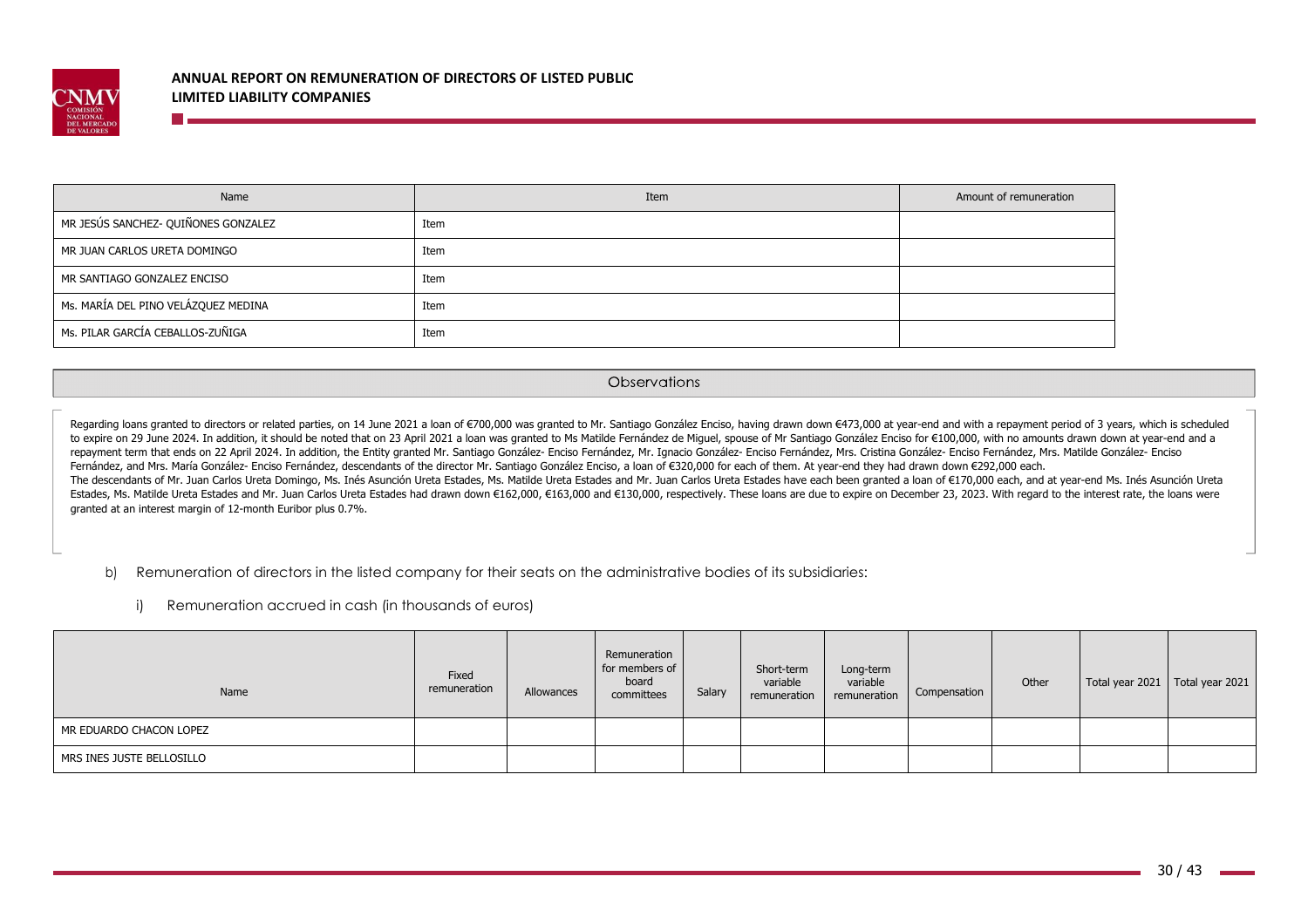

**The Communication** 

| Name                                          | Fixed<br>remuneration | Allowances | Remuneration<br>for members of<br>board<br>committees | Salary | Short-term<br>variable<br>remuneration | Long-term<br>variable<br>remuneration | Compensation | Other | Total year 2021 | Total year 2021 |
|-----------------------------------------------|-----------------------|------------|-------------------------------------------------------|--------|----------------------------------------|---------------------------------------|--------------|-------|-----------------|-----------------|
| MR PEDRO FERRERAS DIEZ                        |                       |            |                                                       |        |                                        |                                       |              |       |                 |                 |
| FUNDACION OBRA SOCIAL DE LA ABOGACIA ESPAÑOLA |                       |            |                                                       |        |                                        |                                       |              |       |                 |                 |
| MRS SARAH MARIE HARMON                        |                       |            |                                                       |        |                                        |                                       |              |       |                 |                 |
| MR PEDRO ANGEL NAVARRO MARTINEZ               |                       |            |                                                       |        |                                        |                                       |              |       |                 |                 |
| MR JOSE RAMON RUBIO LAPORTA                   |                       |            |                                                       |        |                                        |                                       |              |       |                 |                 |
| MRS. GEMA AZNAR CORNEJO                       |                       |            |                                                       |        |                                        |                                       |              |       |                 |                 |
| MR JUAN LUIS LOPEZ GARCIA                     |                       |            |                                                       |        |                                        |                                       |              |       |                 |                 |
| MR JESÚS SANCHEZ- QUIÑONES GONZALEZ           |                       |            |                                                       |        |                                        |                                       |              |       |                 |                 |
| MR JUAN CARLOS URETA DOMINGO                  |                       |            |                                                       |        |                                        |                                       |              |       |                 |                 |
| MR SANTIAGO GONZALEZ ENCISO                   |                       |            |                                                       |        |                                        |                                       |              |       |                 |                 |
| Ms. MARÍA DEL PINO VELÁZQUEZ MEDINA           |                       |            |                                                       |        |                                        |                                       |              |       |                 |                 |
| Ms. PILAR GARCÍA CEBALLOS-ZUÑIGA              |                       |            |                                                       |        |                                        |                                       |              |       |                 |                 |

Observations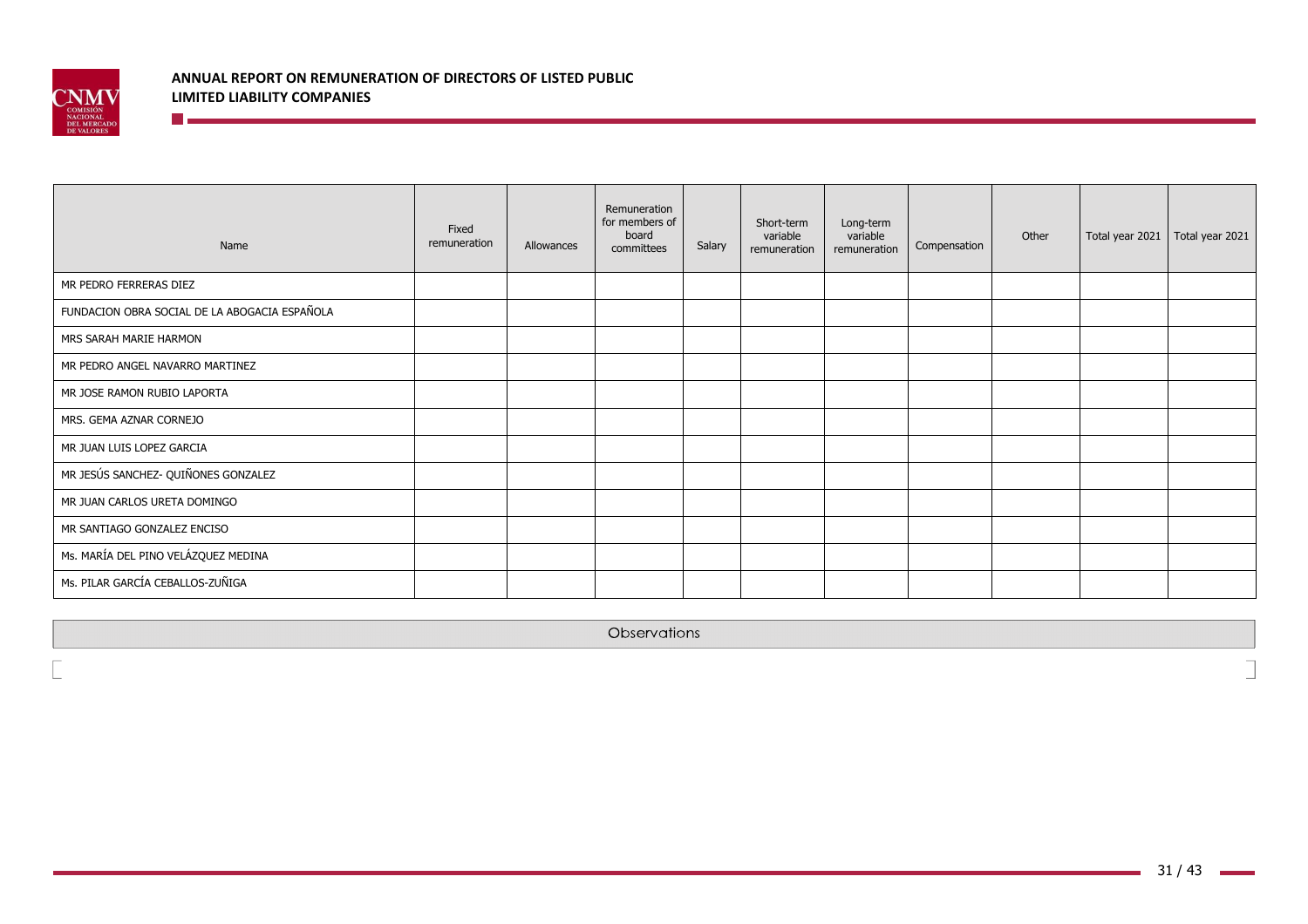

**The Community** 

# ii) Table of movements in remuneration systems based on shares and gross profit on consolidated shares or financial instruments.

|                                                               |                  | beginning of financial year 2021 | Financial instruments at the   | Financial instruments granted<br>during financial year 2021 |                                |                       | Financial instruments consolidated within the financial year |                             | Expired and not<br>exercised<br>instruments                                                         | of financial year 2021 | Financial instruments at the end |                                |
|---------------------------------------------------------------|------------------|----------------------------------|--------------------------------|-------------------------------------------------------------|--------------------------------|-----------------------|--------------------------------------------------------------|-----------------------------|-----------------------------------------------------------------------------------------------------|------------------------|----------------------------------|--------------------------------|
| Name                                                          | Name of the Plan | No. of<br>instruments            | No. of<br>equivalent<br>shares | No. of<br>instruments                                       | No. of<br>equivalent<br>shares | No. of<br>instruments | No. of<br>equivalent/cons<br>olidated shares                 | Consolidated<br>share price | Gross profit on<br>consolidated<br>shares or<br>financial<br>instruments<br>(thousands of<br>euros) | No. of<br>instruments  | No. of<br>instruments            | No. of<br>equivalent<br>shares |
| MR EDUARDO CHACON<br>LOPEZ                                    | Plan             |                                  |                                |                                                             |                                |                       |                                                              | 0.00                        |                                                                                                     |                        |                                  |                                |
| MRS INES JUSTE<br><b>BELLOSILLO</b>                           | Plan             |                                  |                                |                                                             |                                |                       |                                                              | 0.00                        |                                                                                                     |                        |                                  |                                |
| MR PEDRO<br><b>FERRERAS DIEZ</b>                              | Plan             |                                  |                                |                                                             |                                |                       |                                                              | 0.00                        |                                                                                                     |                        |                                  |                                |
| <b>FUNDACION OBRA</b><br>SOCIAL DE LA<br>ABOGACIA<br>ESPAÑOLA | Plan             |                                  |                                |                                                             |                                |                       |                                                              | 0.00                        |                                                                                                     |                        |                                  |                                |
| MRS SARAH MARIE<br><b>HARMON</b>                              | Plan             |                                  |                                |                                                             |                                |                       |                                                              | 0.00                        |                                                                                                     |                        |                                  |                                |
| MR PEDRO ANGEL<br>NAVARRO MARTINEZ                            | Plan             |                                  |                                |                                                             |                                |                       |                                                              | 0.00                        |                                                                                                     |                        |                                  |                                |
| MR JOSE RAMON RUBIO<br>LAPORTA                                | Plan             |                                  |                                |                                                             |                                |                       |                                                              | 0.00                        |                                                                                                     |                        |                                  |                                |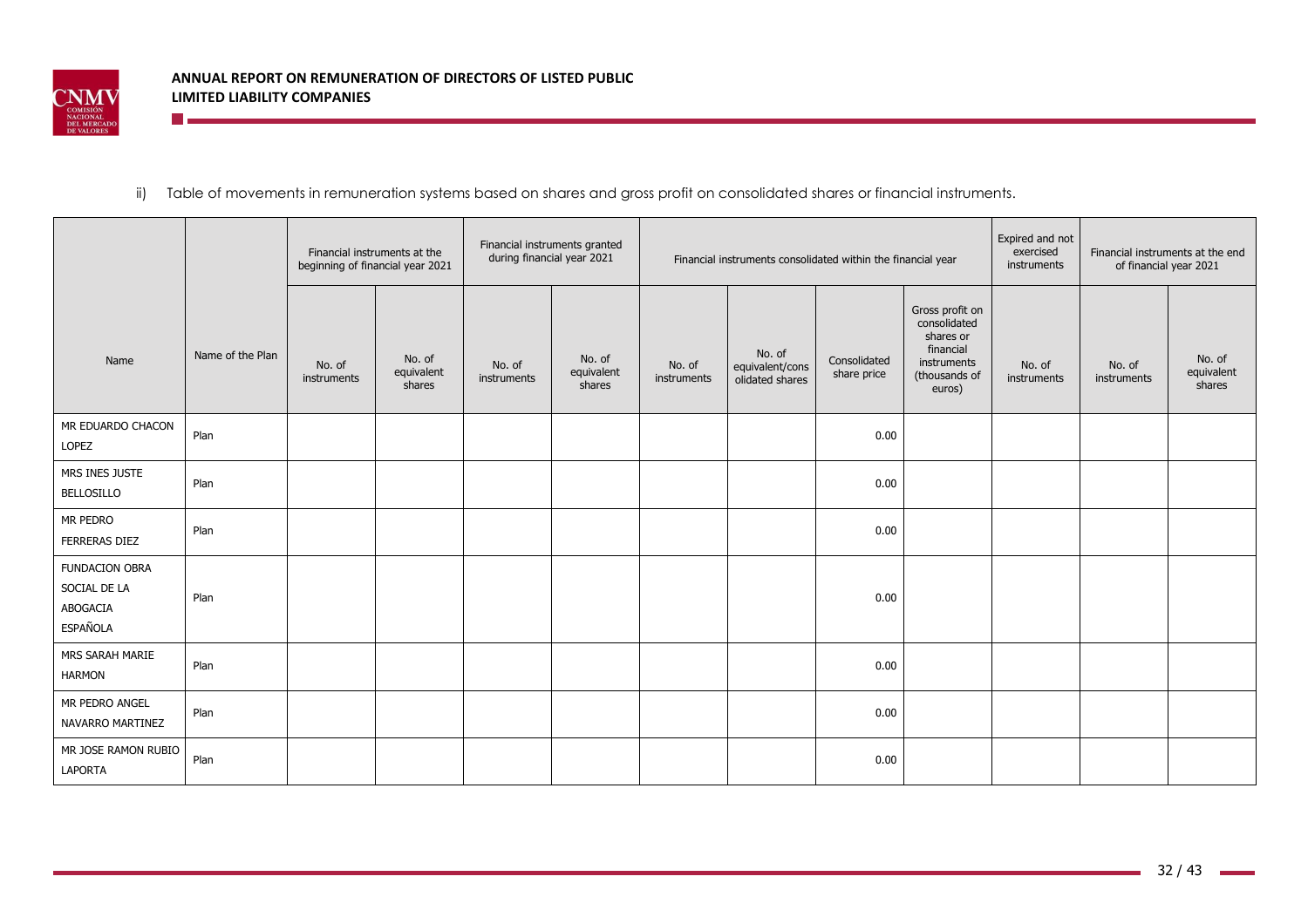

|                                              |                     | Financial instruments at the<br>beginning of financial year<br>2021 |                                | year 2021             | Financial instruments<br>granted during financial |                       | Financial instruments consolidated within the financial year |                             | Expired and<br>Financial instruments at the<br>not exercised<br>end of financial year 2021<br>instruments |                       |                       |                                |
|----------------------------------------------|---------------------|---------------------------------------------------------------------|--------------------------------|-----------------------|---------------------------------------------------|-----------------------|--------------------------------------------------------------|-----------------------------|-----------------------------------------------------------------------------------------------------------|-----------------------|-----------------------|--------------------------------|
| Name                                         | Name of the<br>Plan | No. of<br>instruments                                               | No. of<br>equivalent<br>shares | No. of<br>instruments | No. of<br>equivalent<br>shares                    | No. of<br>instruments | No.<br>of<br>equivalent/con<br>solidated<br>shares           | Consolidated<br>share price | Gross profit on<br>consolidated<br>shares or<br>financial<br>instruments<br>(thousands of<br>euros)       | No. of<br>instruments | No. of<br>instruments | No. of<br>equivalent<br>shares |
| MRS. GEMA AZNAR<br><b>CORNEJO</b>            | Plan                |                                                                     |                                |                       |                                                   |                       |                                                              | 0.00                        |                                                                                                           |                       |                       |                                |
| MR JUAN LUIS<br>LOPEZ GARCIA                 | Plan                |                                                                     |                                |                       |                                                   |                       |                                                              | 0.00                        |                                                                                                           |                       |                       |                                |
| MR JESUS<br>SANCHEZ-<br>QUIÑONES<br>GONZALEZ | Plan                |                                                                     |                                |                       |                                                   |                       |                                                              | 0.00                        |                                                                                                           |                       |                       |                                |
| MR JUAN CARLOS URETA<br>DOMINGO              | Plan                |                                                                     |                                |                       |                                                   |                       |                                                              | 0.00                        |                                                                                                           |                       |                       |                                |
| MR SANTIAGO<br><b>GONZALEZ ENCISO</b>        | Plan                |                                                                     |                                |                       |                                                   |                       |                                                              | 0.00                        |                                                                                                           |                       |                       |                                |
| Ms. MARÍA DEL PINO<br>VELÁZQUEZ MEDINA       | Plan                |                                                                     |                                |                       |                                                   |                       |                                                              | 0.00                        |                                                                                                           |                       |                       |                                |
| Ms. PILAR GARCÍA<br>CEBALLOS-ZUÑIGA          | Plan                |                                                                     |                                |                       |                                                   |                       |                                                              | 0.00                        |                                                                                                           |                       |                       |                                |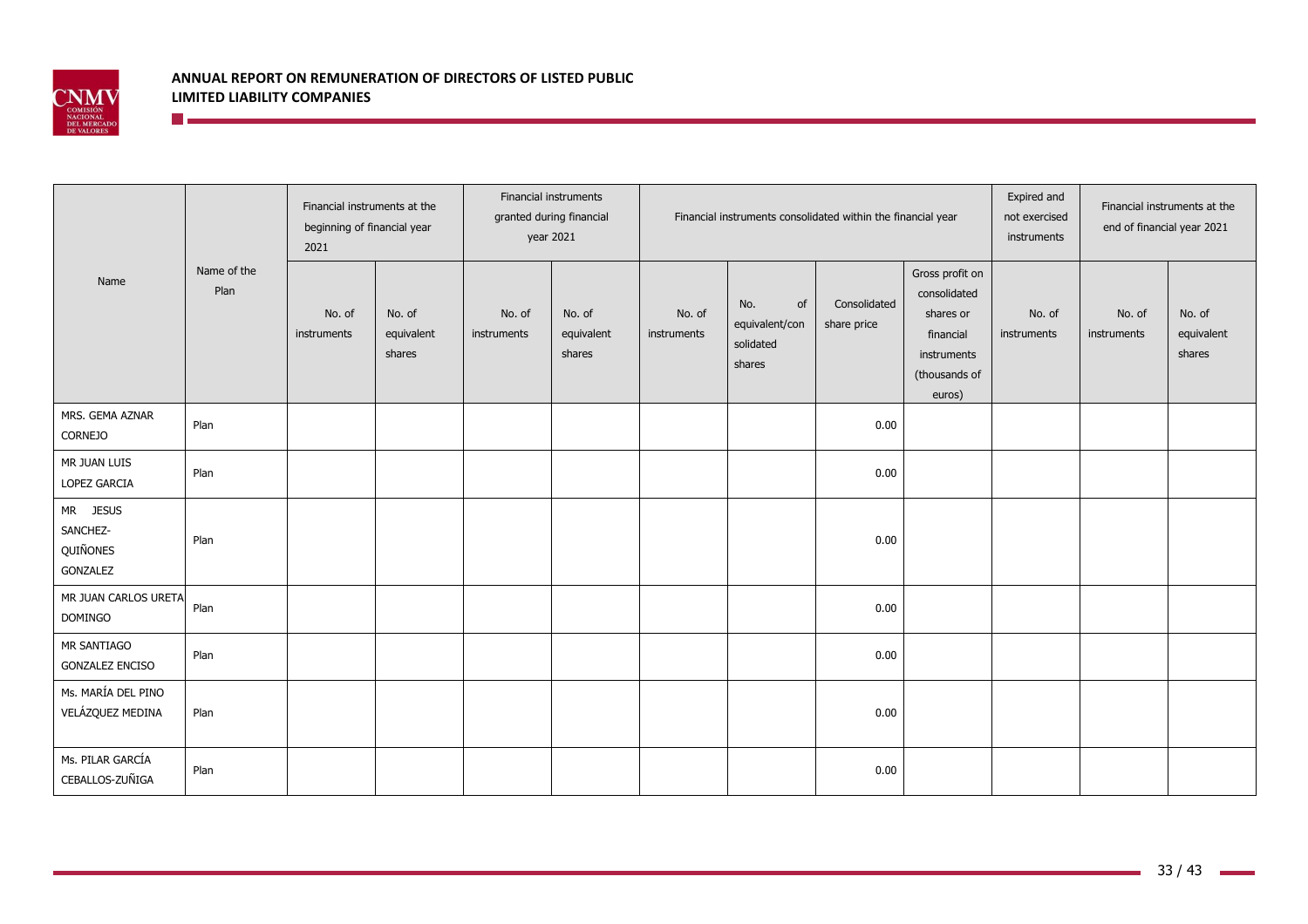

Observations

iii) Long-term savings schemes.

**Designation** 

| Name                                          | Remuneration from consolidation of rights<br>to savings systems |
|-----------------------------------------------|-----------------------------------------------------------------|
| MR EDUARDO CHACON LOPEZ                       |                                                                 |
| MRS INES JUSTE BELLOSILLO                     |                                                                 |
| MR PEDRO FERRERAS DIEZ                        |                                                                 |
| FUNDACION OBRA SOCIAL DE LA ABOGACIA ESPAÑOLA |                                                                 |
| MRS SARAH MARIE HARMON                        |                                                                 |
| MR PEDRO ANGEL NAVARRO MARTINEZ               |                                                                 |
| MR JOSE RAMON RUBIO LAPORTA                   |                                                                 |
| MRS. GEMA AZNAR CORNEJO                       |                                                                 |
| MR JUAN LUIS LOPEZ GARCIA                     |                                                                 |
| MR JESÚS SANCHEZ- QUIÑONES GONZALEZ           |                                                                 |
| MR JUAN CARLOS URETA DOMINGO                  |                                                                 |
| MR SANTIAGO GONZALEZ ENCISO                   |                                                                 |
| Ms. MARÍA DEL PINO VELÁZQUEZ MEDINA           |                                                                 |
| Ms. PILAR GARCÍA CEBALLOS-ZUÑIGA              |                                                                 |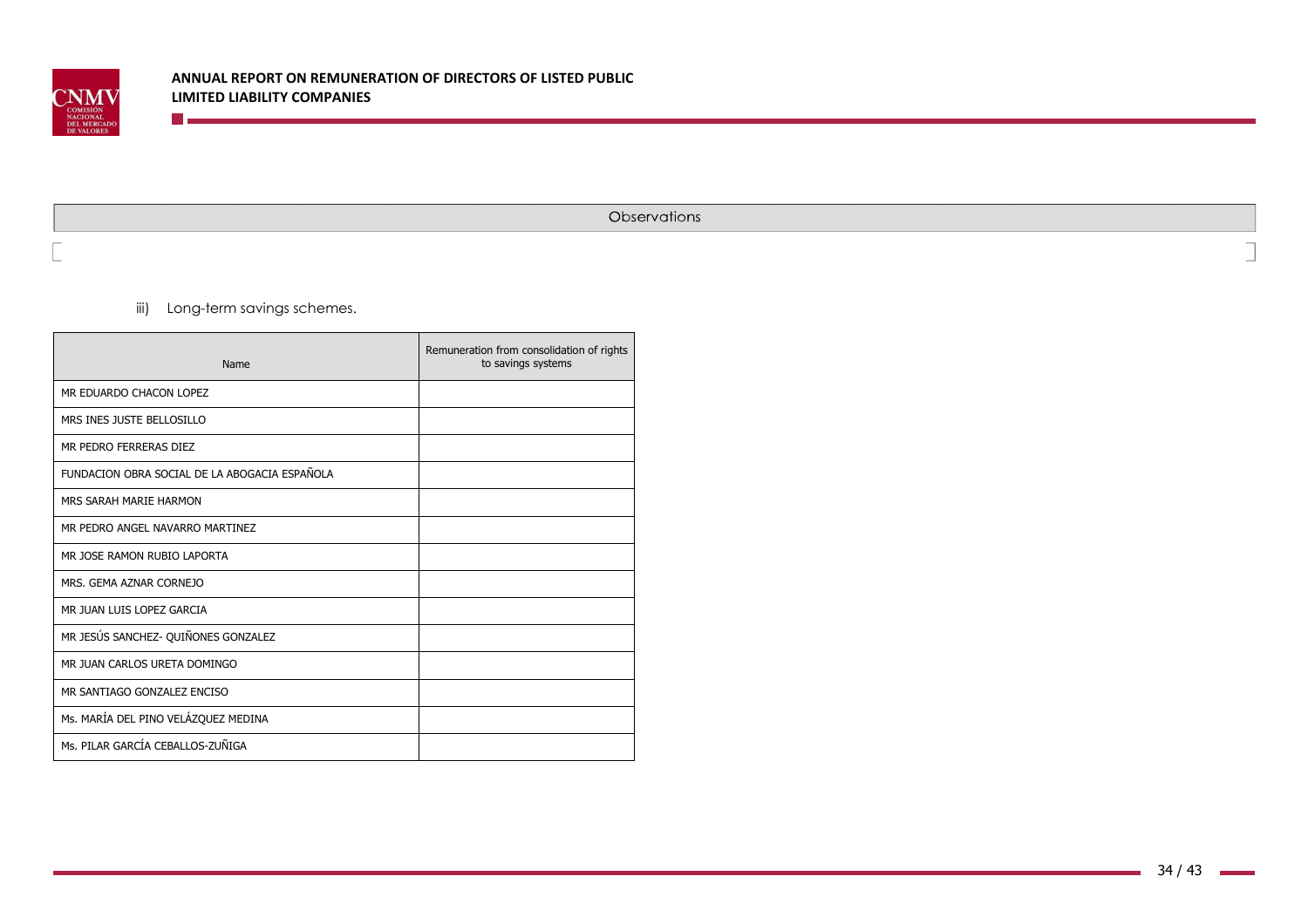

## **ANNUAL REPORT ON REMUNERATION OF DIRECTORS OF LISTED PUBLIC LIMITED LIABILITY COMPANIES The Community**

|                                                  |                      | Company's contribution for the year (thousands of euros) |                      |                                                        |                      |                                                   | Amount of accumulated funds (thousands of euros)       | Financial year: 2020 |  |  |
|--------------------------------------------------|----------------------|----------------------------------------------------------|----------------------|--------------------------------------------------------|----------------------|---------------------------------------------------|--------------------------------------------------------|----------------------|--|--|
|                                                  |                      | Savings systems with consolidated economic rights        |                      | Savings systems with unconsolidated economic<br>rights |                      | Savings systems with consolidated economic rights | Savings systems with unconsolidated economic<br>rights |                      |  |  |
| Name                                             | Financial year: 2021 | Financial year: 2020                                     | Financial year: 2021 | Financial year: 2020                                   | Financial year: 2021 | Financial year: 2020                              | Financial year: 2021                                   |                      |  |  |
| MR EDUARDO CHACON<br>LOPEZ                       |                      |                                                          |                      |                                                        |                      |                                                   |                                                        |                      |  |  |
| MRS INES JUSTE BELLOSILLO                        |                      |                                                          |                      |                                                        |                      |                                                   |                                                        |                      |  |  |
| MR PEDRO FERRERAS DIEZ                           |                      |                                                          |                      |                                                        |                      |                                                   |                                                        |                      |  |  |
| FUNDACION OBRA SOCIAL DE LA<br>ABOGACIA ESPAÑOLA |                      |                                                          |                      |                                                        |                      |                                                   |                                                        |                      |  |  |
| MRS SARAH MARIE HARMON                           |                      |                                                          |                      |                                                        |                      |                                                   |                                                        |                      |  |  |
| MR PEDRO ANGEL NAVARRO<br><b>MARTINEZ</b>        |                      |                                                          |                      |                                                        |                      |                                                   |                                                        |                      |  |  |
| MR JOSE RAMON RUBIO LAPORTA                      |                      |                                                          |                      |                                                        |                      |                                                   |                                                        |                      |  |  |
| MRS. GEMA AZNAR CORNEJO                          |                      |                                                          |                      |                                                        |                      |                                                   |                                                        |                      |  |  |
| MR JUAN LUIS LOPEZ<br><b>GARCIA</b>              |                      |                                                          |                      |                                                        |                      |                                                   |                                                        |                      |  |  |
| MR JESUS SANCHEZ-<br>QUIÑONES GONZALEZ           |                      |                                                          |                      |                                                        |                      |                                                   |                                                        |                      |  |  |
| MR JUAN CARLOS URETA<br><b>DOMINGO</b>           |                      |                                                          |                      |                                                        |                      |                                                   |                                                        |                      |  |  |
| MR SANTIAGO GONZALEZ ENCISO                      |                      |                                                          |                      |                                                        |                      |                                                   |                                                        |                      |  |  |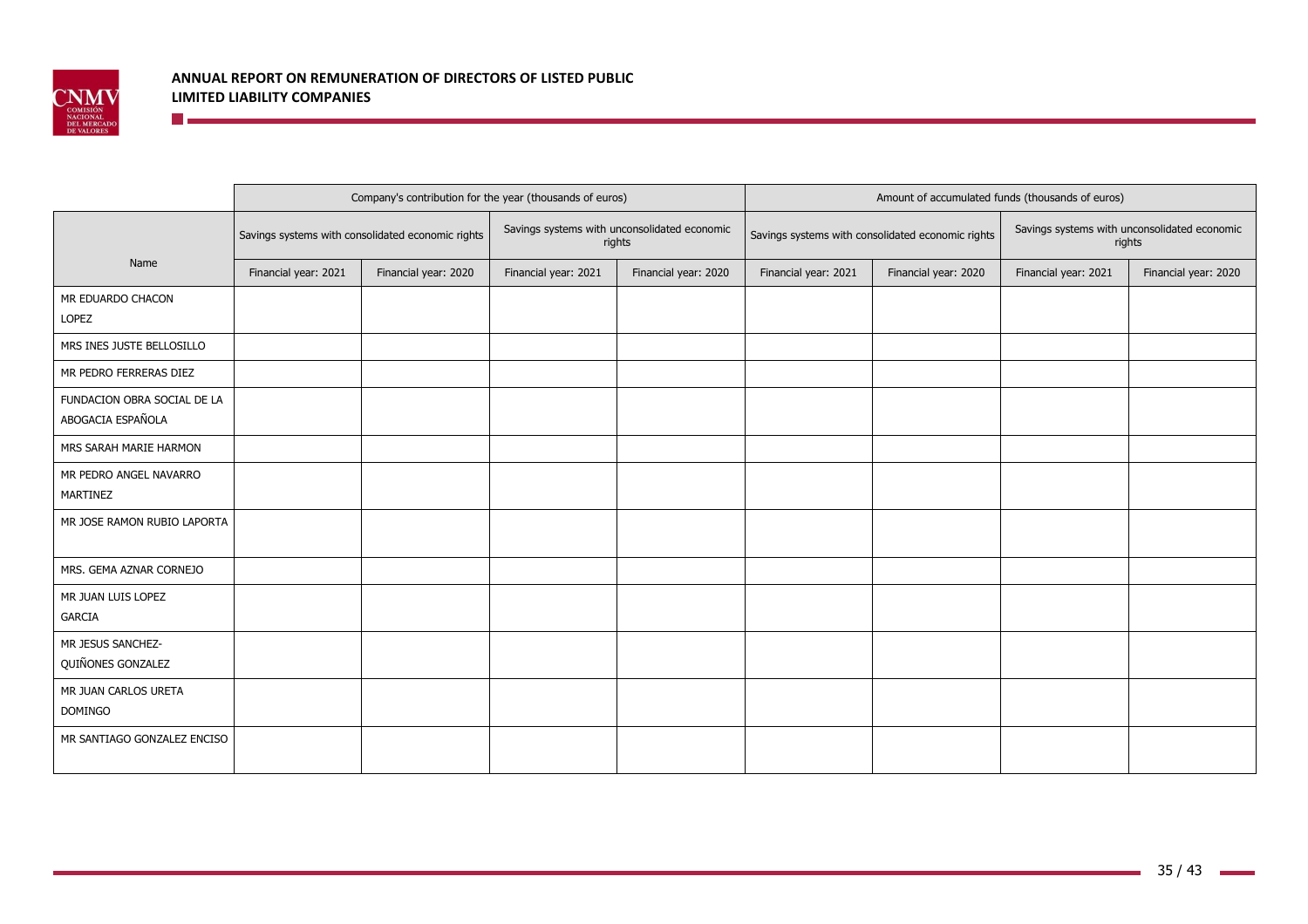

|                                        |                                                                      | Company's contribution for the year (thousands of euros) |                      |                                                        |                                                   | Amount of accumulated funds (thousands of euros) |                                                        |  |  |
|----------------------------------------|----------------------------------------------------------------------|----------------------------------------------------------|----------------------|--------------------------------------------------------|---------------------------------------------------|--------------------------------------------------|--------------------------------------------------------|--|--|
|                                        |                                                                      | Savings systems with consolidated economic rights        |                      | Savings systems with unconsolidated economic<br>rights | Savings systems with consolidated economic rights |                                                  | Savings systems with unconsolidated economic<br>rights |  |  |
| Name                                   | Financial year: 2021<br>Financial year: 2020<br>Financial year: 2021 |                                                          | Financial year: 2020 | Financial year: 2021                                   | Financial year: 2020                              | Financial year: 2021                             | Financial year: 2020                                   |  |  |
| Ms. MARÍA DEL PINO<br>VELÁZQUEZ MEDINA |                                                                      |                                                          |                      |                                                        |                                                   |                                                  |                                                        |  |  |
| Ms. PILAR GARCIA<br>CEBALLOS-ZUÑIGA    |                                                                      |                                                          |                      |                                                        |                                                   |                                                  |                                                        |  |  |

Observations

iv) Detail of other items

<u> Timber and the second second</u>

| Name                                          | Item | Amount of remuneration |
|-----------------------------------------------|------|------------------------|
| MR EDUARDO CHACON LOPEZ                       | Item |                        |
| MRS INES JUSTE BELLOSILLO                     | Item |                        |
| MR PEDRO FERRERAS DIEZ                        | Item |                        |
| FUNDACION OBRA SOCIAL DE LA ABOGACIA ESPAÑOLA | Item |                        |
| MRS SARAH MARIE HARMON                        | Item |                        |
| MR PEDRO ANGEL NAVARRO MARTINEZ               | Item |                        |
| MR JOSE RAMON RUBIO LAPORTA                   | Item |                        |
| MRS. GEMA AZNAR CORNEJO                       | Item |                        |
| MR JUAN LUIS LOPEZ GARCIA                     | Item |                        |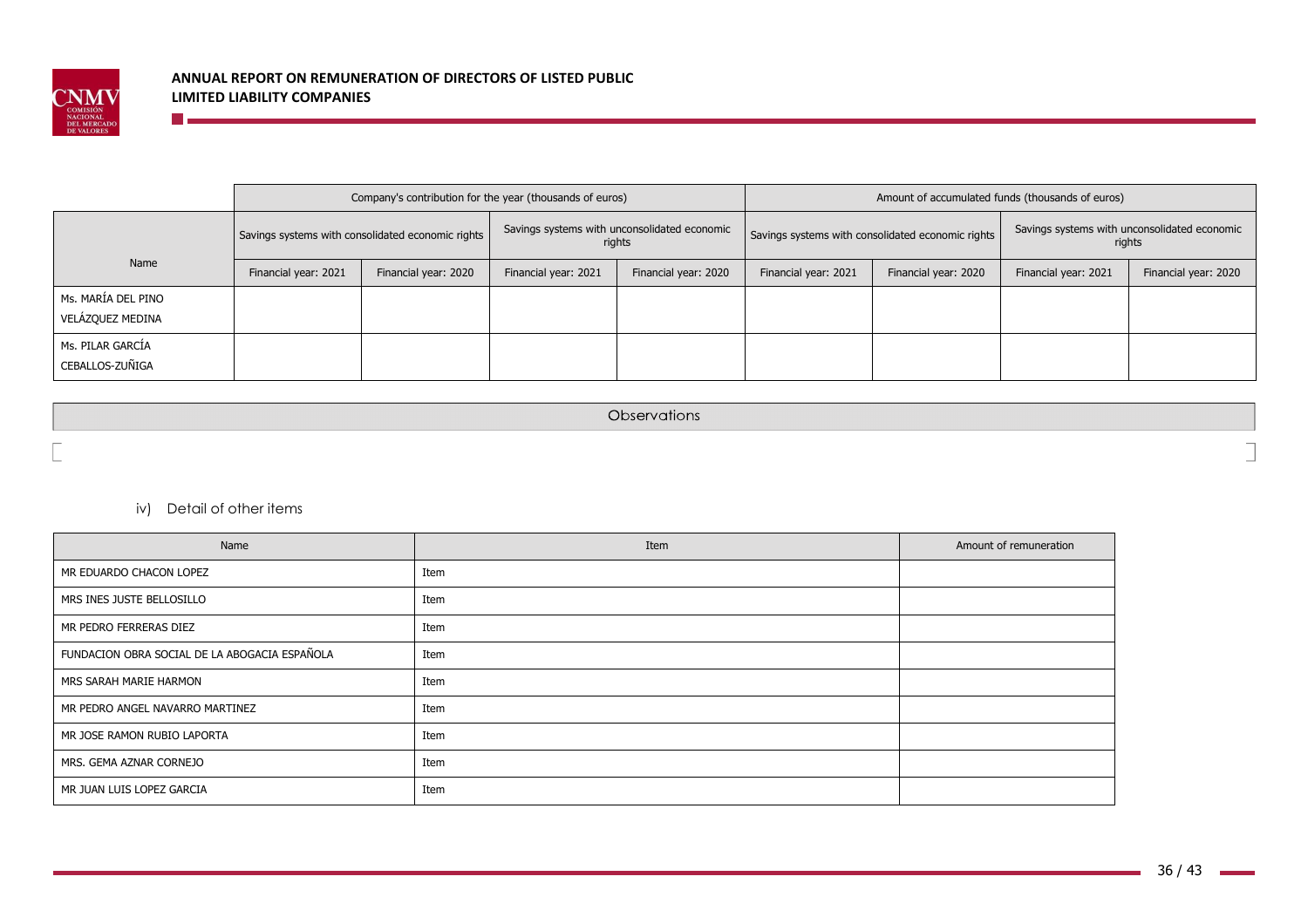

| Name                                | Item | Amount of remuneration |
|-------------------------------------|------|------------------------|
| MR JESÚS SANCHEZ- QUIÑONES GONZALEZ | Item |                        |
| MR JUAN CARLOS URETA DOMINGO        | Item |                        |
| MR SANTIAGO GONZALEZ ENCISO         | Item |                        |
| Ms. MARÍA DEL PINO VELÁZQUEZ MEDINA | Item |                        |
| Ms. PILAR GARCÍA CEBALLOS-ZUÑIGA    | Item |                        |

Observations

c) Summary of remuneration (in thousands €):

**The Communication** 

The summary must include the amounts corresponding to all remuneration items included in this report that have been accrued by the director, in thousands of euros.

|                              |                                   |                                                                          | Remuneration accrued at the Company     |                                        |                            |                                   |                                                                          | Remuneration accrued at group companies |                                        |                          |                                              |
|------------------------------|-----------------------------------|--------------------------------------------------------------------------|-----------------------------------------|----------------------------------------|----------------------------|-----------------------------------|--------------------------------------------------------------------------|-----------------------------------------|----------------------------------------|--------------------------|----------------------------------------------|
| Name                         | <b>Total Cash</b><br>remuneration | Gross profit on<br>consolidated<br>shares or<br>financial<br>instruments | Remuneration<br>from savings<br>systems | Remuneration<br>from other<br>concepts | Total year 2021<br>company | <b>Total Cash</b><br>remuneration | Gross profit on<br>consolidated<br>shares or<br>financial<br>instruments | Remuneration<br>from savings<br>systems | Remuneration<br>from other<br>concepts | Total year 2021<br>group | Company + group total<br>financial year 2021 |
| MR EDUARDO CHACON<br>LOPEZ   | 60                                |                                                                          |                                         |                                        | 60                         |                                   |                                                                          |                                         |                                        |                          | 60                                           |
| MRS INES JUSTE<br>BELLOSILLO | 60                                |                                                                          |                                         |                                        | 60                         |                                   |                                                                          |                                         |                                        |                          | 60                                           |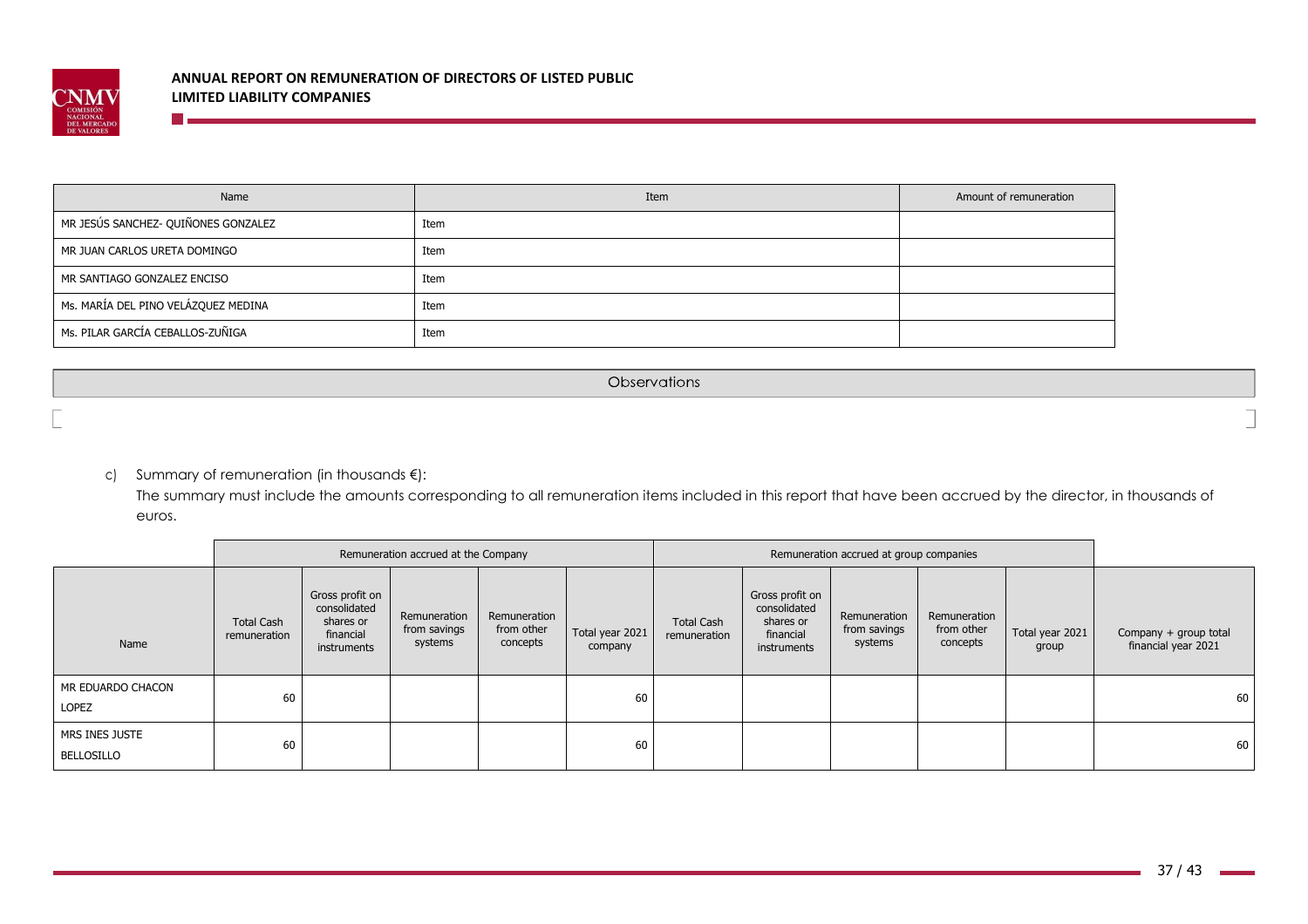

## **ANNUAL REPORT ON REMUNERATION OF DIRECTORS OF LISTED PUBLIC LIMITED LIABILITY COMPANIES The Communist Communist Communist Communist Communist Communist Communist Communist Communist Communist Communist**

|                                                            |                                   |                                                                          | Remuneration accrued at the Company     |                                        |                            |                                   |                                                                          | Remuneration accrued at group companies |                                        |                          |                                              |
|------------------------------------------------------------|-----------------------------------|--------------------------------------------------------------------------|-----------------------------------------|----------------------------------------|----------------------------|-----------------------------------|--------------------------------------------------------------------------|-----------------------------------------|----------------------------------------|--------------------------|----------------------------------------------|
| Name                                                       | <b>Total Cash</b><br>remuneration | Gross profit on<br>consolidated<br>shares or<br>financial<br>instruments | Remuneration<br>from savings<br>systems | Remuneration<br>from other<br>concepts | Total year 2021<br>company | <b>Total Cash</b><br>remuneration | Gross profit on<br>consolidated<br>shares or<br>financial<br>instruments | Remuneration<br>from savings<br>systems | Remuneration<br>from other<br>concepts | Total year 2021<br>group | Company + group total<br>financial year 2021 |
| MR PEDRO FERRERAS DIEZ                                     | 54                                |                                                                          |                                         |                                        | 54                         |                                   |                                                                          |                                         |                                        |                          | 54                                           |
| FUNDACION OBRA SOCIAL<br>DE LA ABOGACIA<br><b>ESPAÑOLA</b> | 71                                |                                                                          |                                         |                                        | 71                         |                                   |                                                                          |                                         |                                        |                          | 71                                           |
| MRS SARAH MARIE<br><b>HARMON</b>                           | 24                                |                                                                          |                                         |                                        | 24                         |                                   |                                                                          |                                         |                                        |                          | 24                                           |
| MR PEDRO ANGEL NAVARRO<br>MARTINEZ                         | 60                                |                                                                          |                                         |                                        | 60                         |                                   |                                                                          |                                         |                                        |                          | 60                                           |
| MR JOSE RAMON RUBIO<br>LAPORTA                             | 60                                |                                                                          |                                         |                                        | 60                         |                                   |                                                                          |                                         |                                        |                          | 60                                           |
| MRS. GEMA AZNAR<br><b>CORNEJO</b>                          | 60                                |                                                                          |                                         |                                        | 60                         |                                   |                                                                          |                                         |                                        |                          | 60                                           |
| MR JUAN LUIS LOPEZ<br><b>GARCIA</b>                        | 341                               | 73                                                                       | $\mathbf{1}$                            |                                        | 415                        |                                   |                                                                          |                                         |                                        |                          | 415                                          |
| MR JESUS SANCHEZ-<br>QUIÑONES GONZALEZ                     | 341                               | 73                                                                       | -1                                      |                                        | 415                        |                                   |                                                                          |                                         |                                        |                          | 415                                          |
| MR JUAN CARLOS URETA<br><b>DOMINGO</b>                     | 372                               | 80                                                                       | 1                                       |                                        | 453                        |                                   |                                                                          |                                         |                                        |                          | 453                                          |
| MR SANTIAGO GONZALEZ<br><b>ENCISO</b>                      | 113                               | 20                                                                       | $\overline{1}$                          |                                        | 134                        |                                   |                                                                          |                                         |                                        |                          | 134                                          |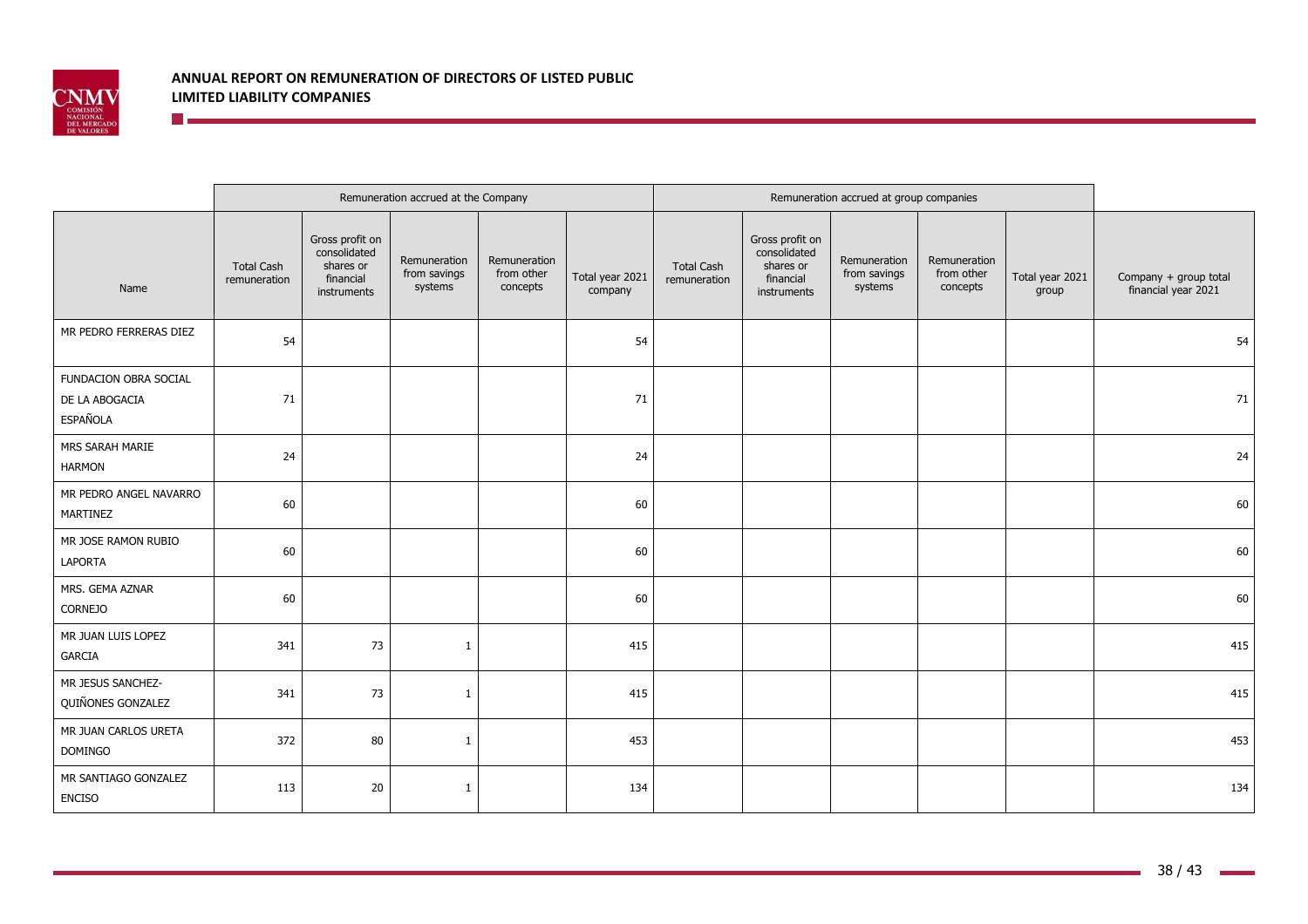

n es

## **ANNUAL REPORT ON REMUNERATION OF DIRECTORS OF LISTED PUBLIC LIMITED LIABILITY COMPANIES**

|                                        |                                   |                                                                          | Remuneration accrued at the Company     |                                        |                            |                                   |                                                                          | Remuneration accrued at group companies |                                        |                          |                                              |
|----------------------------------------|-----------------------------------|--------------------------------------------------------------------------|-----------------------------------------|----------------------------------------|----------------------------|-----------------------------------|--------------------------------------------------------------------------|-----------------------------------------|----------------------------------------|--------------------------|----------------------------------------------|
| Name                                   | <b>Total Cash</b><br>remuneration | Gross profit on<br>consolidated<br>shares or<br>financial<br>instruments | Remuneration<br>from savings<br>systems | Remuneration<br>from other<br>concepts | Total year 2021<br>company | <b>Total Cash</b><br>remuneration | Gross profit on<br>consolidated<br>shares or<br>financial<br>instruments | Remuneration<br>from savings<br>systems | Remuneration<br>from other<br>concepts | Total year 2021<br>group | Company + group total<br>financial year 2021 |
| Ms. MARÍA DEL PINO<br>VELÁZQUEZ MEDINA | 15                                |                                                                          |                                         |                                        | 15                         |                                   |                                                                          |                                         |                                        |                          | 15                                           |
| Ms. PILAR GARCÍA<br>CEBALLOS-ZUÑIGA    | ь                                 |                                                                          |                                         |                                        |                            |                                   |                                                                          |                                         |                                        |                          | 6                                            |
| <b>TOTAL</b>                           | 1,637                             | 246                                                                      | 4                                       |                                        | 1,887                      |                                   |                                                                          |                                         |                                        |                          | 1,887                                        |

Observations

C.2. Provide information on the evolution over the last five years of the amount and percentage variation of the remuneration earned by each of the listed company's directors during the year, of the consolidated results of the company and of the average remuneration on a full-time equivalent basis of the company's employees and those of its subsidiaries who are not directors of the listed company.

|                                        | Total amounts accrued and % annual variation |                          |                         |                          |                        |                          |      |                          |      |
|----------------------------------------|----------------------------------------------|--------------------------|-------------------------|--------------------------|------------------------|--------------------------|------|--------------------------|------|
|                                        | Financial year:<br>2021                      | Variation %<br>2021/2020 | Financial year:<br>2020 | Variation %<br>2020/2019 | Financial year<br>2019 | Variation %<br>2019/2018 | 2018 | Variation %<br>2018/2017 | 2017 |
| <b>Executive Directors</b>             |                                              |                          |                         |                          |                        |                          |      |                          |      |
| MR JESÚS SANCHEZ- QUIÑONES<br>GONZALEZ | 415                                          | 14.96                    | 361                     | 11.76                    | 323                    | -15.67                   | 383  | 39.27                    | 275  |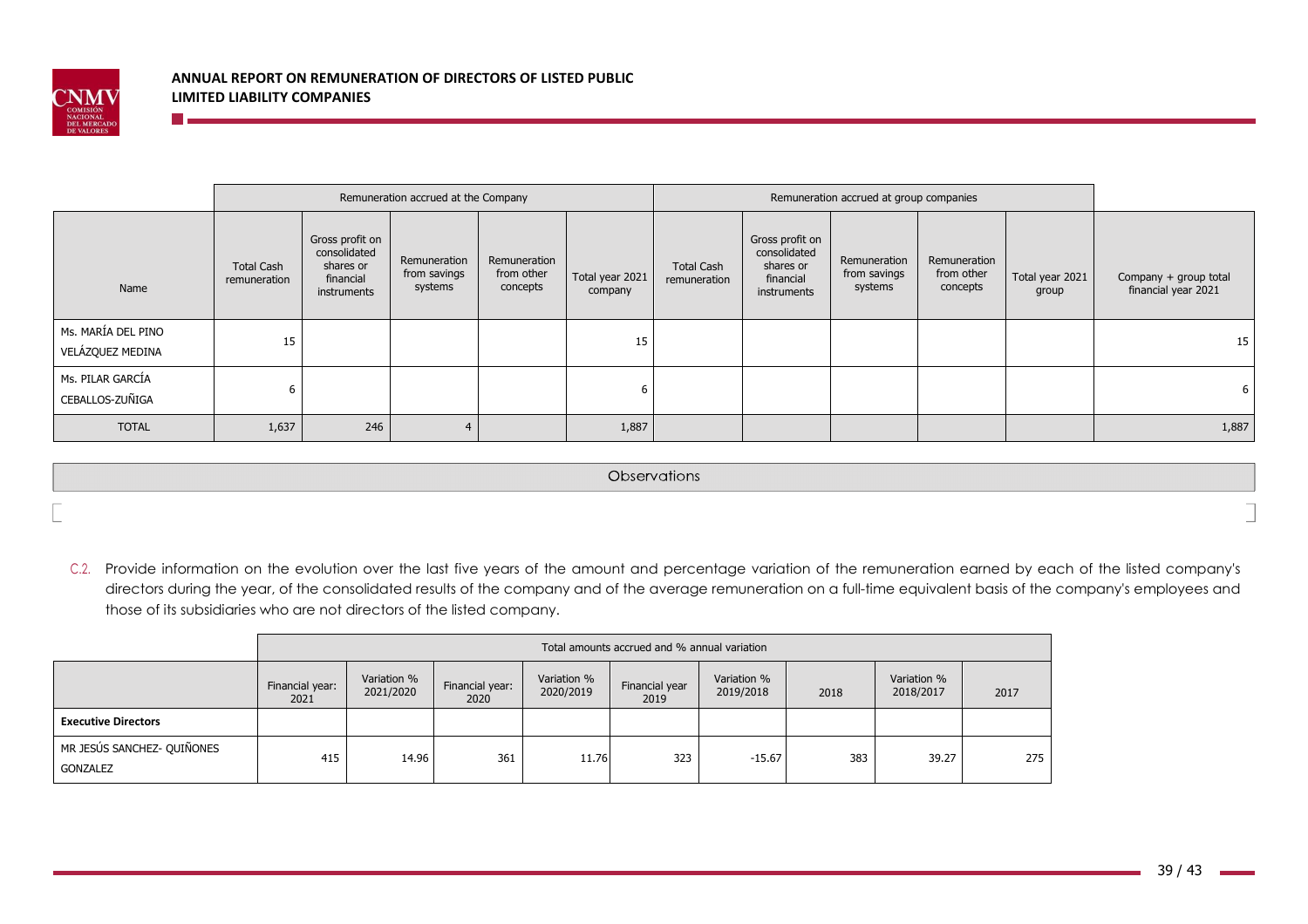

|                                                  | Total amounts accrued and % annual variation |                          |                         |                          |                        |                          |             |                          |             |
|--------------------------------------------------|----------------------------------------------|--------------------------|-------------------------|--------------------------|------------------------|--------------------------|-------------|--------------------------|-------------|
|                                                  | Financial year:<br>2021                      | Variation %<br>2021/2020 | Financial year:<br>2020 | Variation %<br>2020/2019 | Financial year<br>2019 | Variation %<br>2019/2018 | 2018        | Variation %<br>2018/2017 | 2017        |
| MR JUAN CARLOS URETA DOMINGO                     | 453                                          | 14.68                    | 395                     | 12.22                    | 352                    | $-16.78$                 | 423         | 34.71                    | 314         |
| MR JUAN LUIS LOPEZ GARCIA                        | 415                                          | 14.96                    | 361                     | 12.11                    | 322                    | $-15.71$                 | 382         | 38.91                    | 275         |
| MR SANTIAGO GONZALEZ ENCISO                      | 134                                          | 36.73                    | 98                      | 11.36                    | 88                     | $-12.00$                 | 100         | 44.93                    | 69          |
| <b>External directors</b>                        |                                              |                          |                         |                          |                        |                          |             |                          |             |
| MR EDUARDO CHACON LOPEZ                          | 60                                           | 0.00                     | 60                      | 0.00                     | 60                     | 0.00                     | 60          | 71.43                    | 35          |
| FUNDACION OBRA SOCIAL DE LA<br>ABOGACIA ESPAÑOLA | 71                                           | 0.00                     | 71                      | 0.00                     | 71                     | 0.00                     | 71          | 0.00                     | 71          |
| MRS. GEMA AZNAR CORNEJO                          | 60                                           | 0.00                     | 60                      | 300.00                   | 15                     |                          | $\mathbf 0$ |                          | $\mathbf 0$ |
| MRS INES JUSTE BELLOSILLO                        | 60                                           | 0.00                     | 60                      | 0.00                     | 60                     | 0.00                     | 60          | 71.43                    | 35          |
| MR JOSE RAMON RUBIO LAPORTA                      | 60                                           | 0.00                     | 60                      | 0.00                     | 60                     | 0.00                     | 60          | 0.00                     | 60          |
| Ms. MARÍA DEL PINO<br>VELÁZQUEZ MEDINA           | 15                                           |                          | 0                       |                          | $\mathbf 0$            |                          | 0           |                          | $\mathbf 0$ |
| Ms. PILAR GARCÍA CEBALLOS- ZUÑIGA                | 6                                            |                          | $\mathbf 0$             |                          | $\mathbf 0$            |                          | $\mathbf 0$ |                          | $\mathbf 0$ |
| MR PEDRO FERRERAS DIEZ                           | 54                                           | $-10.00$                 | 60                      | 0.00                     | 60                     | 0.00                     | 60          | 0.00                     | 60          |
| MR PEDRO ANGEL NAVARRO MARTINEZ                  | 60                                           | 0.00                     | 60                      | 0.00                     | 60                     | 0.00                     | 60          | 0.00                     | 60          |
| MRS SARAH MARIE HARMON                           | 24                                           | $-60.00$                 | 60                      | 0.00                     | 60                     | 0.00                     | 60          | 0.00                     | 60          |

 $\sim$  10  $\pm$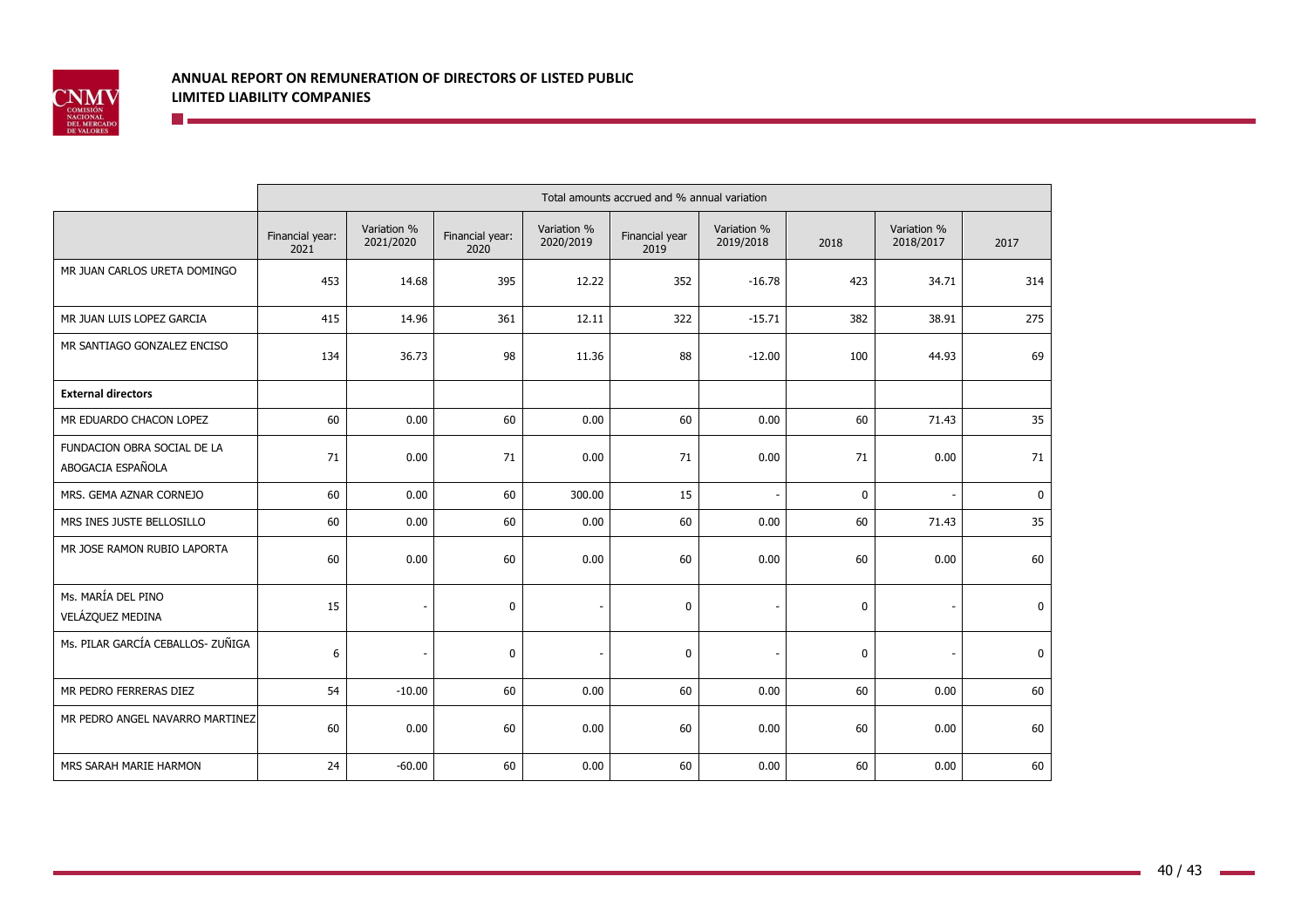

 $\blacksquare$  . The set of  $\blacksquare$ 

|                                   | Total amounts accrued and % annual variation |                          |                         |                          |                        |                          |      |                          |                 |
|-----------------------------------|----------------------------------------------|--------------------------|-------------------------|--------------------------|------------------------|--------------------------|------|--------------------------|-----------------|
|                                   | Financial year:<br>2021                      | Variation %<br>2021/2020 | Financial year:<br>2020 | Variation %<br>2020/2019 | Financial year<br>2019 | Variation %<br>2019/2018 | 2018 | Variation %<br>2018/2017 | 2017            |
| <b>Consolidated income of the</b> |                                              |                          |                         |                          |                        |                          |      |                          |                 |
| company                           |                                              |                          |                         |                          |                        |                          |      |                          |                 |
|                                   | 25                                           | 38.89                    | 18                      | 0.00                     | 18                     | 12.50                    | 16   | $-5.88$                  | 17 <sup>1</sup> |
| Average employee remuneration     |                                              |                          |                         |                          |                        |                          |      |                          |                 |
|                                   |                                              |                          |                         |                          |                        |                          |      |                          |                 |
|                                   | 54                                           | 1.89                     | 53                      | 0.00                     | 53                     | 0.00                     | 53   | 6.00                     | 50              |

Observations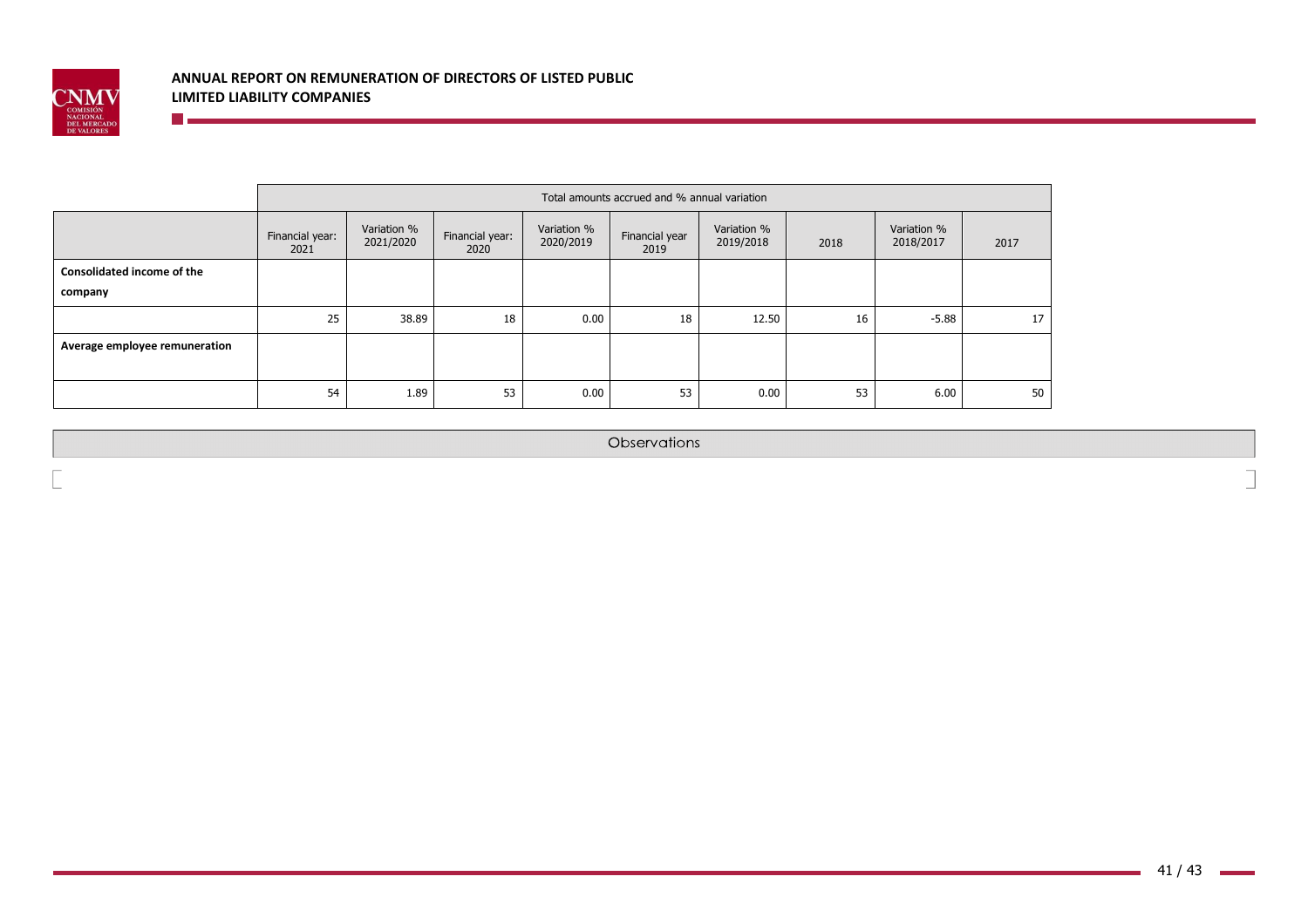

#### **D.** OTHER INFORMATION OF INTEREST

If there is any relevant aspect regarding the remuneration of the directors that could not be included in the rest of the sections of this report, but which is necessary to include in order to gather more complete and reasoned information on the structure and remuneration practices of the company in relation to its directors, please provide a brief description of such aspects here.

The Company's directors have not accrued any remuneration other than that indicated in Section B of this report, without prejudice to the amounts indicated in section D.3 of the Annual Corporate Governance Report concerning related-party transactions between entities owned by the directors and the Company itself.

On the other hand, the figures included in sections C.1.a.i.,C.1.a.ii, C.1.a.iii and C.1.c refer to the amounts paid and received in 2021 for all the directors, not having accrued any variable remuneration during financial year 2021 other than those included in section B above.

Likewise, as explained in section B.7, of the variable remuneration paid to the executive directors during 2021, part of the variable remuneration paid in 2021 to the executive directors; Mr. Juan Carlos Ureta Domingo, Mr. Juan Luis López García, Mr. Jesús Sánchez- Quiñones González and Mr. Santiago Gonzalez Enciso, corresponds to the variable remuneration accrued in 2017 and 40% of which was deferred in thirds in the following three financial years (2019, 2020 and 2021). Specifically, the variable remuneration for 2017, deferred and paid in 2021 amounted to €71,120, paid 50% in cash and 50% in shares. Specifically, the variable remuneration paid to Mr. Juan Carlos Ureta Domingo amounted to €24,000, to Mr. Juan Luis López García and Mr. Jesús Sánchez-Quiñones González €20,800 each, and to Mr. Santiago González Enciso €5,520 in shares, and the same amount in cash.

On the other hand, during 2021 part of the variable remuneration paid to executive directors Mr. Juan Carlos Ureta Domingo, Mr. Juan Luis López García, Mr. Jesús Sánchez-Quiñones González, and Mr. Santiago Gonzalez Enciso corresponds to the variable remuneration accrued in the 2018 financial year, 40% of which was deferred in thirds over the following three financial years (2020, 2021 and 2022). Specifically, the total variable remuneration for 2018, deferred and paid in 2021 amounted to €18,500, paid 50% in cash and 50% in shares. Specifically, the variable remuneration paid to Mr. Juan Carlos Ureta Domingo amounted to €6,000, to Mr. Juan Luis López García and Mr. Jesús Sánchez-Quiñones González €5,500 each, and to Mr. Santiago González Enciso €1,500 in shares, and the same amount in cash.

On the other hand, of the variable remuneration paid to the executive directors during 2021, another part corresponds to the variable remuneration accrued in financial year 2019, in which it was agreed that 60% of the remuneration would be paid during the first quarter of 2020, deferring the remaining 40% over the following 3 years; 2021, 2022 and 2023, the amount to be paid being one third (1/3) of the total amount each year, 50% in cash and 50% in shares. As a result, one third of the 40% variable remuneration accrued in the financial year 2019 was paid in 2021, amounting to €43.167, specifically, Mr. Juan Carlos Ureta Domingo was paid an amount of €14,000, Mr. Juan Luis López García and Mr. Jesús Sánchez-Quiñones González the amount of €12,833 each and finally Mr. Santiago González Enciso, €3,500, in all cases, 50% in cash and the other 50% in shares.

Lastly, of the variable remuneration paid to the executive directors during 2021, another part corresponds to the variable remuneration accrued in financial year 2020, in which it was agreed that 60% of the remuneration would be paid during the first quarter of 2021, deferring the remaining 40% over the following 3 years; 2022, 2023 and 2024, the amount to be paid being 1/3 of the total amount each year, 50% in cash and 50% in shares. Therefore, in 2021, 60% of the variable remuneration accrued in the financial year 2020 was paid out for a total amount of €305.250, €152.625 in cash and the same amount in shares. Specifically, to Mr. Juan Carlos Ureta Domingo the amount of €99,000 (49,500 in cash and 49,500 in shares, including the interim payment), to Mr. Juan Luis López García and to Mr. Jesús Sánchez-Quiñones González the amount of €90,750 each, 50% in cash (€45,375) and 50% in shares (€45,375). Jesús Sánchez-Quiñones González the amount of €90,750 each, 50% in cash (€45,375) and 50% in shares (€45,375) and finally to Mr. Santiago González Enciso, €24,750, 50% in cash (€12,375) and the other 50% in shares (€12,375)

Regarding the variable remuneration in shares, to calculate the number of shares to be awarded in the financial year 2021, the average market value of the share during the last 20 business days of the previous year has been taken, as established in the Remuneration Policy. In the financial year 2020, the average share value over the last 20 business days was €6,735. In this regard, in February 2021, the number of shares corresponding to the remuneration to be paid in 2021 was subscribed for each of the executive directors, taking the average price ( $\epsilon$ 6.735/share) for the calculation and taking into account the interim payment associated with this remuneration in kind. In this regard, a total of 6,817 shares were subscribed to Mr. Juan Carlos Ureta Domingo, 6,317 shares were subscribed to Mr. Juan Luis López García and Mr. Jesús Sánchez-Quiñones González, and a total of 2,331 shares were subscribed to Mr. Santiago González Enciso. The difference between the purchase price of the shares on the market and the average share price during the last 20 business days (€6.735/share), together with the interim payment associated with the remuneration in kind, gave rise to a total additional cost of €26,963; €8,622 relating to Juan Carlos Ureta Domingo, €8,047 to Juan Luis López, €7,557 to Jesús Sánchez-Quiñones González and €2,736 to Santiago González Enciso.